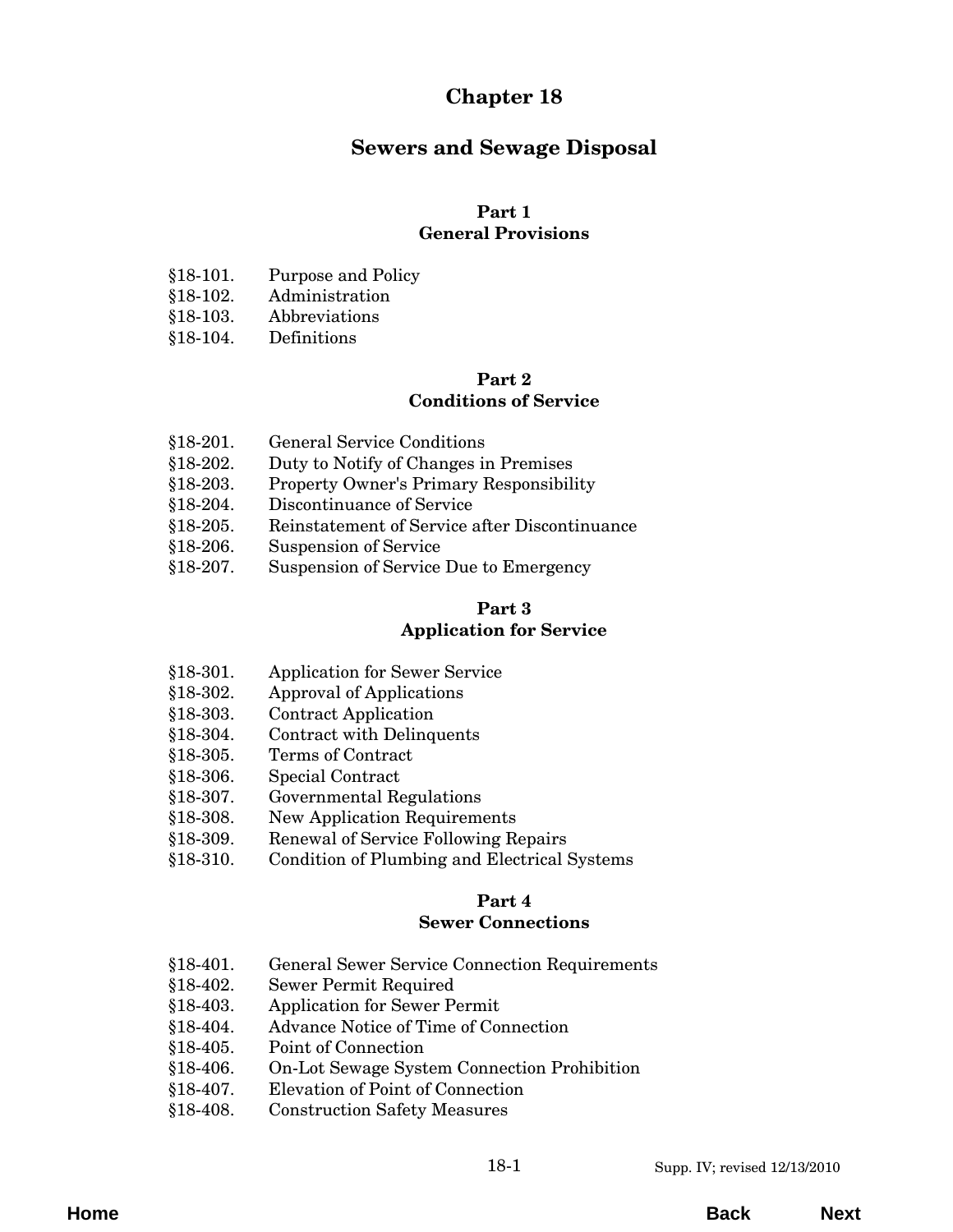- §18-409. Right to Access
- §18-410. Inspection
- [§18-411. Liability of Improper Discharge](#page-21-0)
- §18-412. Separate Connections
- §18-413. Contractors/Plumbers
- §18-414. Inspection Required
- §18-415. Water Contaminated by Use
- [§18-416. Owner Responsible for Costs](#page-22-0)
- [§18-417. Special Requirements](#page-23-0)

## **Maintenance of Building Sewers**

- [§18-501. Responsibility for Building Sewer Maintenance](#page-24-0)
- §18-502. Replacement of Building Sewer

# **Part 6**

## **Sewer Main Extension Requirements**

- [§18-601. General Sewer Main Extension Requirements](#page-26-0)
- §18-602. When Sewer Main Extension Is Required
- §18-603. Minimum Length of Sewer Main Extension
- §18-604. Application for Extension
- [§18-605. Sewer Main Extension Procedure](#page-27-0)
- §18-606. Dedication
- [§18-607. Responsibility for Cost](#page-28-0)
- [§18-608. Payment of Costs](#page-29-0)
- §18-609. Agreement
- [§18-610. Installation Specifications](#page-30-0)

# **Part 7**

## **General Sewer Use Requirements**

- [§18-701. General Discharge Prohibitions](#page-32-0)
- §18-702. Specific Discharge Prohibitions
- [§18-703. Fats, Oils, and Grease Control](#page-34-0)
- [§18-704. Other Sewer Interceptors](#page-37-0)
- [§18-705. National Categorical Pretreatment Standards](#page-38-0)
- §18-706. Right to Revision
- §18-707. Dilution

#### **Part 8**

## **Industrial Waste Discharge Requirements**

- [§18-801. General Industrial Waste Discharge Requirements](#page-40-0)
- §18-802. Special Agreements
- §18-803. Pretreatment Facilities
- §18-804. Dilution Prohibition
- §18-805. Industrial Waste Questionnaire
- [§18-806. Industrial Waste Contribution Reports](#page-41-0)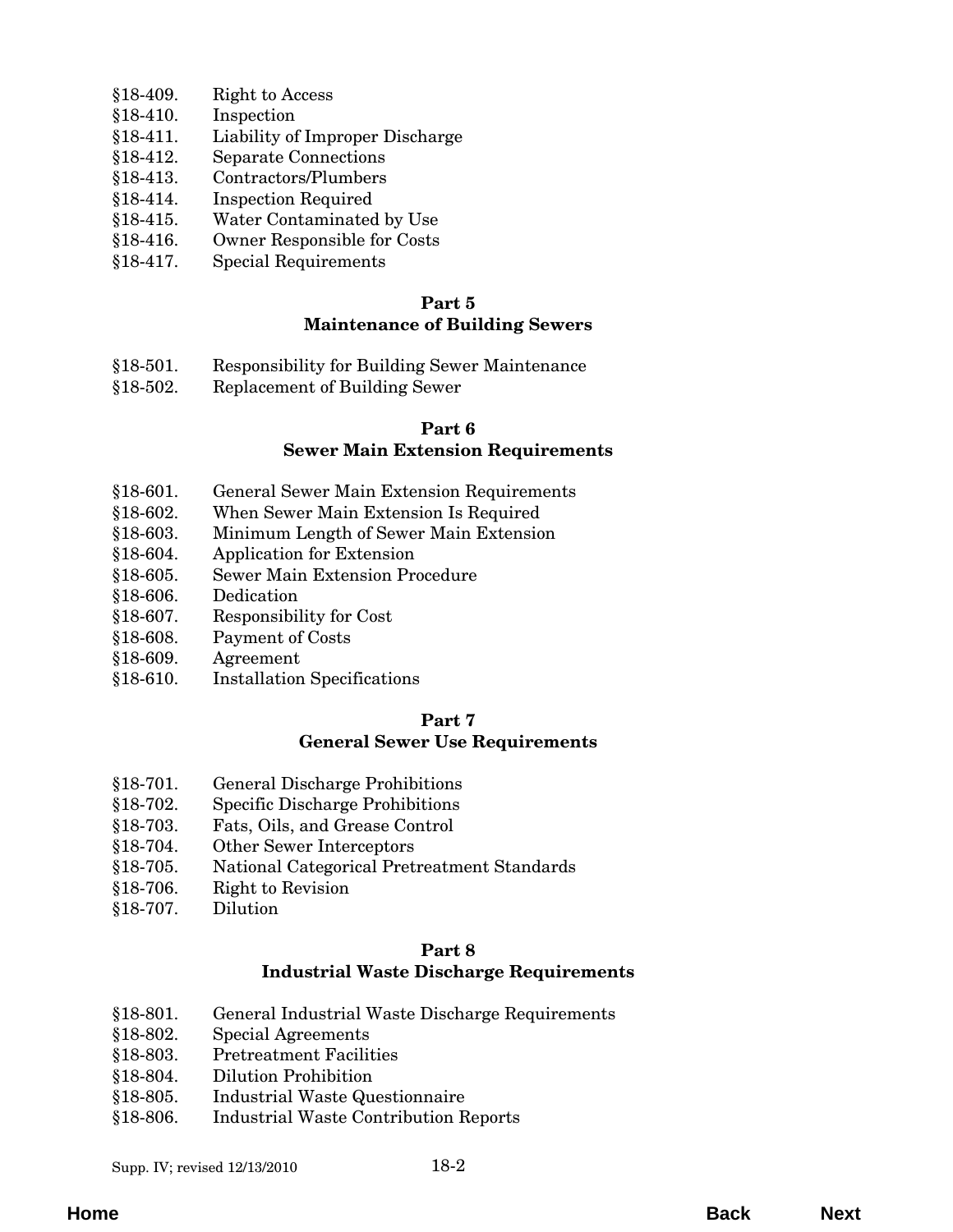- [§18-807. Sampling, Analysis, and Inspection Requirements](#page-41-0)
- §18-808. Change in Type of Wastes
- [§18-809. Mechanical Garbage Grinders](#page-42-0)
- §18-810. Regulatory Devices

#### **Charges and Fees**

- §18-901. Imposition of Fees
- §18-902. Types of Fees
- §18-903. Calculation of Fees
- §18-904. Time Fees are Due and Payable
- [§18-905. Collection and Failure to Collect](#page-44-0)
- §18-906. User Charges
- §18-907. Accrual of User Charge
- §18-908. Calculation of User Charges
- [§18-909. Multiple Use Improved Properties](#page-45-0)
- §18-910. Owner-Supplied Information
- §18-911. Special Agreements Permissible
- §18-912. Quarterly Billing Period
- [§18-913. Waiver of Charges Only by Board](#page-46-0)

#### **Part 10 Bills and Payment**

- §18-1001. Place and Time of Payment
- [§18-1002. Duration of Owner's Liability](#page-48-0)
- §18-1003. Basis for Preparation of Bills
- §18-1004. Owner Liable for Bill
- §18-1005. Temporary Service Charges
- [§18-1006. Billing and Collection of Fees and Charges](#page-49-0)

## **Part 11**

## **Miscellaneous**

- §18-1101. Access for Inspection
- §18-1102. Power to Excavate
- §18-1103. Only Rules Binding
- §18-1104. Service of Notices
- §18-1105. Complaints
- [§18-1106. Miscellaneous Work and Service Furnished by the Borough](#page-52-0)
- §18-1107. Attorney Fees
- [§18-1108. Service Agreements](#page-53-0)
- §18-1109. Enforcement
- [§18-1110. Copies of Rules](#page-54-0)

## **[Appendix 18-A](#page-56-0) Rate Schedule**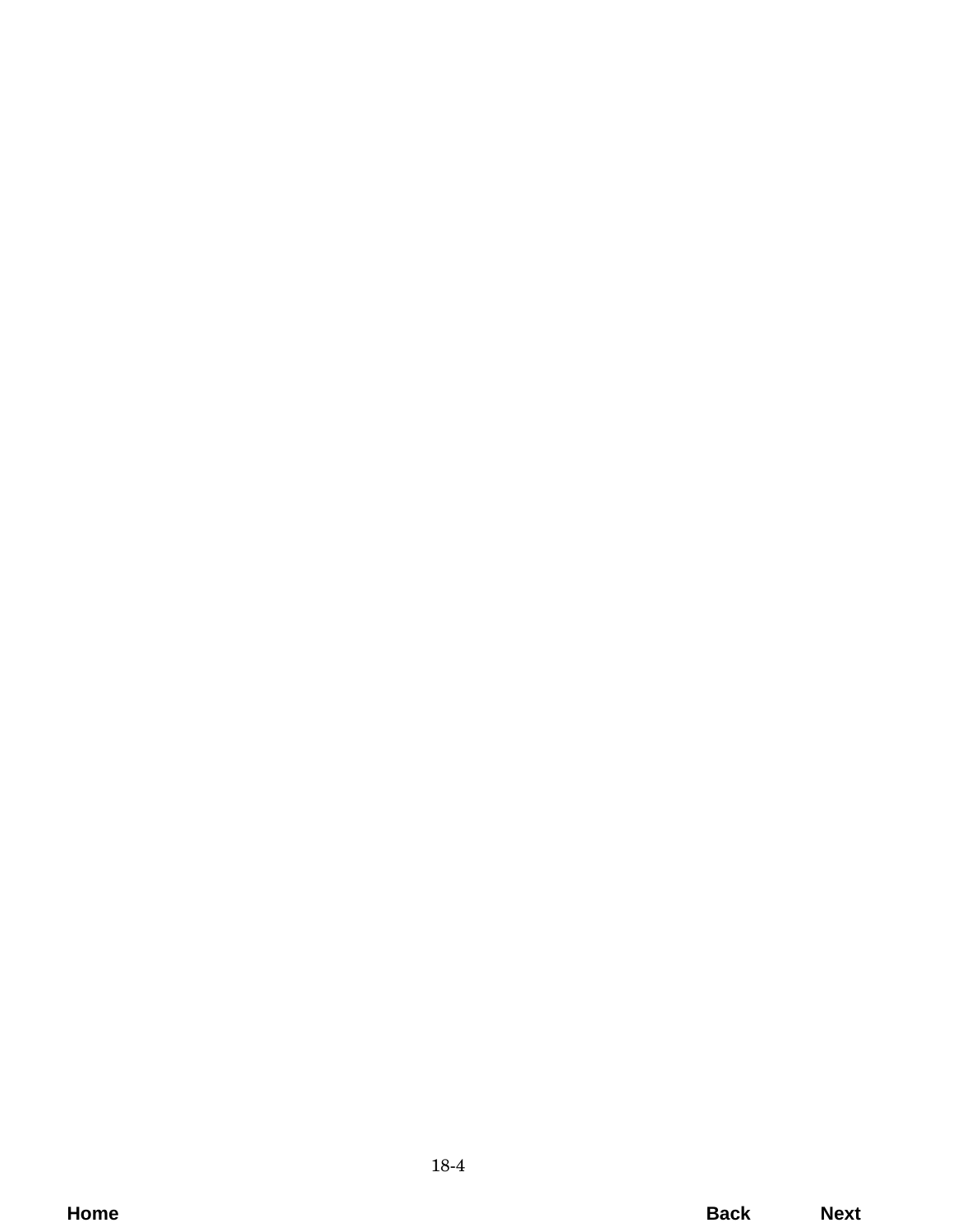#### **General Provisions**

## <span id="page-4-0"></span>**§18-101. Purpose and Policy**.

1. This Chapter sets forth uniform requirements for users of the publicly owned sewer system for the Borough of Clarks Green (herein "Borough") and enables the Borough to comply with all applicable State and Federal laws, including the Clean Water Act (33 U.S.C. §1251 *et seq*.) and the General Pretreatment Regulations (40 CFR, Part 403). The objectives of this Chapter are:

A. To prevent the introduction of pollutants into the publicly owned treatment works that will interfere with its operation.

B. To prevent the introduction of pollutants into the publicly owned treatment works that will pass through the publicly owned treatment works, inadequately treated, into receiving waters, or otherwise be incompatible with the publicly owned treatment works.

C. To protect both publicly owned treatment works personnel who may be affected by wastewater and sludge in the course of their employment and the general public.

D. To promote reuse and recycling of industrial wastewater and sludge from the publicly owned treatment works.

E. To provide for fees for the equitable distribution of the cost of operation, maintenance, and improvement of the publicly owned treatment works.

F. To enable Clarks Summit-South Abington Township Joint Sewer Authority (herein "Authority") to comply with its National Pollutant Discharge Elimination System permit conditions, sludge use and disposal requirements, and any other Federal or State laws to which the publicly owned treatment works is subject.

2. This Chapter shall apply to all users of the publicly owned treatment works. The Chapter authorizes the issuance of individual wastewater discharge permits; provides for monitoring, compliance, and enforcement activities; establishes administrative review procedures; requires user reporting; and provides for the setting of fees for the equitable distribution of costs resulting from the program established herein.

(*Ord. 3-2010*, 5/10/2010, §1.1)

## **§18-102. Administration**.

Except as otherwise provided herein, the Borough shall administer, implement, and enforce the provisions of this Chapter. Any powers granted to or duties imposed upon the Borough may be delegated by the Borough to a duly authorized Borough employee. (*Ord. 3-2010*, 5/10/2010, §1.2)

#### **§18-103. Abbreviations**.

The following abbreviations, when used in this Chapter, shall have the designated meanings: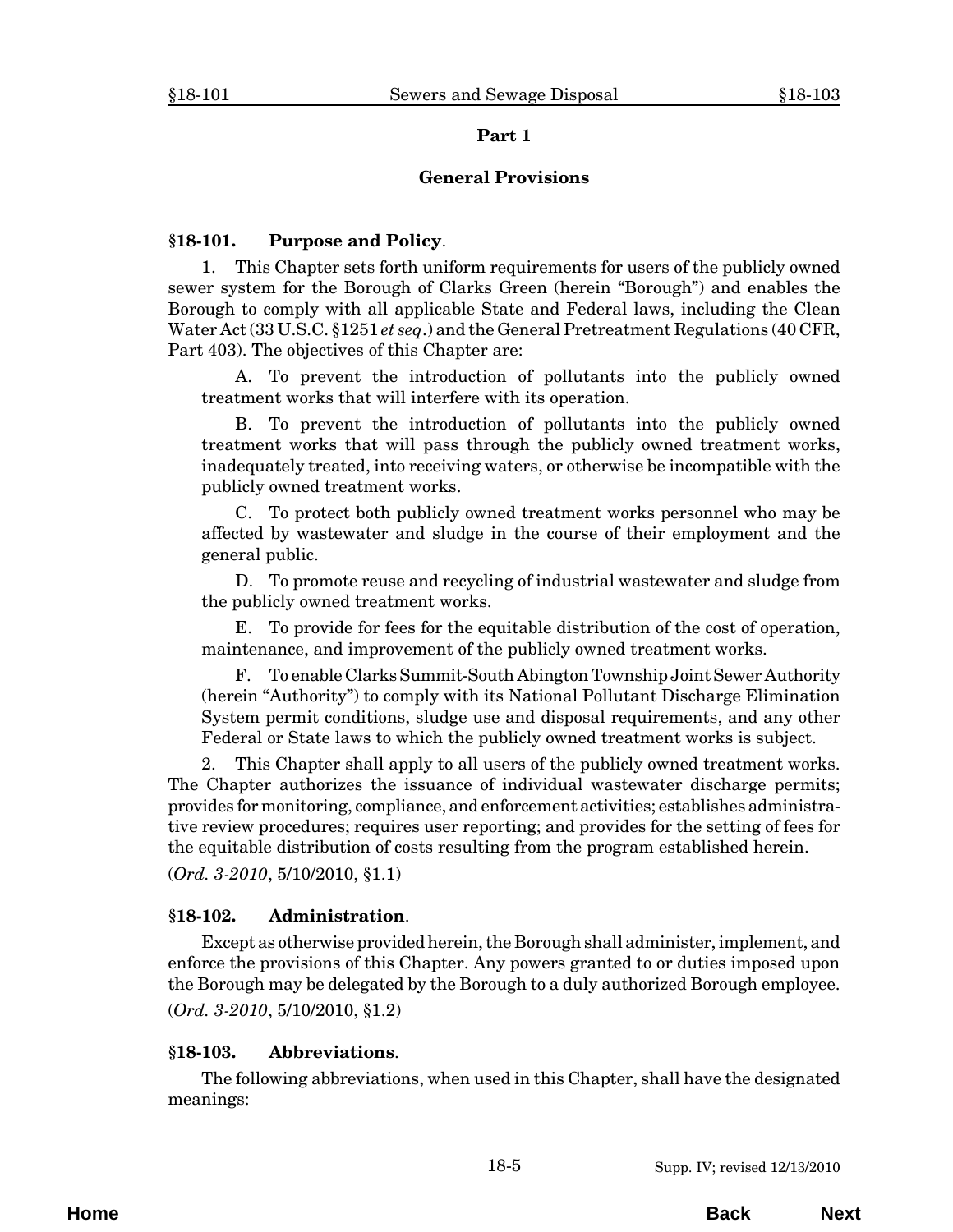- <span id="page-5-0"></span>A. BOD - biochemical oxygen demand.
- B. BMP best management practice.
- C. CFR Code of Federal Regulations.
- D. COD chemical oxygen demand.
- E. US EPA U.S. Environmental Protection Agency.
- F. gpd gallons per day.
- G. IU industrial user.
- H. mg/L milligrams per liter.
- I. NPDES National Pollutant Discharge Elimination System.
- J. POTW publicly owned treatment works.
- K. RCRA Resource Conservation and Recovery Act.
- L. TSS total suspended solids.
- M. TKN total Kjeldahl nitrogen.
- N. TP total phosphorus.
- O. U.S.C. United States Code.

(*Ord. 3-2010*, 5/10/2010, §1.3)

#### **§18-104. Definitions**.

Unless a provision explicitly states otherwise, the following terms and phrases, as used in this Chapter, shall have the meanings hereinafter designated:

*Ammonia Nitrogen as N* - ammonia nitrogen as determined pursuant to the procedure set forth in the latest edition of "Standard Methods for the Examination of Water and Wastewater," published by American Public Health Association, Inc.

*Authority* - the Clarks Summit-South Abington Township Sewer Authority, a body corporate and politic organized and existing under the laws of the Commonwealth of Pennsylvania, as located in Lackawanna County, Pennsylvania, or any designated agent, representative, or employee acting on behalf of the Authority.

*Billing unit* - the unit of measure by which charges for service, annual user charge shall be assessed against each improved property connected to the sewer system, as determined in accordance with these rules and regulations or in any existing or subsequent resolution of the Borough, which shall be deemed to constitute an equivalent unit of service provided to the typical single-family dwelling unit.

*Biochemical oxygen demand or BOD* - the quantity of oxygen, expressed in mg/l, utilized in the biochemical oxidation of organic matter under standard laboratory procedure for 5 days at 20 degrees Centigrade. The standard laboratory procedure shall be that found in the latest edition of "Standard Methods for the Examination of Water and Wastewater," published by the American Public Health Association, Inc.

*Borough* - Borough of Clarks Green, Lackawanna County, Pennsylvania, and/or any designated agent, representative, or employee acting on behalf of the Borough.

*Building sewer* - the pipe leading from the sewage drainage system of any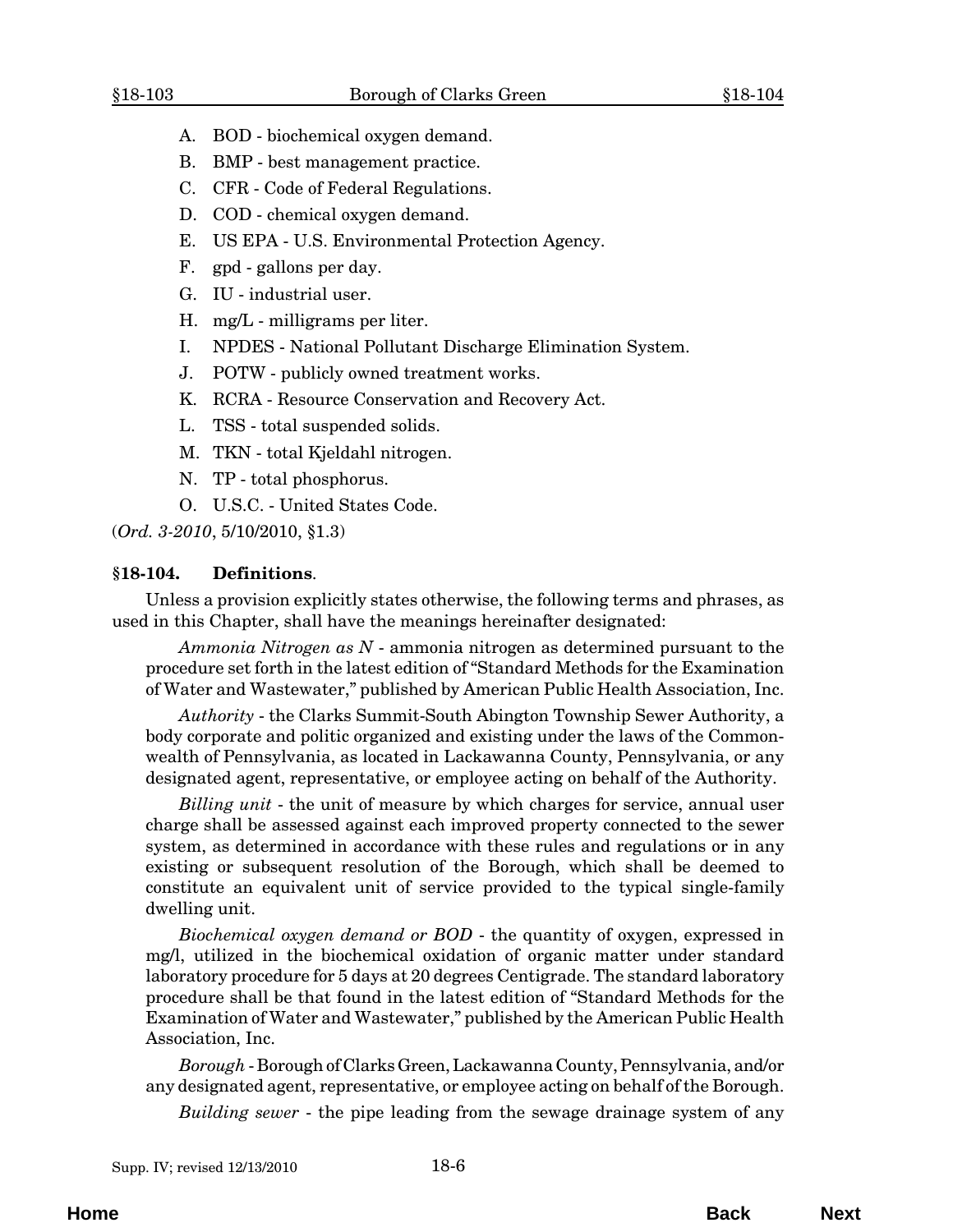structure on improved property to the grinder pump or point of gravity connection with the lateral serving such improved property.

*Categorical pretreatment standard or categorical standard* - any regulation containing pollutant discharge limits promulgated by EPA in accordance with §307(b) and (a) of the Act (33 U.S.C. §1317) that apply to a specific category of users and that appear in 40 CFR Chapter I, Subchapter N, Parts 405-471.

*Categorical industrial user* - an industrial user subject to a categorical pretreatment standard or categorical standard.

*Chemical oxygen demand or COD* - a measure of the oxygen required to oxidize all compounds, both organic and inorganic, in water.

*Commercial establishment* - any room, group of rooms, building or enclosure used or intended for use in the operation of one business enterprise and containing plumbing. "Commercial establishment" includes institutional facilities.

*Commonwealth* - the Commonwealth of Pennsylvania.

*Connection ordinance* - the ordinance enacted by the Borough, compelling all owners of improved property accessible to the sewer system to connect to such sewer system and use the same in accordance with the Borough's ordinances, resolutions, rules, and regulations.

*Connection unit* - each individual building or portion of a building, which is designed or adaptable to separate ownership whether for commercial, educational, industrial, or residential use. A school, factory, apartment house, office building, or other multiple unit structure whose individual apartments or units are connected to a common internal sewage system and which are not commonly subject to separate ownership shall be considered as one connection unit but may be considered multiple billing units in accordance with these rules and regulations.

*Customer* - the word "customer," as used herein, means the owner contracting for or using sewer service on a single premises, or connection unit; and the word "customers" means all so contracting for and using service.

*Department of Environmental Protection or DEP* - Department of Environmental Protection of the Commonwealth of Pennsylvania, or any duly authorized official of said agency.

*Existing facility* - any building, structure or installation from which there is or may be a discharge of wastewater, the construction of which started before the adoption of this Chapter.

*Residential establishment* - any room, group of rooms, house trailer, building or other enclosure connected, directly or indirectly, to the sewer system and occupied or intended for occupancy as living quarters by an individual, or family excluding institutional facilities.

*Educational establishment* - any room, group of rooms, building, house trailer, mobile home, or other structure, connected directly or indirectly, to the sewer system and used or intended for use, in whole or in part, for educational purposes, including both public and private schools.

Environmental Protection Agency or EPA - the U.S. Environmental Protection Agency, or any duly authorized office of said agency.

**Home Back Next**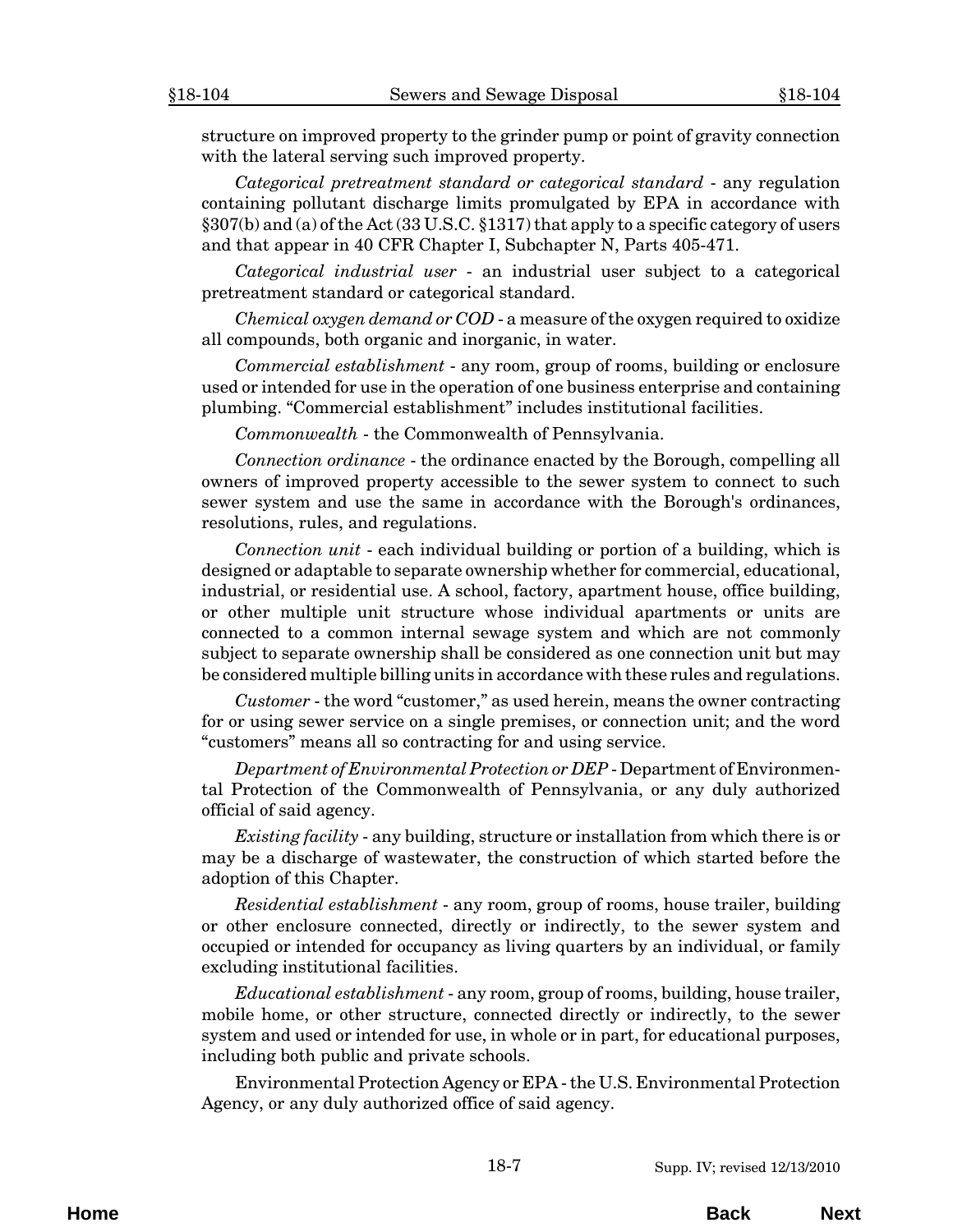*Equivalent dwelling unit or EDU* - a unit of a combination of wastewater flow and organic strength that is comparable to wastewater discharged from a single residential establishment.

*Fats, oils, and grease or FOG* - any substance, such as a vegetable, animal or other product that is used in, or is a by-product of, the cooking or food preparation process, and that turns or may turn viscous or solidifies with a change in temperature or other conditions.

*Grab sample* - a sample that is taken from a wastestream without regard to the flow in the wastestream and over a period of time not to exceed 15 minutes.

*Improved property* - any property upon which there is erected a structure intended for continuous or periodic habitation, occupancy or use by human beings or animals and from which structure sanitary sewage, industrial wastes or both shall be or may be discharged, which is located within the sewer area and subject to the connection ordinances.

*Industrial establishment* - any improved property, used or intended for use, wholly or in part, for the manufacturing, processing, cleaning, laundering or assembling of any product, commodity or article, or any other improved property from which wastes, in addition to or other than sanitary sewage, shall or may be discharged.

*Industrial wastes* - any and all solid, liquid or gaseous substance or waterborne wastes or forms of energy rejected or escaping in the course of any industrial, manufacturing, trade or business process or in the course of the development, recovery or processing of natural resources, other than sanitary sewage, which may be discharged from an industrial establishment.

*Interference* - a discharge that, along or in conjunction with a discharge or discharges from other sources, inhibits or disrupts the POTWO, its treatment processes or operations or its sludge processes, use or disposal; and therefore, is a cause of a violation of the Authority's NPDES permit or of the prevention of sewage sludge use or disposal in compliance with any of the following statutory/regulatory provisions or permits issued thereunder, or any more stringent State or local regulations: §405 of the Act; the Solid Waste Disposal Act, including Title II commonly referred to as the Resource Conservation and Recovery Act (RCRA); any State regulations contained in any State sludge management plan prepared pursuant to Subtitle D of the Solid Waste Disposal Act; the Clean Air Act; the Toxic Substances Control Act; and the Marine Protection, Research, and Sanctuaries Act.

*Institutional establishment* - any room, group of rooms, building or other enclosure connected, directly or indirectly, to the sewer system, including institutional facilities, and educational establishments, which do not constitute a commercial establishment, a residential establishment or an industrial establishment.

*Lateral* - that part of the sewer system extending from a main, which is normally located in the street right-of-way, to the property line, which is the point of connection of the building sewer or grinder pump. If there shall be no improvement on the property, then "lateral" shall mean that part of the sewer system, (1) extending from said main to the curb box provided for future extension to a grinder pump, or (2) extending from said Main to a point of future connection to the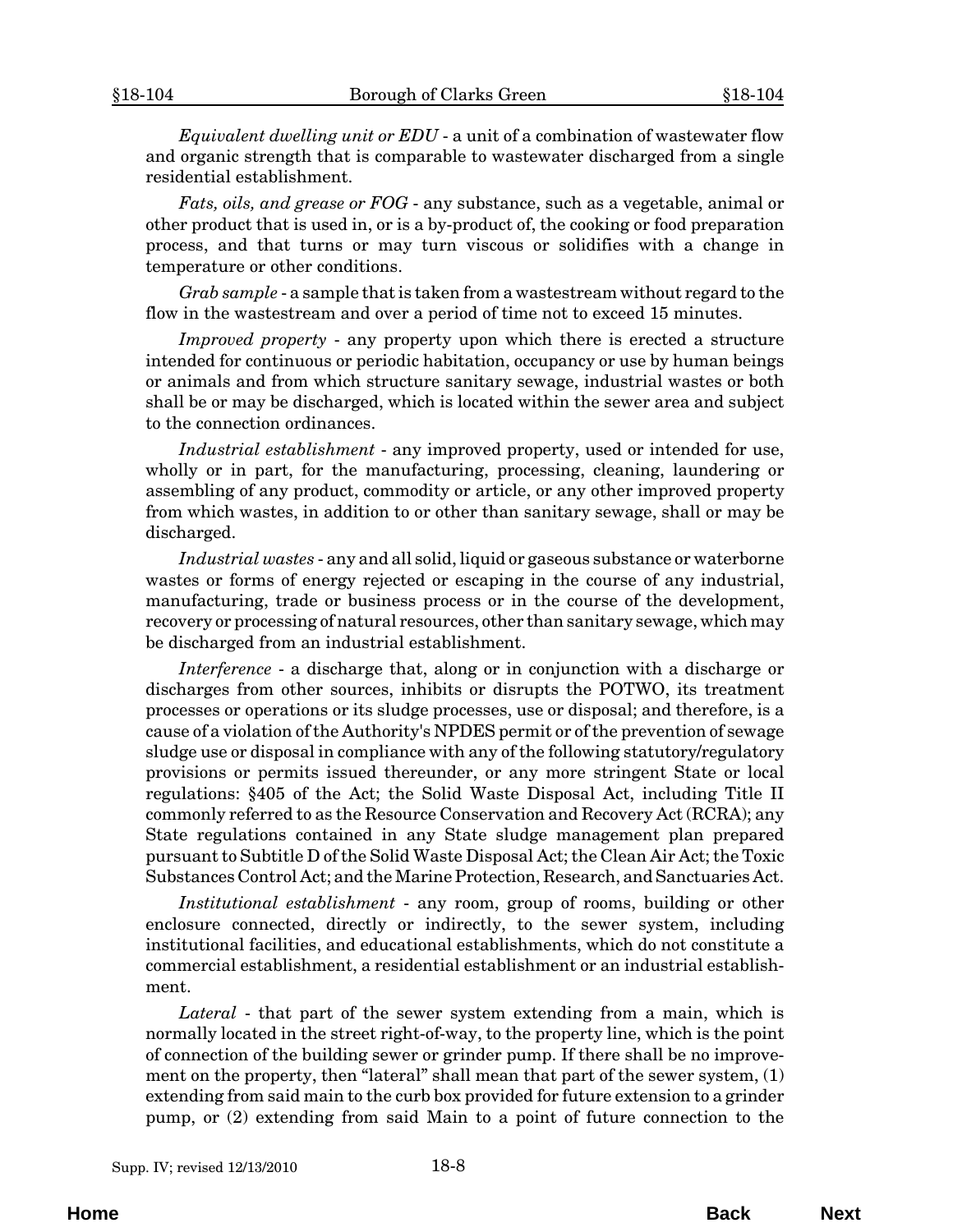building sewer, if and when said property is improved.

*Mains/main sewers/sewer mains* - collection pipelines which are generally located in streets, highways, public ways or rights of way or private rights-of-way and which are used to collect wastewater.

*Main extensions* - extensions of collection pipelines constructed beyond existing facilities and exclusive of building sewers.

*mg/l* - the weight of a substance in milligrams divided by the volume of the solution in liters.

*Multiple use improved property* - any improved property upon which there shall exist any combination of residential establishment, commercial establishment, industrial establishment, educational establishment, institutional establishment or other similar establishments.

*New facility* - any new building, structure, facility, or installation from which there is (or may be) discharge of wastewater, the construction of which commenced after the adoption of this Chapter. An existing facility which experiences significant remodeling or modification, as determined by the Borough, can also be considered a new facility.

*Oil and grease* - any material, but particularly biological lipids and mineral hydrocarbons, that is recovered as a substance soluble in an organic extracting solvent using an appropriate analytical method approved under 40 CFR 136. It also includes other material extracted by the solvent from an acidified sample and not volatilized during the extraction procedure.

*Owner* - the word "owner," whenever the same appears herein, means the person, firm or corporation or association having an interest as owner, or a person, firm or corporation representing itself to be the owner, whether legal or equitable, sole or only partial, in any premises which is or is about to be supplied with sewer by the Borough; the word "owners" means all so interested.

*Pass through* - a discharge which exits the POTW into waters of the United States in quantities or concentrations which, alone or in conjunction with a discharge or discharges from other sources, is a cause of a violation of any requirement of the Authority's NPDES permit, including an increase in the magnitude or duration of a violation. This is not the conveyance pass-through service maintained between municipalities.

*Person* - any individual, partnership, company, association, society, trust, corporation or other group or entity, including municipalities, municipal authorities, school districts and other units of government.

*pH* - the logarithm of the reciprocal of the concentration of hydrogen ions, expressed in moles per liter of solution, indicating the degree of acidity or alkalinity of a substance.

*Pollutant* - dredged spoil, solid waste, incinerator residue, filter backwash, sewage, garbage, sewage sludge, munitions, medical wastes, chemical wastes, biological materials, radioactive materials, heat, wrecked or discharged equipment, rock, sand, cellar dirt, municipal, agricultural and industrial wastes, and certain characteristics of wastewater (e.g., pH, temperature, TS, turbidity, color, BOD, COD, toxicity, or odor).

**Home Back Next**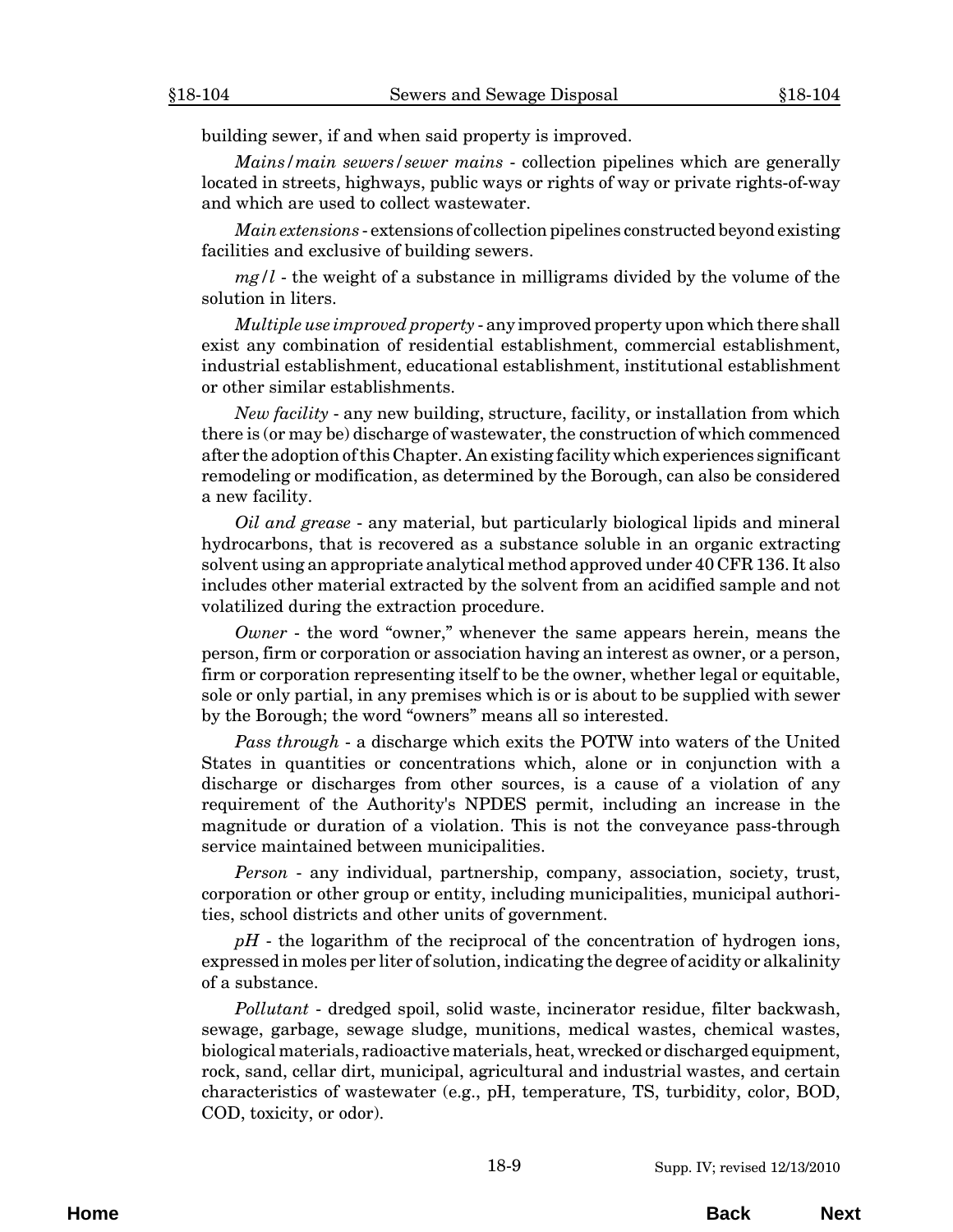*Premises* - the word "premises," as used herein, means the property or area, including improvements thereto, to which sewer service is or will be provided and, as used herein, shall be taken to designate:

(1) A building under one roof owned or leased by one customer and occupied as one residence or one place of business.

(2) A building or group of buildings owned by one customer and located on one lot, with one service connection.

(3) The one side of a double house having a solid vertical partition wall.

(4) Each side of each part of a house or building occupied by one family, including a one-person family, even though the closet and/or other fixtures be used in common.

(5) Each apartment, office or suite of offices, and/or place of business located in a building or group of buildings, even though such buildings in a group are interconnected by a tunnel or passageway, covered area way, or a patio or by some similar means or structure.

(6) A public building devoted entirely to public use, such as a town hall, schoolhouse, fire engine house.

(7) A single vacant lot or park or playground.

(8) Each house in a row of houses.

(9) Each dwelling unit in a row of houses, a dwelling unit being defined as a building or a portion thereof with exclusive culinary facilities designed for occupancy and used by one person or one family (household).

(10) Each individual and separate place of business and/or occupancy located in one building or group of buildings such as those commonly designated as shopping centers, supermarket areas, office buildings or professional centers and by such other terms.

(11) Each dwelling unit in a public housing development owned and operated by the United States of America, a municipal subdivision of the Commonwealth of Pennsylvania, or an agency or instrumentality of the United States or the Commonwealth of Pennsylvania, by a philanthropic foundation or organization or some such similar body or organization; or operated under private ownership.

(12) Each mobile home, whether located on owned or leased land.

(13) A parcel or parcels of property for which a subdivision is being planned or constructed.

*Pretreatment* - the reduction of the amount of pollutants, the elimination of pollutants or the alteration of the nature of pollutant properties in wastewater prior to, or in lieu of, introducing such pollutants into the POTW. This reduction or alteration can be obtained by physical, chemical, or biological processes; by process changes; or by other means, except diluting the concentration of the pollutants unless allowed by an applicable pretreatment standard.

#### *Property* - see "premises."

*Publicly owned treatment works or POTW* - a treatment works, as defined by §212 of the Act, 33 U.S.C. §1292, which is owned by the Authority. This definition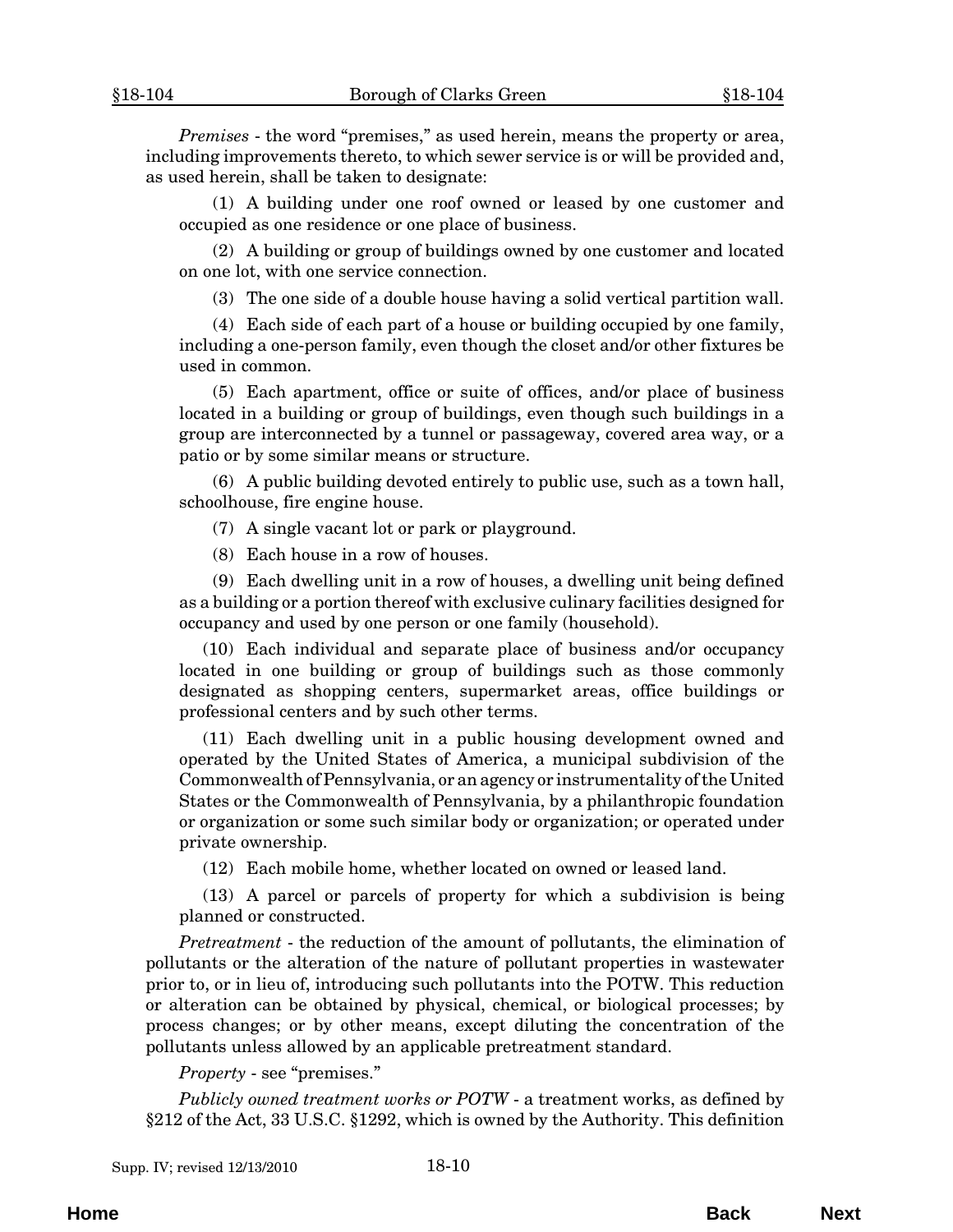includes any devices or systems used in the collection, storage, treatment, recycling, and reclamation of sewage or industrial wastes of a liquid nature.

*Rate schedule* - the entire body of effective rates, rentals and charges, including connection, customer facilities, and tapping fees, reservation of capacity fees, and such other charges allowed by the Municipality Authorities Act, 53 P.S. §5601 *et seq*., as amended, from time to time, or such other Act of the Commonwealth of Pennsylvania, as adopted by the Borough from time to time are made a part of these rules. A rate schedule stating charges and rates effective as of the date of adoption of these rules is attached hereto as Appendix 18-A and incorporated by reference. [*Ord. 2-2013*]

*Rules* - these rules governing sewer service, as adopted by the Borough, together with appendices and exhibits hereto, as they may be amended or supplemented from time to time.

*Sanitary sewage* - the normal water-carried household and toilet wastes from any improved property.

*Sewer* - any pipe, main or conduit constituting a part of the sewer system and used or usable for collection and transportation of sanitary sewage and industrial wastes.

*Sewer area* - that area of the Borough served by the sewer system as determined and designated, from time to time, by the Borough.

*Sewer service* - provision of sewer service to or from a premises.

*Sewer system* - all facilities existing, at any particular time, acquired, constructed, operated, and/or owned by the Borough, for collecting, grinding, pumping, transporting, treating and disposing of sanitary sewage and/or industrial wastes.

*Slug load or slug discharge* - any discharge at a flow rate or concentration, which could cause a violation of the prohibited discharge standards in Part 8 of this Chapter. A sludge discharge is any discharge of non-routine, episodic nature, including, but not limited to, an accidental spill or a non-customary batch discharge, which has a reasonable potential to cause interference or pass through, or in any other way violate the POTW' s regulations, or NPDES permit conditions.

*Standard construction and material specifications* - the current standard construction and material specifications for sanitary sewer extensions of the Borough as duly approved, from time to time, by resolution of the Borough.

*Stormwater* - any flow occurring during or following any form of natural precipitation, and resulting from such precipitation, including snowmelt.

*Streets* - any street, road, lane, court, cul-de-sac, alley, public way or public square, and including such streets as are dedicated to public use, and such streets as are owned by private persons.

*Total Kjeldahl nitrogen or TKN* - Total Kjeldahl nitrogen as determined pursuant to the procedure set forth in the latest edition of "Standard Methods for the Examination of Water and Wastewater," published by American Public Health Association, Inc.

*Total suspended solids or suspended solids* - suspended solids as determined pursuant to the procedure set forth in the latest edition of "Standard Methods for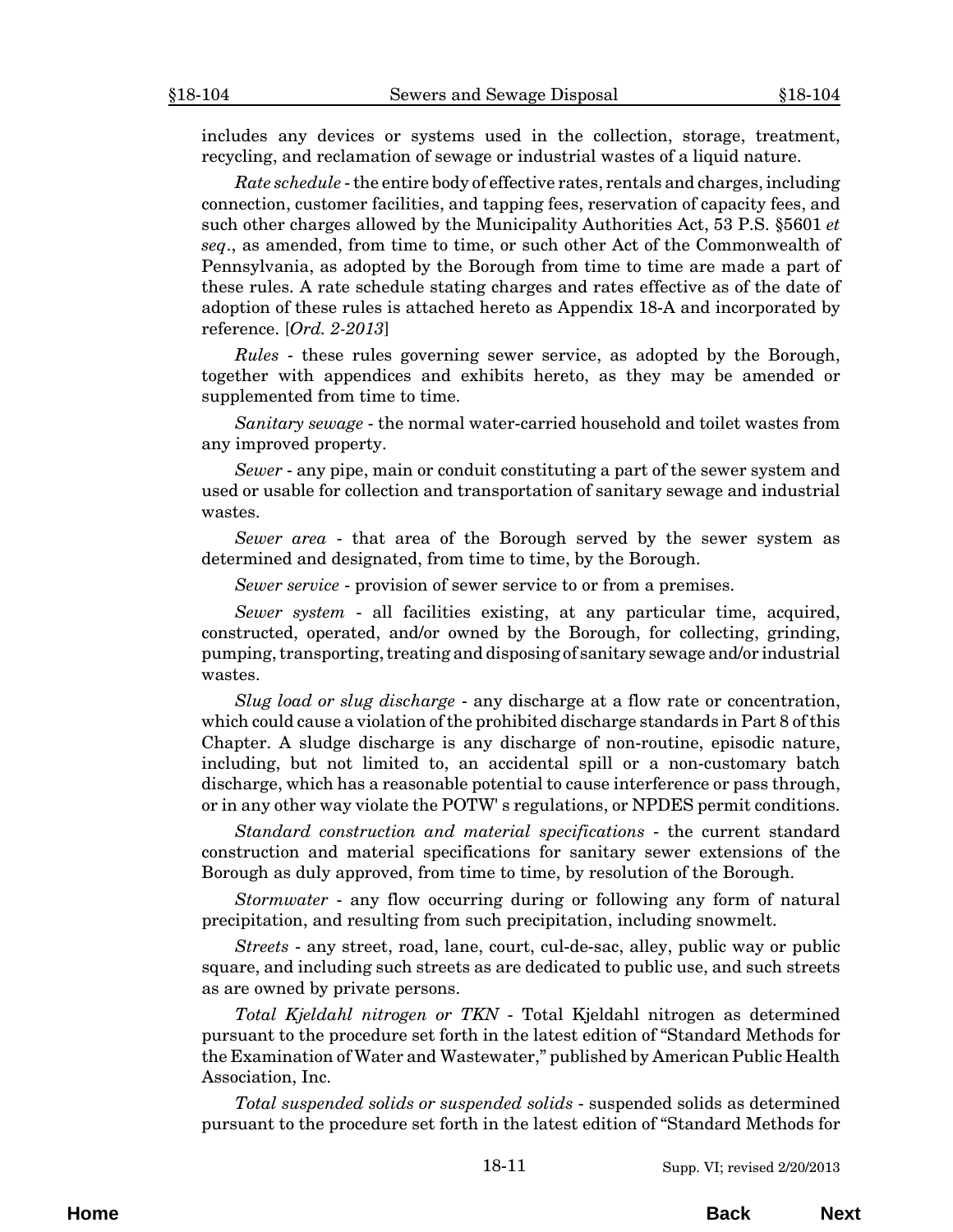the Examination of Water and Wastewater," published by the American Public Health Association, Inc.

*Total Phosphorus as P* - Total phosphorus as determined pursuant to the procedure set forth in the latest edition of "Standard Methods for the Examination of Water and Wastewater," published by the American Public Health Association, Inc.

*User* - see definition of "customer."

*User charges or user fees* - the charges or fees for service as established by the Borough.

*Wastewater* - the liquid and water-carried wastes from dwellings, commercial establishments, industrial facilities and institutions, whether treated or untreated.

*Wastewater treatment plant* - that portion of the POTW which is designed to provide treatment of municipal sewage and industrial waste.

(*Ord. 3-2010*, 5/10/2010, §1.4; as amended by *Ord. 5-2010*, 12/13/2010, §1; by *Ord. 3- 2011*, 12/12/2011, §1; and by *Ord. 2-2013*, 1/9/2013, §1)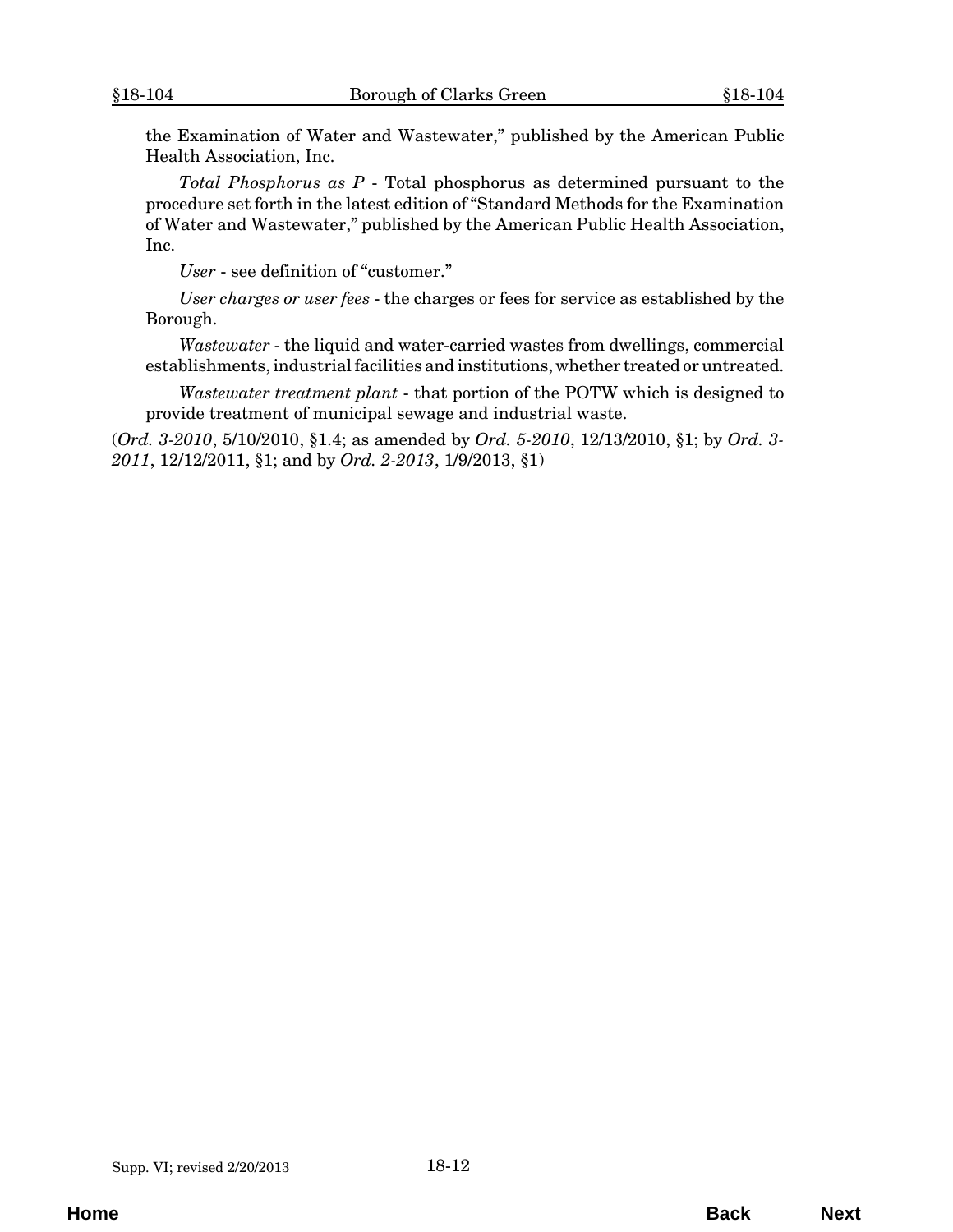#### **Conditions of Service**

## <span id="page-12-0"></span>**§18-201. General Service Conditions**.

1. The Borough will furnish service only in accordance with these rules as they may be amended from time to time. These rules are hereto made and are a part of every application; contract; agreement or license entered into between the owner or customer and the Borough.

2. The Borough hereby reserves the right, so often as it may deem necessary, to alter, amend, and/or repeal the rates and/or these rules, or any part, and in whole or in part to substitute new rates, rules, which when altered and amended shall forthwith, without notice become and thereafter be a part of every such application, contract, agreement or license in effect at the time of such alteration, amendment and/or adoption.

3. Before service will be provided by the Borough, the applicant for service shall be in compliance with all of the terms of these rules, and the applicant shall have paid any applicable connection fees, customer facilities fees and tapping fees, and shall have paid any other fees and charges due to the Borough.

(*Ord. 3-2010*, 5/10/2010, §2.1)

#### **§18-202. Duty to Notify Of Changes in Premises**.

The customer or customers shall notify the Borough promptly relative to any changes in the number of premises, the number at any time being subject to determination by the Borough.

(*Ord. 3-2010*, 5/10/2010, §2.2)

#### **§18-203. Property Owner's Primary Responsibility**.

The property owner(s), in all instances, rather than tenant(s), shall be primarily and ultimately liable for the payment of user charges for service(s) provided by the Borough, and all costs and fees incurred in the collection thereof. All Borough services accounts shall be in the name of the owner or the water service customer; provided, however, that all previous and existing written agreements and/or arrangements by and between Borough and any owner(s)/landlord(s) to bill the tenant(s) for public sewer services may remain in effect until new or different tenant(s) assume occupancy of the property(ies) involved, immediately upon which change in occupancy all of such previous and existing agreements and/or arrangements by and between Borough and any owner(s)/landlord(s) to bill the tenant(s) for services shall terminate; provided, further, however, that such delay in the implementation of Borough's policy requiring all Borough services accounts to be in the name of the owner(s) only, and the "phaseout" of previous and existing agreements and/or arrangements by and between Borough and any owner(s)/landlord(s) to bill the tenant(s) for services, shall apply only to those accounts relative to which the owner(s) had acknowledged in writing said owner's(s') ultimate liability for the tenant' s(s') user charges.

(*Ord. 3-2010*, 5/10/2010, §2.3)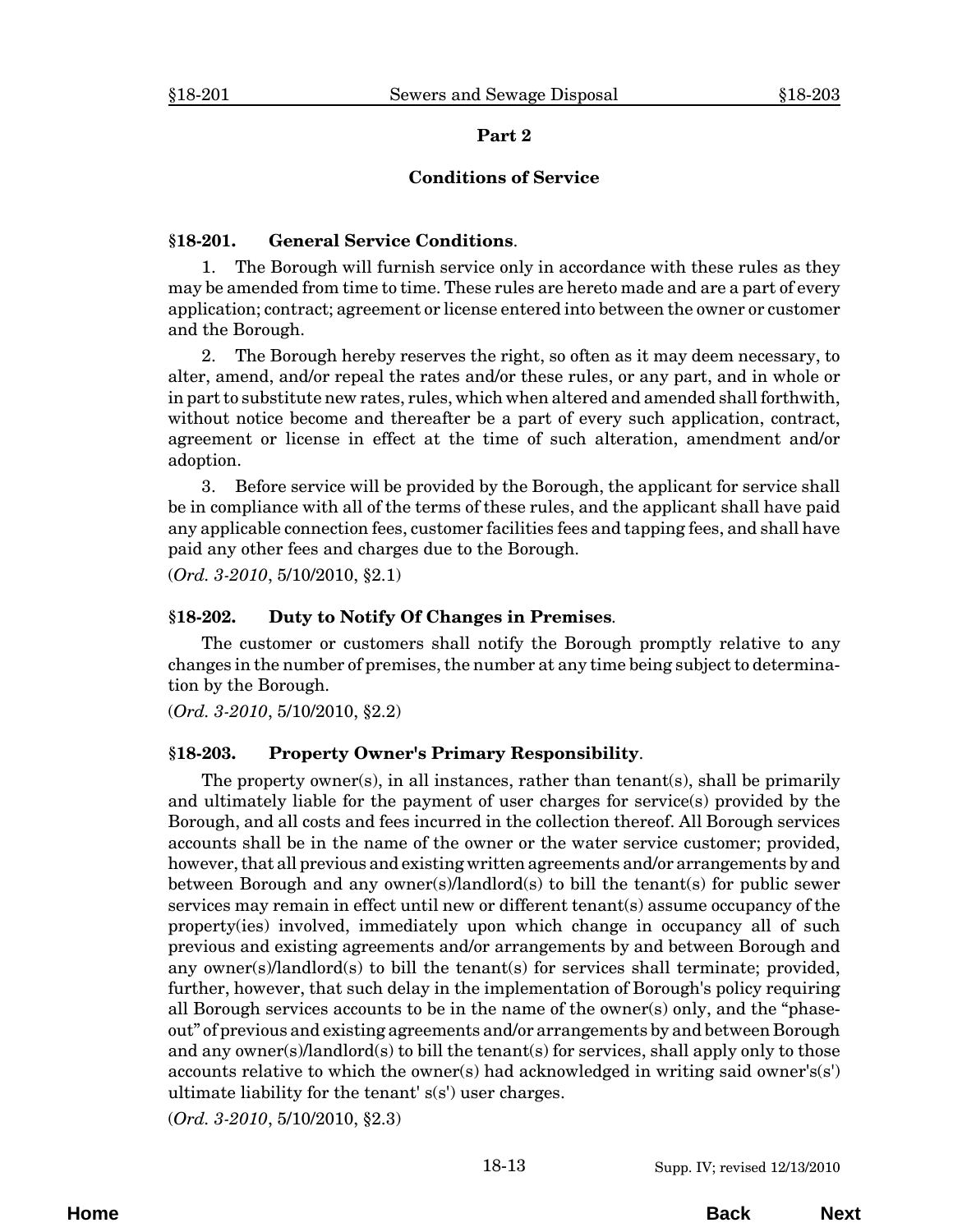## <span id="page-13-0"></span>**§18-204. Discontinuance of Service**.

1. Discontinuance of service by the Borough for nonpayment of a bill shall not cancel the application for service nor constitute a waiver of this rule. Service may be discontinued by the Borough and in the discretion of the Borough in accordance with 53 P.S. §2261 *et seq*., as amended, by requesting the water service provider, if any, to terminate water service.

2. The customer shall not terminate its service or disconnect its facilities from the sewer system premises or permit the disconnection or removal of facilities serving the property without the consent of the Borough. Breach of this provision shall subject the customer to liability for damage to Borough property, and shall not terminate or suspend customers' liability for user charges or fees, nor shall it stop the accrual of such charges and fees.

(*Ord. 3-2010*, 5/10/2010, §2.4)

## **§18-205. Reinstatement of Service after Discontinuance**.

Service may be reinstated under a proper application upon the payment of all proper charges or amounts provided in the rate schedule of rates or rules of the Borough due from the applicant, including payment of any required deposit, and all of Borough's costs and expenses incurred in enforcing those rights as set forth in 53 P.S. §2261 *et seq*.

(*Ord. 3-2010*, 5/10/2010, §2.5)

## **§18-206. Suspension of Service**.

1. Service may be temporarily terminated when such termination is necessary, in the opinion of the Borough or the Authority, to stop an actual or threatened discharge which presents or may present an imminent and substantial danger to the health and welfare of persons or the environment, or which causes or has the potential of causing interferences with the treatment system or violation of any condition of the Authority's NPDES permit.

2. If, in the opinion of the Borough, the exigencies of the situation require immediate action, the Borough shall take such steps as deemed necessary, including immediate severance of the sewer connection, without giving the user prior notice. Where applicable, however, the Borough shall make reasonable attempts to promptly notify the user, in person or by telephone, before taking any action. In any event, within 48 hours after any temporary termination of service is imposed or other action is taken, the Borough shall either place in the mail or personally deliver to the user a notice of the termination or other action taken.

3. *Owner's Compliance*. Any customer notified of a suspension of wastewater treatment service and/or his permit shall immediately stop or eliminate contribution to the sewer system. In the event of a failure of the customer to comply voluntarily with the suspension order, or in the event the exigencies of the situation otherwise require, Borough shall take such steps as deemed necessary, including immediate severance of the sewer connection, to prevent or minimize damage to the sewer system or endangerment to any individuals.

4. *Duration of Suspension*. Any suspension shall continue until such time as, in the opinion of Borough, the suspension is no longer necessary.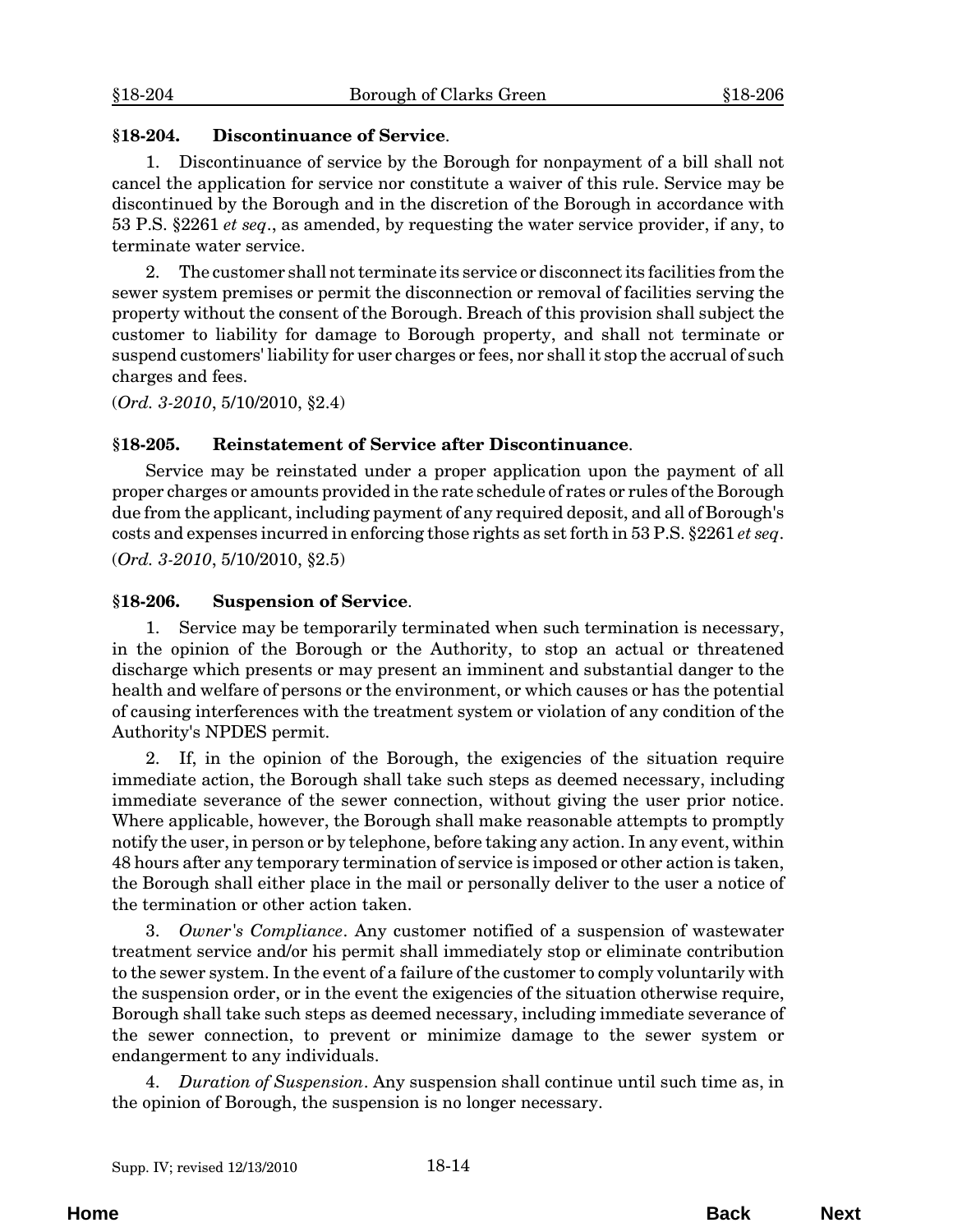<span id="page-14-0"></span>5. *Written Report Required*. A detailed written report describing the causes of the hazardous discharge and the measures taken to prevent any future occurrence shall be submitted to Borough within 5 days of the date of occurrence.

6. *Customer's Right to Conference*. Any customer aggrieved by a temporary termination under this Section shall have the right to an informal conference with the Borough regarding the temporary termination. Such conference shall be held within 2 business days of the receipt of the written request.

(*Ord. 3-2010*, 5/10/2010, §2.6)

## **§18-207. Suspension of Service Due to Emergency**.

The Borough shall have the right as necessity may arise in any case of breakdown, emergency or for any other unavoidable cause, to suspend service temporarily in order to make necessary repairs, connections, and to do such other work. The Borough will use all reasonable and practical measures to notify the customer of such discontinuance of service. In such cases, the Borough shall not be liable for any damage or inconvenience suffered by the customer or any claim against it at any time for interruption in service, or for any other causes beyond its control; and such temporary interruption of service shall not entitle the customer to any abatement or deduction in or from the user charges, nor the refund of any portion of such user charges paid in advance during or for the time of such interruption. When service is to be temporarily interrupted, notice shall be given, when practicable, to all customers affected by the interruption, stating the probable duration of the interruption of service and also the purpose for which the interruption is made. Nothing in these rules contained, however, shall be construed as a guarantee, covenant or agreement of the Borough to give notice of any service interruption, due to emergencies or otherwise.

(*Ord. 3-2010*, 5/10/2010, §2.7)

**Home Back Next**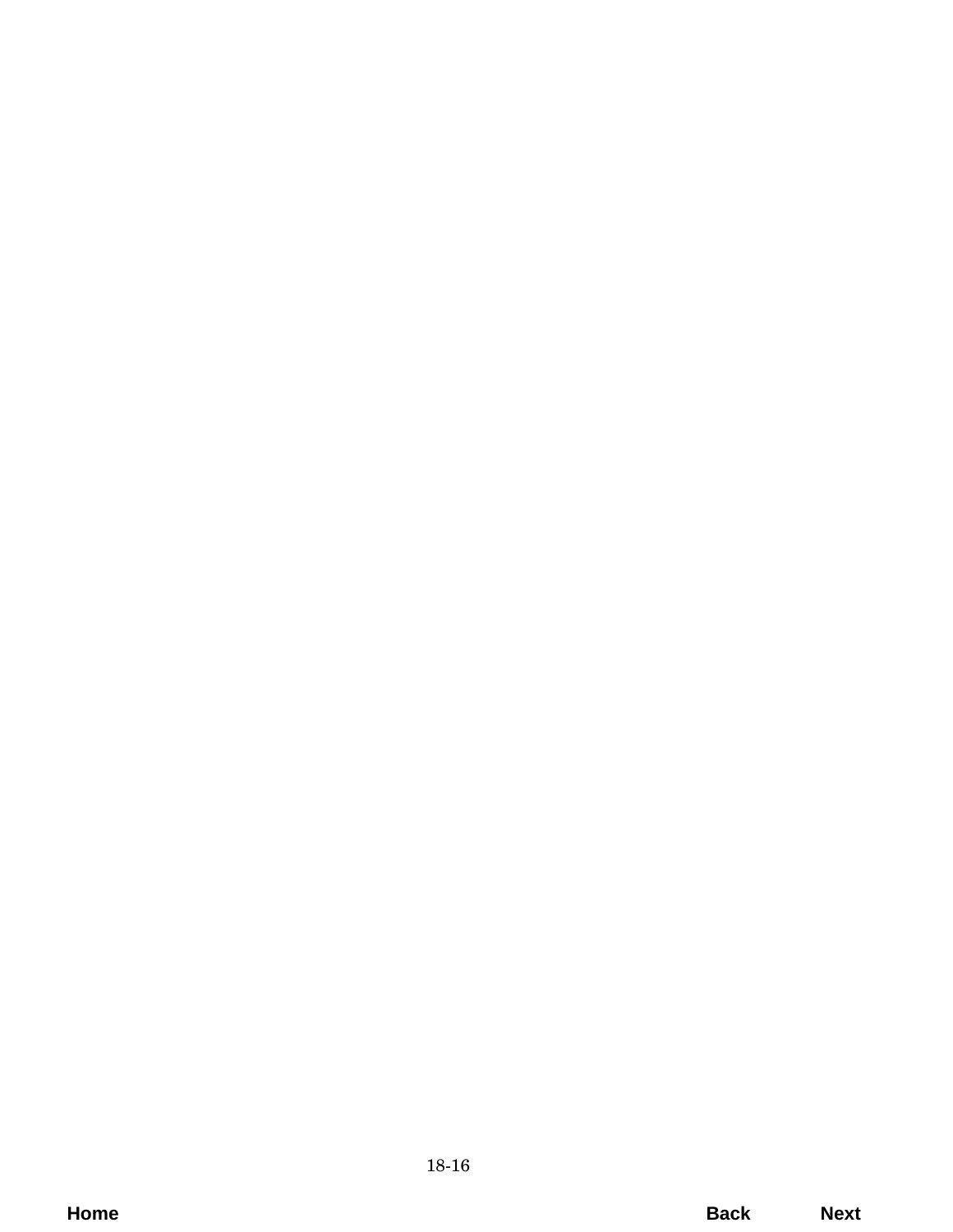#### **Application for Service**

#### <span id="page-16-0"></span>**§18-301. Application for Sewer Service**.

A written application, prepared on the form furnished by the Borough, must be submitted to the Borough by the owner of property connected to the sewer system or desiring to connect to said system for the purpose of requesting service; said application to be signed by the owner of the premises or his duly authorized agent.

(*Ord. 3-2010*, 5/10/2010, §3.1)

## **§18-302. Approval of Applications**.

All applications are subject to payment of all required fees and compliance with all regulations relative thereto prior to commencement of the work or service requested therein.

(*Ord. 3-2010*, 5/10/2010, §3.2)

## **§18-303. Contract Application**.

The application for service shall be a binding contact on both the customer and the Borough upon approval by the Borough. Unless otherwise set forth in a special contract with the Borough, rates and fees for service shall accrue from the date the service has been connected to the premises.

(*Ord. 3-2010*, 5/10/2010, §3.3)

#### **§18-304. Contract with Delinquents**.

No agreement will be entered into by the Borough with an applicant for service until all arrears for sewer rents, bills for maintenance or repairs or other charges due from applicant at any premises now or theretofore owned or occupied by applicant, shall have been paid or until satisfactory arrangements for payment of such unpaid bills shall have been made.

(*Ord. 3-2010*, 5/10/2010, §3.4)

#### **§18-305. Terms of Contract**.

All contracts covering service shall continue in force from quarter to quarter, subject to the billing period, unless 10 days written notice is given by either party of a desire to terminate the contract.

(*Ord. 3-2010*, 5/10/2010, §3.5)

#### **§18-306. Special Contract**.

The Borough may require, prior to approval of service, a special contract other than application for service under the following conditions:

A. If required by provision of the rate schedule, the duration of the contract to be specified in the schedule.

**Home Back Next**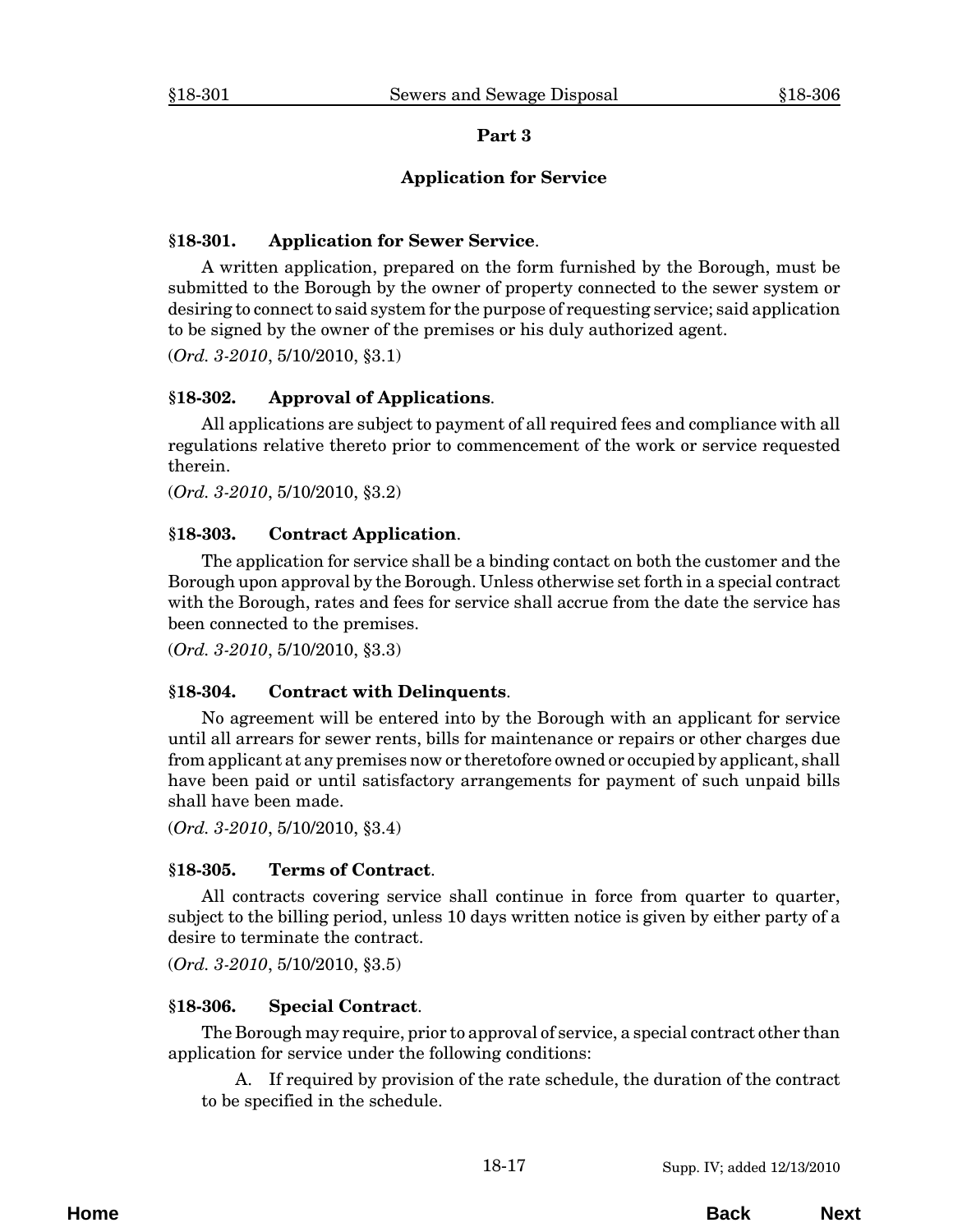B. If the construction of an extension and/or other facilities is necessary.

<span id="page-17-0"></span>C. Where service is provided from a main, which does not abut the frontage of the property to be served.

D. If deemed necessary by the Borough.

(*Ord. 3-2010*, 5/10/2010, §3.6)

## **§18-307. Governmental Regulations**.

The contract for sewer services shall at all times be subject to such changes or modifications as may be directed by action of the Legislature of the Commonwealth or other controlling, legislative or regulatory body.

(*Ord. 3-2010*, 5/10/2010, §3.7)

## **§18-308. New Application Requirements**.

1. A new application must be submitted and approved by the Borough upon any change in ownership of the property, or upon any change in the service as described in the application.

2. In connection with a change in service, any customer making any material change in the size, character or extent of equipment or operations utilizing service, or whose change in operations results in an increase in the use of sewer, shall immediately give the Borough written notice of the nature of the change and, if necessary, amend their application. Failure of a customer to do so will subject the customer to liability for the increased user charges, including penalties and interest thereon, from the date the use increased.

3. In instances where conditions change such that sewer usage increases, the customer shall be liable for an additional tapping fee computed in accordance with the resolutions of the Borough then in effect.

4. Failure to pay the increased fees as assessed by Borough shall subject the customer and customer's property to a municipal claim in favor of Borough, in accordance with these rules and the Municipal Claims and Tax Liens Act. (*Ord. 3-2010*, 5/10/2010, §3.8)

## **§18-309. Renewal of Service Following Repairs**.

Service will be renewed following repairs to a service line connection or service line extension under a proper application when the conditions under which such service was discontinued are corrected and upon the payment of all charges provided in the rate schedule and rules of the Borough due from the applicant.

(*Ord. 3-2010*, 5/10/2010, §3.9)

## **§18-310. Condition of Plumbing and Electrical Systems**.

The piping, fixtures and electrical system on the property of the customer shall be in satisfactory condition at the time service facilities are connected and service provided and at all times thereafter. The Borough will not be liable in any case for any accidents, breaks or leakage that in any way are due to the connection with the sewer system (including leakage or plumbing problems arising at the time of work performed by the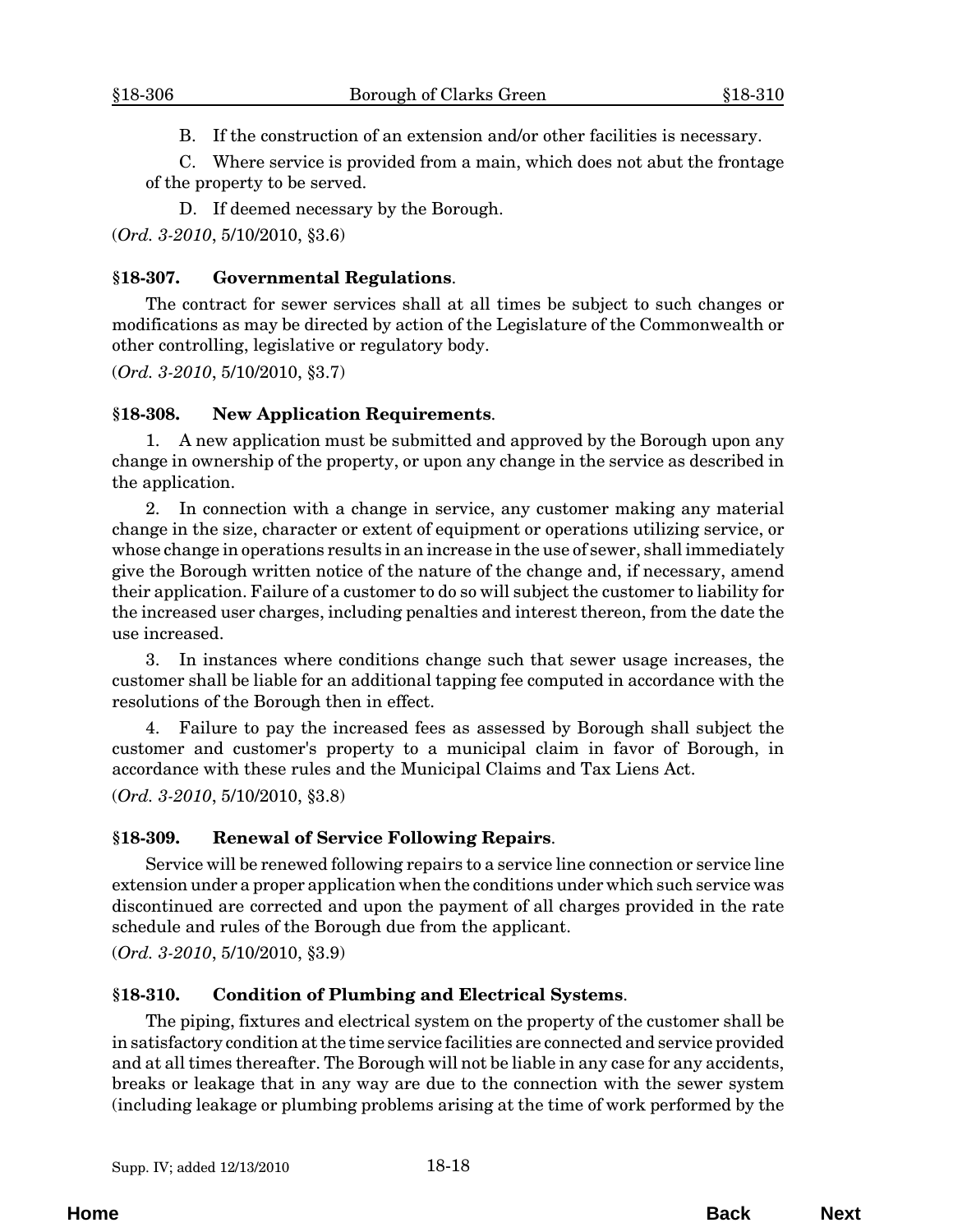Borough), unless caused by gross Borough negligence. (*Ord. 3-2010*, 5/10/2010, §3.10)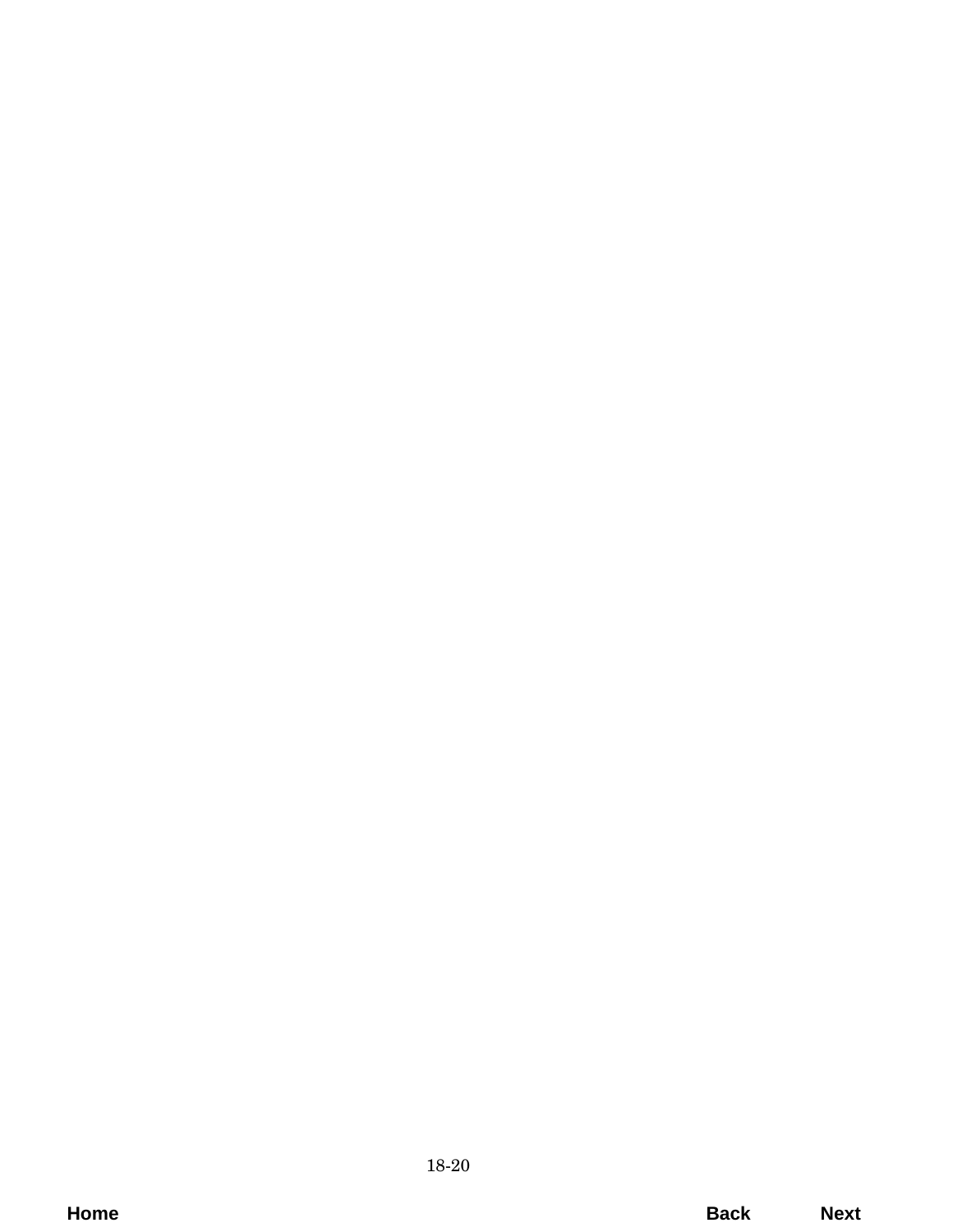#### **Sewer Connections**

#### <span id="page-20-0"></span>**§18-401. General Sewer Service Connection Requirements**.

No connection shall be made to the sewer system unless the manner in which the connection is made and the materials and workmanship employed in effecting such connection shall comply with the requirements of the applicable plumbing codes and the Borough's Standard Construction and Material Specifications. It shall also be necessary for all connections to comply with any special requirements imposed by these rules.

(*Ord. 3-2010*, 5/10/2010, §4.1)

## **§18-402. Sewer Permit Required**.

No person shall uncover, connect with, make any opening into or use, alter or disturb, in any manner, any part of the sewer system without first obtaining a "sewer permit" from the Borough.

(*Ord. 3-2010*, 5/10/2010, §4.2)

## **§18-403. Application for Sewer Permit**.

Application for a sewer permit required under §18-402 shall be made by the owner of the property served or to be served or by the duly authorized agent of such owner. The Borough shall require the payment of a sewer permit fee, in addition to such other amounts payable as described hereinafter, in such amount as shall be designated by Borough resolution, from time to time. Such person also shall furnish all appropriate charges, surcharges, fees and assessments imposed by the Borough against such owner hereunder, or by other resolutions of this Borough, have been paid or will be paid prior to connection.

(*Ord. 3-2010*, 5/10/2010, §4.3)

## **§18-404. Advance Notice of Time of Connection**.

No person shall make or cause to be made a connection of any property to the sewer system until such person shall have given notice to the Borough at least 2 business days prior to when such connection will be made so that the Borough may inspect the work, connection and necessary testing. No building sewer shall be covered until it has been inspected and approved by the Borough. If any part of a building sewer is covered before so being inspected and approved, it shall be uncovered for inspection at the sole cost and expense of the owner of such improved property.

(*Ord. 3-2010*, 5/10/2010, §4.4)

## **§18-405. Point of Connection**.

All building sewers shall be connected to the sewer system only at a point designated by the Borough and where, if applicable, a lateral has been provided. (*Ord. 3-2010*, 5/10/2010, §4.5)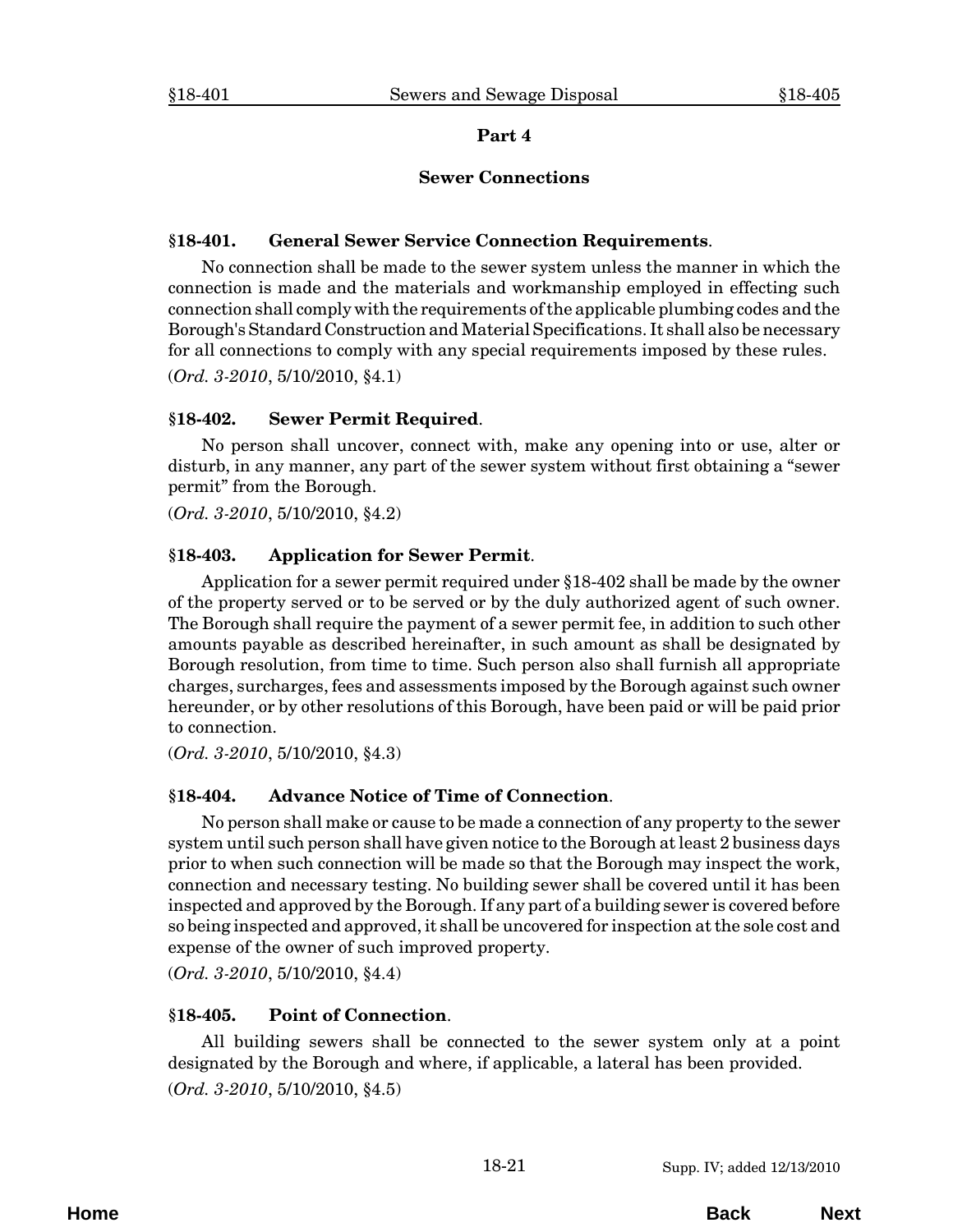## <span id="page-21-0"></span>**§18-406. On-Lot Sewage System Connection Prohibition**.

No privy vault, cesspool, sinkhole, septic tank or similar receptacle at any time may be connected to a sewer. Where an improved property, at the time of connection to a sewer, is served by its own sewage disposal system or device, the existing house sewer line shall be broken on the structure side of such sewage disposal system or device and attachment shall be made, with proper fittings, to continue such house sewer line, as a building sewer, all as is more fully set forth in the connection ordinance.

(*Ord. 3-2010*, 5/10/2010, §4.6)

## **§18-407. Elevation of Point of Connection**.

The invert of a building sewer at the point of a gravity connection shall be at the same or a higher elevation than the invert of the sewer. Where any building drainage system is too low to permit gravity flow to the lateral the sewage discharge from such building drainage system shall be lifted by means approved by Borough and discharged through the building sewer.

(*Ord. 3-2010*, 5/10/2010, §4.7)

## **§18-408. Construction Safety Measures**.

Every excavation for a building sewer shall be guarded adequately with barricades and lights to protect all persons from damage and injury. Streets, sidewalks and other public property disturbed in the course of installation of a building sewer shall be restored, at the sole cost and expense of the owner of the improved property being connected, in a manner satisfactory to the Borough. If any person shall fail or refuse, upon receipt of written notice from the Borough, to remedy any condition with respect to a building sewer deemed unsatisfactory in the opinion of the Borough, within 30 days of receipt of such notice, the Borough may refuse to permit such person to discharge sanitary sewage and/or industrial wastes into the sewer system until such conditions shall have been remedied to the satisfaction of the Borough.

(*Ord. 3-2010*, 5/10/2010, §4.8)

## **§18-409. Right to Access**.

This Borough shall have the right of access at reasonable times, during construction and after, to any part of any property served by the sewer system as shall be required for purposes of inspection, measurement, sampling and testing and for performance of other functions relating to Service rendered by the Borough through the sewer system.

(*Ord. 3-2010*, 5/10/2010, §4.9)

## **§18-410. Inspection**.

Building sewers shall be subject at all times to the inspection and approval of the Borough or its duly authorized representative.

(*Ord. 3-2010*, 5/10/2010, §4.10)

## **§18-411. Liability of Improper Discharge**.

Any person who discharges or permits to be discharged any material to the sewer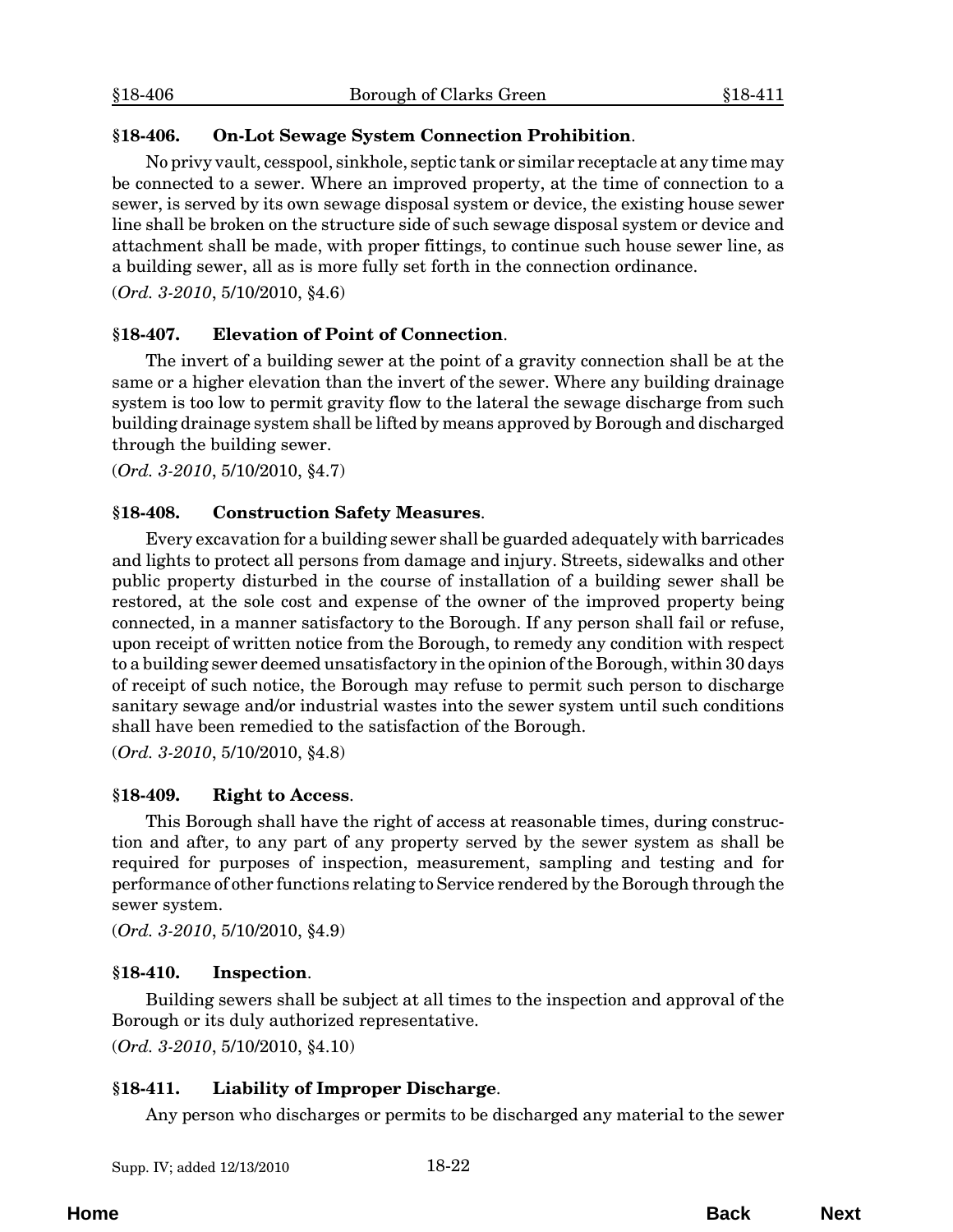<span id="page-22-0"></span>system except through approved connections will be subject to such charges as the Borough may establish and shall hold harmless and indemnify the Borough from any costs and charges imposed by any governmental agency with jurisdiction, in addition to being subject to any penal provisions imposed by the Pennsylvania Department of Environmental Protection or the United States Environmental Protection Agency.

(*Ord. 3-2010*, 5/10/2010, §4.11)

## **§18-412. Separate Connections**.

Except as otherwise provided in this Part, each connection unit shall be connected separately and independently to the sewer system through a building sewer. Grouping of more than one connection unit on one building sewer shall not be permitted except under special circumstances and for good sanitary reasons or other good cause shown and then only after special permission of the Borough, in writing, shall have been secured and subject to such rules, regulations, and conditions as may be prescribed by the Borough. The installation of such separate building sewers and laterals shall be made at the expense of the property owners.

(*Ord. 3-2010*, 5/10/2010, §4.12)

## **§18-413. Contractors/Plumbers**.

All contractors/plumbers and qualified individuals making connection to the sewer system shall comply with all Federal, State and local requirements and all rules and regulations of the Borough and the specifications of the Borough's Engineer. (*Ord. 3-2010*, 5/10/2010, §4.13)

#### **§18-414. Inspection Required**.

No connection shall be made to the sewer system or the pipe trench covered or trench backfilled unless and until the building sewer installation has been inspected and approved, in writing, by both a Borough representative and the Borough designee under any Statewide Building Code, and all inspections have been satisfactorily completed and all permits and approvals, if any are required, have been received and provided to the Borough.

(*Ord. 3-2010*, 5/10/2010, §4.14)

## **§18-415. Water Contaminated by Use**.

All water contaminated by use must be discharged into the sewer system, including water from sinks and washing machines. Conversely, the discharge of roof, storm, surface, or building foundation water or drainage into the sewer system is expressly prohibited. Floor drains in basements subject to groundwater infiltration or flooding which are connected to the sewer system must be removed and permanently sealed to the Borough's satisfaction.

(*Ord. 3-2010*, 5/10/2010, §4.15)

## **§18-416. Owner Responsible for Costs**.

1. All costs and expenses for the construction of a building sewer, including testing, shall be borne by the owner of the property to be connected; and such owner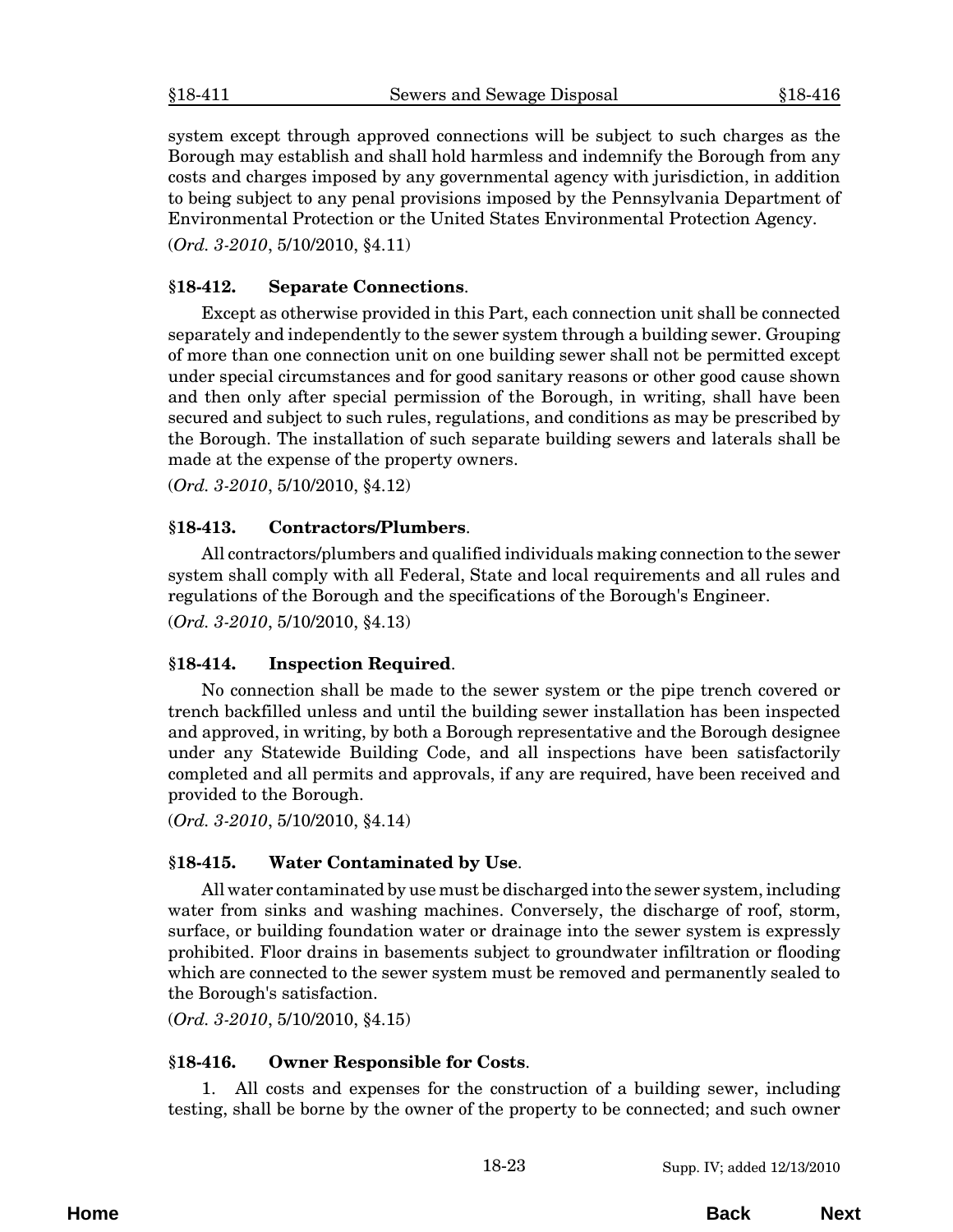<span id="page-23-0"></span>shall indemnify and save harmless the Borough from all loss or damage which may be occasioned, directly or indirectly, as a result of construction of a Building Sewer.

2. If required for service to a property, the building sewer may be constructed by the Borough, at the expense of the property owner. The Borough shall have the right to repair a damaged building sewer at the owner's expense; and such owner shall indemnify and save harmless the Borough from all loss or damage which may be occasioned, directly or indirectly, as a result of the repair of a building sewer. If the Borough installs or repairs a building sewer, the cost of such work is subject to a municipal lien to enforce collection of the unpaid costs.

3. If a lateral does not exist for a property, all costs and expenses for the construction of a lateral shall be borne by the owner of the property to be connected; and such owner shall indemnify and save harmless the Borough from all loss or damage which may be occasioned, directly or indirectly, as a result of construction of the lateral. A lateral shall be constructed at the expense of the Borough if the property has previously been assessed fees providing for such a lateral.

(*Ord. 3-2010*, 5/10/2010, §4.16)

## **§18-417. Special Requirements**.

Whenever, in the opinion of the Engineer or other duly authorized representative of the Borough, special conditions require additional safeguards or more stringent specifications to be observed, then, and in that event notwithstanding any other provisions of the rules or requirements of the applicable municipality's plumbing code, the Borough specifically reserves the right to refuse to permit a connection to be made to its sewer system until such special requirements or specifications as may be stipulated by the Borough or its Engineer have been satisfied.

(*Ord. 3-2010*, 5/10/2010, §4.17)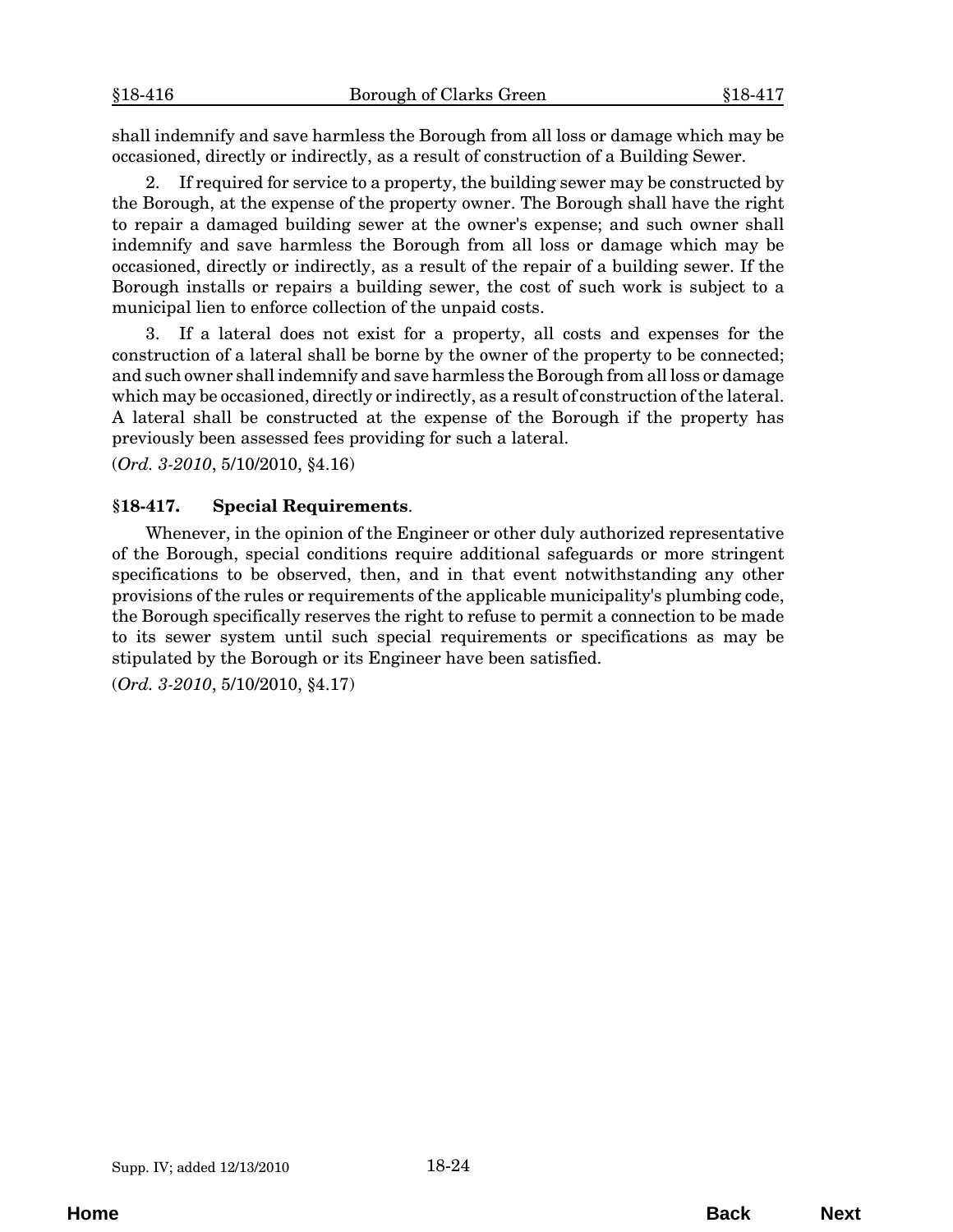## **Maintenance of Building Sewers**

## <span id="page-24-0"></span>**§18-501. Responsibility for Building Sewer Maintenance**.

Every building sewer of any improved property shall be maintained at all times in a sanitary and safe operating condition by the owner of such improved property. Property owner shall comply with all maintenance and discharge rules imposed by the Borough, including those which may be set forth, in writing, separately from these rules from time to time. It shall be property owner's responsibility to ensure that property owner's tenants, if any, comply with all maintenance and discharge rules imposed by the Borough. Further, in the event the Borough determines that the owner or customer was responsible for causing blockage in an area which would ordinarily be the responsibility of the Borough by placing inappropriate material into the building sewer or caused by trees on owner's property, the Borough reserves the right to require reimbursement from the owner.

(*Ord. 3-2010*, 5/10/2010, §5.1)

## **§18-502. Replacement of Building Sewer**.

In the event it becomes necessary to replace a building sewer, the owner or customer shall notify the Borough and such a replacement shall be subject to the specifications and inspection provisions of these rules. The owner shall be responsible for all costs of replacement of the building sewer.

(*Ord. 3-2010*, 5/10/2010, §5.2)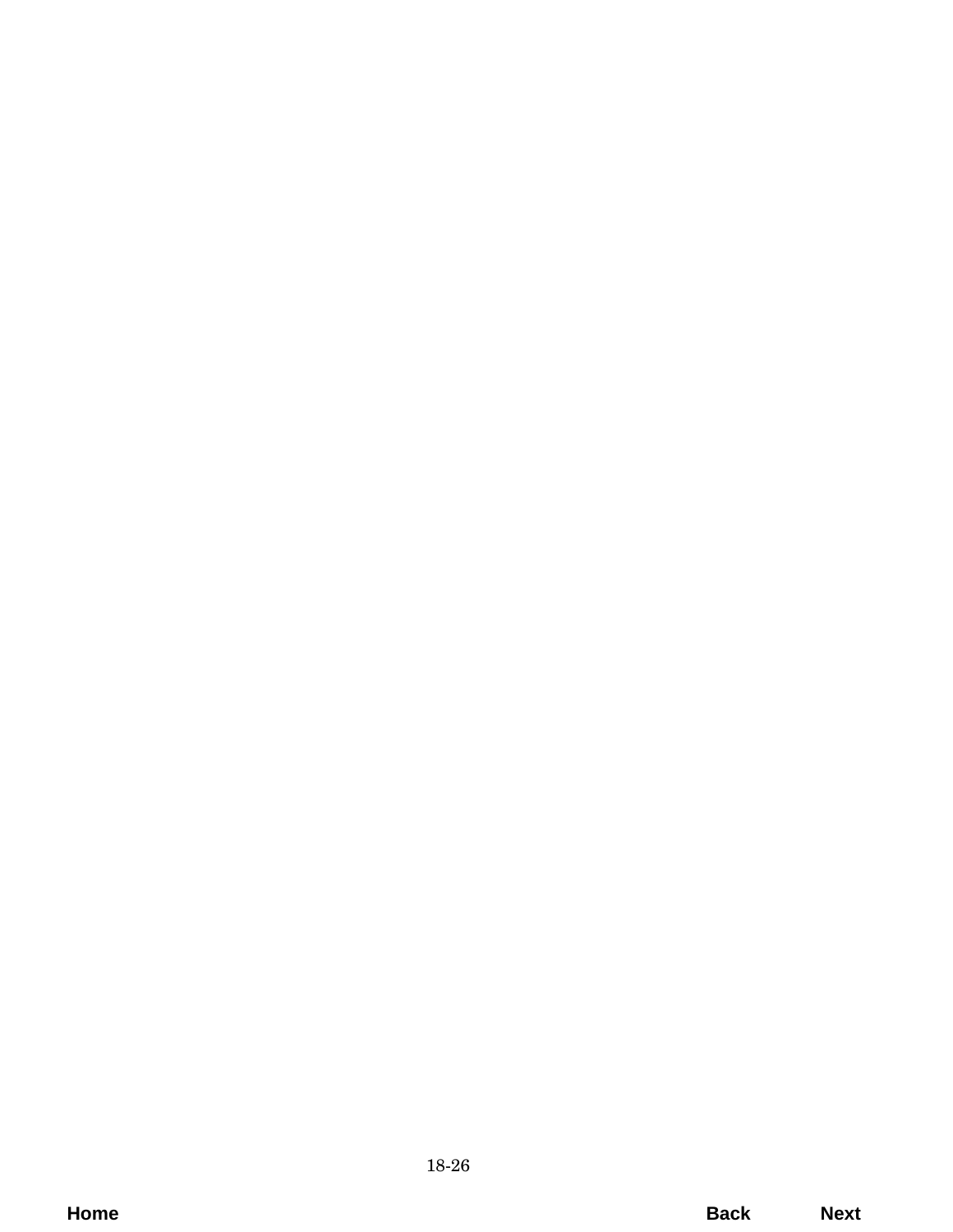## **Sewer Main Extension Requirements**

#### <span id="page-26-0"></span>**§18-601. General Sewer Main Extension Requirements**.

The extension of sewer mains to and from, or connected to, the sewer system of the Borough shall be in accordance with the following rules and the Municipality Authorities Act, 53 Pa.C.S.A. §5601 *et seq*., as amended. All extensions shall be connected to main sewer(s) lines owned by the Borough, and shall be dedicated to and become property of the Borough after inspection and acceptance by the Borough. Nothing herein shall require the Borough to accept a main inside or outside its geographical jurisdiction or otherwise located.

(*Ord. 3-2010*, 5/10/2010, §6.1)

#### **§18-602. When Sewer Main Extension Is Required**.

A main extension shall be required by the Borough in all or any one of the following instances:

A. For the furnishing of service to an individual premises whose property line does not abut a main sewer line installed in a public or private right-of-way and owned by the Borough.

B. For the furnishing of service to a group of individual premises whose property lines do not abut main sewer lines installed in a public or private right-ofway and owned by the Borough.

C. For the furnishing of service to a group of premises located within the limits of a recorded plan of lots where the developer of the plan is desirous of obtaining service for the lots.

D. Such other similar instances as the Borough may determine.

(*Ord. 3-2010*, 5/10/2010, §6.2)

## **§18-603. Minimum Length of Sewer Main Extension**.

1. The extension of a sewer main shall include the entire quantity of pipeline and appurtenant facilities required to conduct the flow of sewage from the premises constructed or to be constructed to the existing sewer system of the Borough. Sewer collection mains in existing Borough rights-of-way shall extend, at a minimum, to the mid-way point of the frontage of the last property for which the owner has requested sewer service.

2. All developers shall extend sewer mains for the entire length of any roads or cartways, as those roads or cartways are shown on the approved subdivision plans, from the point of connection to the existing Borough main or any main otherwise installed by the developer to the terminus of such roads or cartways, to the property line of the developer or to the end of any cul-de-sac. The Borough may waive this provision in whole or in part, but only by Board action taken at a regular or specially convened meeting of the Borough or as otherwise shown on an approved plan. For an individual premises for which sewage service is requested situated on land having extensive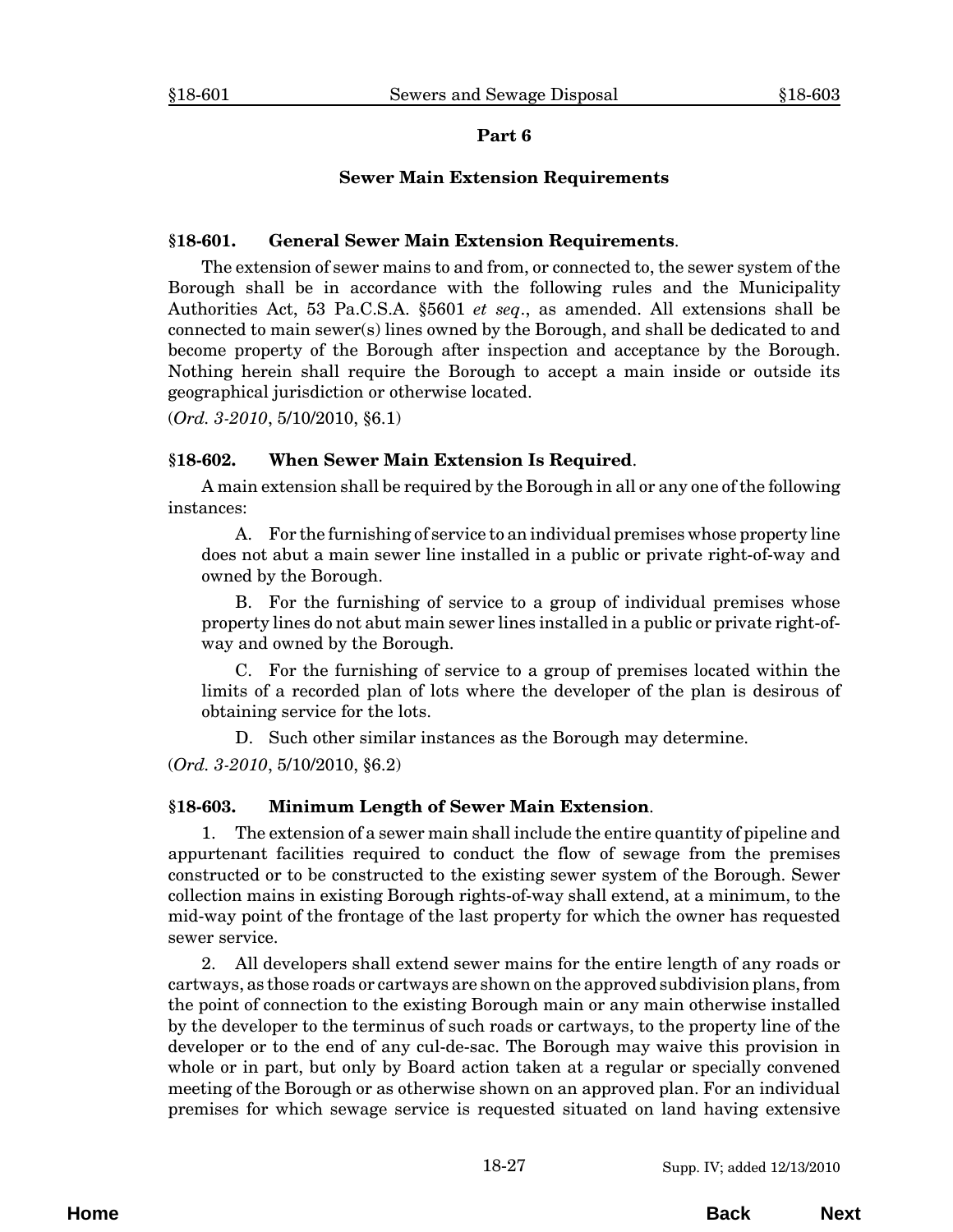<span id="page-27-0"></span>frontage on the public right-of-way beyond the premises, the limit of the required extension shall be based on the minimum frontage required for a buildable lot as set forth in the zoning code of the municipality in which the property is located unless otherwise waived as indicated above.

3. In the event that sewer main extensions within any subdivision shall require pumping in order to allow for flow of sewage into the collection system of the Borough, the developer shall be responsible for the planning, construction and dedication to the Borough of such pumping station. The plans of such pumping facilities shall be subject to the review and prior approval of the Borough and its Engineers. Upon the satisfactory completion of such facilities, such pumping facilities may be offered for dedication in accordance with the provisions of this Part. Alternatively, the Borough may allow private sewer main extensions, pumping stations, or facilities on such terms and conditions that it deems acceptable. All costs associated with the planning, construction and maintenance (for the required 18-month period) of such pumping facilities shall be the sole responsibility of the applicant/developer.

(*Ord. 3-2010*, 5/10/2010, §6.3)

#### **§18-604. Application for Extension**.

1. A written application must be submitted to the Borough for the purpose of requesting approval of a main extension and service therefrom, said application to be accompanied by plans showing the proposed location of said extensions and other pertinent conditions, said application to be signed by the owner or owners, to be subject to the terms and conditions as are hereinafter set forth and included herein, and to the execution of a sewer agreement, which agreement shall regulate and control the installation of sewer line extensions.

2. The applications shall be accompanied by accurate plans showing the proposed location of the extensions, the layout of the streets and roads, the layout of existing and proposed plans of lots, and other pertinent data, such plans to be in sufficient detail to permit the Borough to review and approve the plans.

3. Applicants for sewer line extensions shall be required to provide a preliminary estimate of extension cost.

4. Nothing herein shall oblige the Borough to accept for dedication such mains. (*Ord. 3-2010*, 5/10/2010, §6.4)

#### **§18-605. Sewer Main Extension Procedure**.

1. Extensions of sewer lines will be performed by the person or persons requesting the extension. The party requesting the sewer extension shall be responsible for the payment of the total cost of the extension project.

2. Sewer main extensions required to serve residential, commercial, and industrial or lot plan developments shall be designed by the applicant/developer subject to Borough approval, and shall comply with the following conditions:

A. Plans and specifications for extensions and additions to the sewer system of the Borough must be prepared by qualified engineering firms. Such plans and specifications so prepared shall be signed and sealed by a responsible official of the engineering firm and submitted for review by the Borough Engineer and for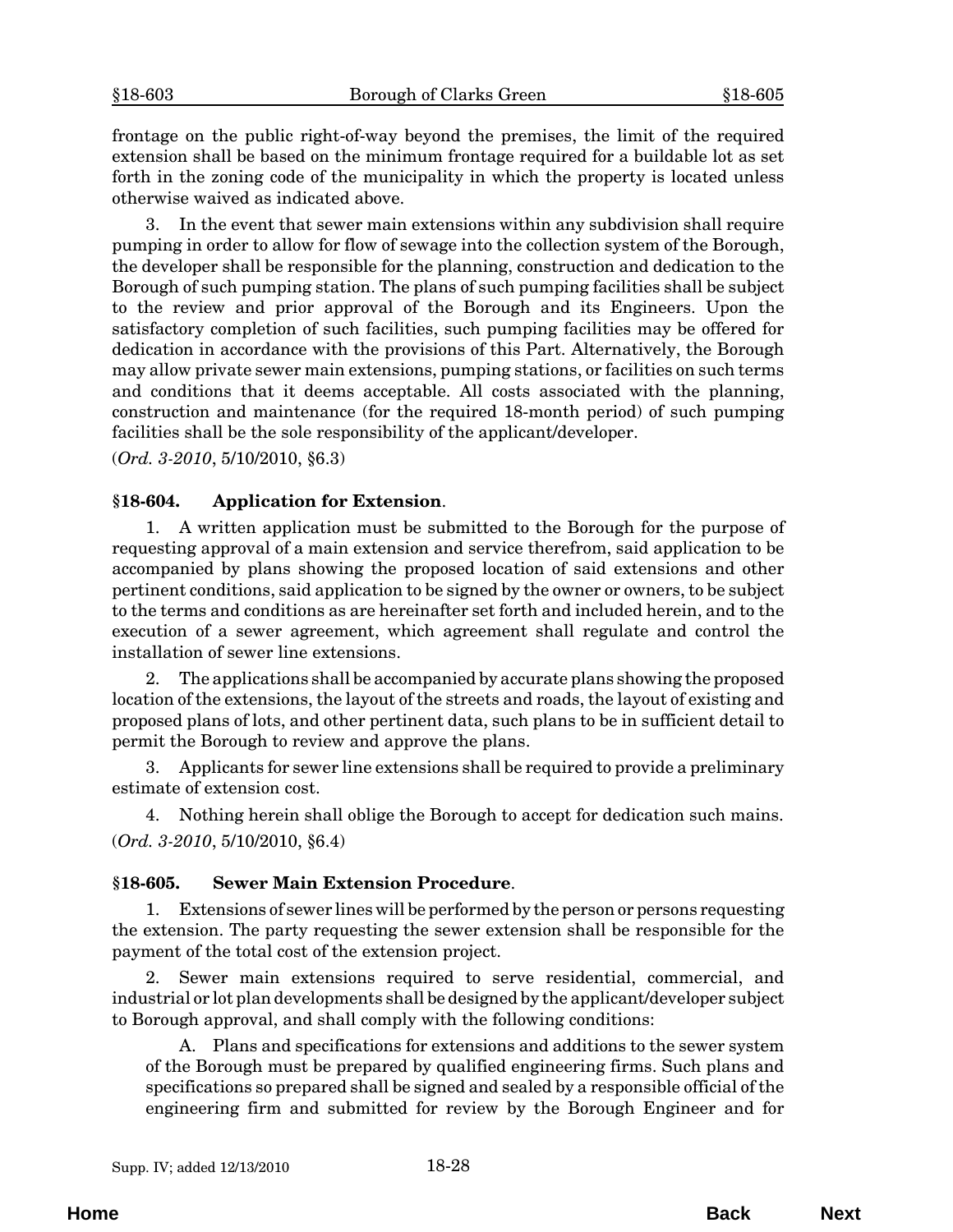<span id="page-28-0"></span>approval of the Borough. No construction of any sewer main intended to be connected to the sewer system of the Borough shall be undertaken until such plans and specifications are approved by Borough and a permit is issued by the Pennsylvania Department of Environmental Protection, when required.

B. All extensions shall be located on areas acceptable to the Borough.

C. Unless waived, all extensions shall be designed in such a manner as will permit future extensions thereof with rights-of-way dedicated thereof whenever applicable.

D. All sewer lines shall be constructed in complete accordance with the Borough's standards and specifications, as established, from time to time, by the Borough, and in accordance with applicable Federal, State and local statutes, ordinances and regulations.

E. The owner/developer and its contractor, where applicable, shall be required to provide the Borough with performance and payment bonds in the full amount of the work construction cost in accordance with applicable law and the agreement required to be entered into between owner/developer and Borough. Nothing herein shall preclude the Borough under the Municipalities Planning Code from allowing the work in lieu of bonding or otherwise as permitted by law.

F. The owner's contractor shall provide the Borough with certificates of insurance in the amounts specified by the Borough.

G. All work shall be inspected on a full-time basis by the Borough's representative, the owner to be responsible for the payment of all inspection costs. The owner shall schedule inspection work with the Borough at least seven days in advance. Owner shall be responsible for any cancellation costs.

H. The owner shall be responsible for all Borough costs incurred in connecting to existing Borough facilities, including engineering costs and legal fees incurred by the Borough with respect to the proposed extension.

I. Prior to acceptance of completed facilities, the owner shall furnish the Borough with an 18-month maintenance bond in accordance with applicable law. (*Ord. 3-2010*, 5/10/2010, §6.5)

#### **§18-606. Dedication**.

If after completion of any main installed by a person or a contracting firm other than the Borough, and if an acceptable offer of dedication is not received immediately upon completion of the work, at the Borough's option, the Borough may withhold service, or the Borough may discontinue any service improperly instituted by the developer, or the Borough may disconnect owner/developer's line from the Borough system with all costs associated therewith to be paid by owner/developer. The Borough reserves the right to compel dedication.

(*Ord. 3-2010*, 5/10/2010, §6.6)

#### **§18-607. Responsibility for Cost**.

1. The entire cost of the requested sewer main extension, including appurtenances shall be borne by the person or persons requesting or requiring the extension, the Borough to be subject to no cost. The Borough will be subject to payment of such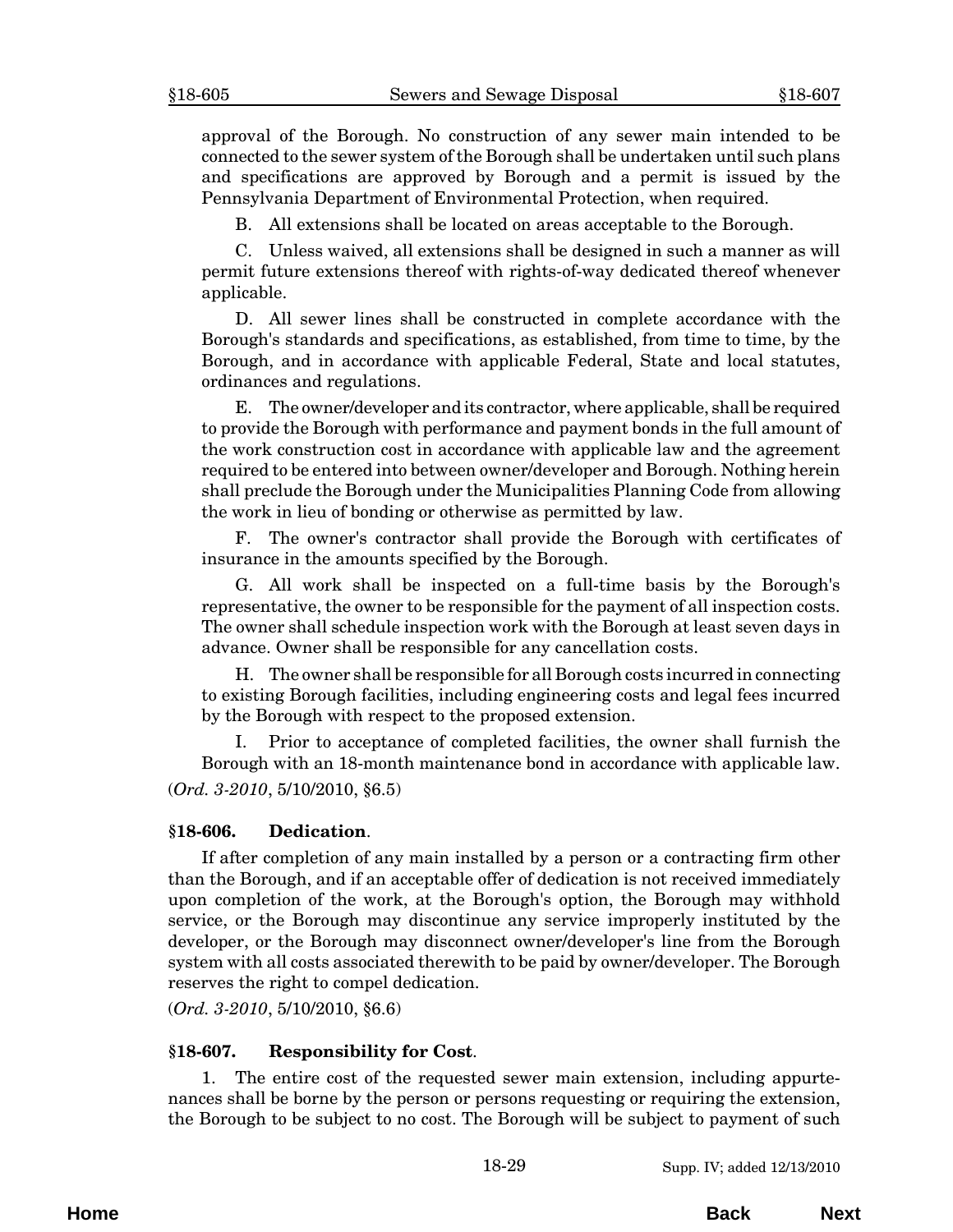<span id="page-29-0"></span>refunds as are agreed in writing.

2. The cost of a sewer main extension or installation shall include, but not be limited to, the following as applicable:

A. The cost of all designs and/or plan review.

B. The cost for installation of the sewer mains and laterals. All gravity mains shall have a minimum diameter of 8 inches. Larger diameter mains may be required by the Borough based on service area conditions.

C. The cost of connections to the existing main lines, including all costs incurred by the Borough.

D. The cost of all valves, valve boxes, fittings, and all related work, including the testing of the extension.

E. The cost of all lands and rights-of-way.

F. The cost of all inspection.

G. The cost of all governmental permits and inspection.

H. All legal, engineering and administrative and overhead costs.

I. All costs incurred by the Borough pertaining in any way to the proposed extension or installation, including, but not limited to, all of the foregoing.

(*Ord. 3-2010*, 5/10/2010, §6.7)

#### **§18-608. Payment of Costs**.

The owner shall deposit with the Borough, prior to the execution of any work, a sum of money sufficient to pay all of the Borough's estimated costs associated with the proposed extension, including engineering, legal and administrative costs, as determined by the Borough in its reasonable discretion, the deposit to be made upon the execution of an agreement between the Borough and the owner. The amount of deposit shall be determined by the Borough from time to time, and a minimum balance must be maintained in the escrow account. If the balance of the account falls below the minimum established by the Borough, the Borough may demand additional deposits from time to time in its sole discretion.

(*Ord. 3-2010*, 5/10/2010, §6.8)

#### **§18-609. Agreement**.

The owner shall enter into an agreement with the Borough, prior to the execution of any work, the agreement to contain such pertinent conditions which include, but are not limited to, the following:

A. The cost of all work to be borne by the owner.

B. The materials and workmanship to be in accordance with the specifications of the Borough as established by the Borough Engineer.

C. The streets in which the extension is to be located may be dedicated to public use, the lines and grades thereof established and the rough grading completed. Where a line is located in a private right-of-way easement, said right-ofway easement may be dedicated to the Borough for its use and benefit, in a form acceptable to the Borough.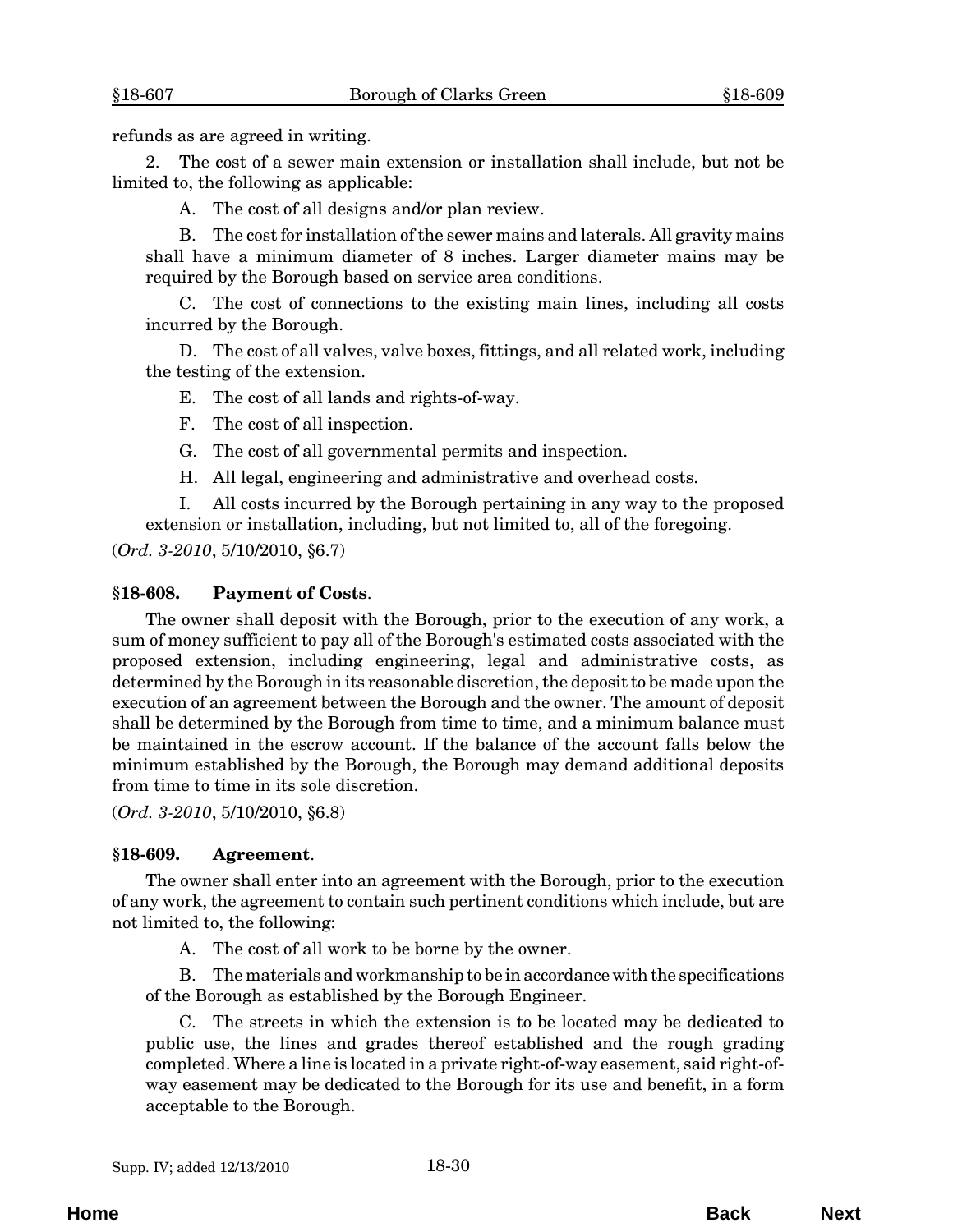<span id="page-30-0"></span>D. The ownership title to all installations shall be conveyed to and vested in the Borough, when approved by the Borough.

E. The owner shall be responsible for maintenance of any sewer main facilities for a period of 18 months following acceptance and dedication of such improvements by the Borough. The owner shall be responsible for maintaining cash security, on deposit with the Borough or under a letter of credit acceptable in form and substance to the Borough of an amount equal to 15% of the construction costs as security for owner's maintenance responsibilities for such 18-month period.

F. The Borough to have the right to make further extensions beyond or laterally from the extensions, such extensions not to be considered as connections subject to any refund.

G. Such other related requirements of the Borough.

(*Ord. 3-2010*, 5/10/2010, §6.9)

#### **§18-610. Installation Specifications**.

All sewer lines shall be installed in accordance with the detailed specifications of the Borough as determined by the Borough Engineer from time to time.

(*Ord. 3-2010*, 5/10/2010, §6.10)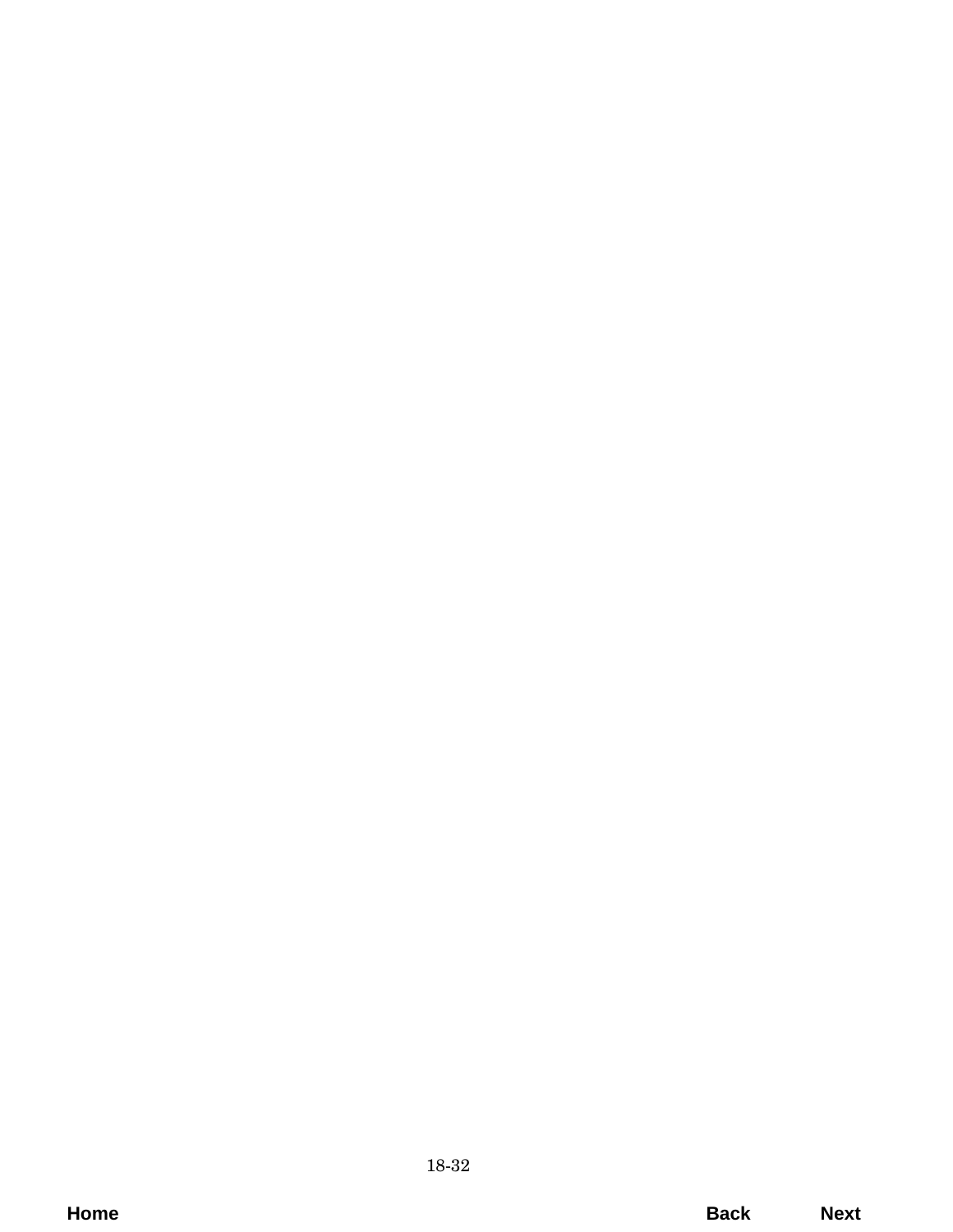#### **General Sewer Use Requirements**

#### <span id="page-32-0"></span>**§18-701. General Discharge Prohibitions**.

1. No user shall introduce or cause to be introduced into the sewer system any pollutant or wastewater which causes pass through or interference. These general prohibitions apply to all users of the POTW whether or not they are subject to categorical pretreatment standards or any other National, State, or local pretreatment standards or requirements.

2. No user shall discharge or shall cause to be discharged any stormwater, surface water, spring water, ground water, roof runoff, subsurface, drainage, building foundation drainage, cellar drainage or drainage from roof leader connections into the sewer system.

(*Ord. 3-2010*, 5/10/2010, §7.1)

#### **§18-702. Specific Discharge Prohibitions**.

Except as otherwise provided in these rules and regulations, no person, partnership, corporation or other legal entity shall discharge or cause to be discharged any of the following described wastes or waters into the sewer system:

A. Wastewater having a temperature greater than 140 degrees F or which will inhibit biological activity in the treatment plant resulting in interference, but in no case wastewater which causes the temperature at the introduction into the treatment plant to exceed 104 degrees F.

B. Petroleum oil, non-biodegradable cutting oil, or products of mineral oil origin in amounts that will cause interference or pass through.

C. Fats, oils, or greases of animal or vegetable origin in concentrations greater than 100 mg/L.

D. Stormwater, surface water, ground water, artesian well water, roof runoff, subsurface drainage, building foundation drainage, swimming pool drainage, condensate, deionized water, noncontact cooling water, and unpolluted wastewater, unless specifically authorized by the Borough and the Authority.

E. Pollutants, including oxygen-demanding pollutants (BOD, etc.), released in a discharge at a flow rate and/or pollutant concentration which, either singly or by interaction with other pollutants, will cause Interference with the POTW.

F. Trucked or hauled pollutants, including septage, except at discharge points designated by the Authority.

G. Any liquids, solids or gases which by reason of their nature and quantity are, or may be, sufficient either alone or by interaction with other substances to cause fire or explosion or be injurious in any way to the sewer system. This includes, but is not limited to, wastestreams with a closed-cup flashpoint of less than 140 degrees F using the test methods specified in 40 CFR 261.21.

At no time, shall two successive readings on an explosion hazard meter, at the point of discharge into the system (or at any point in the system) be more than 5%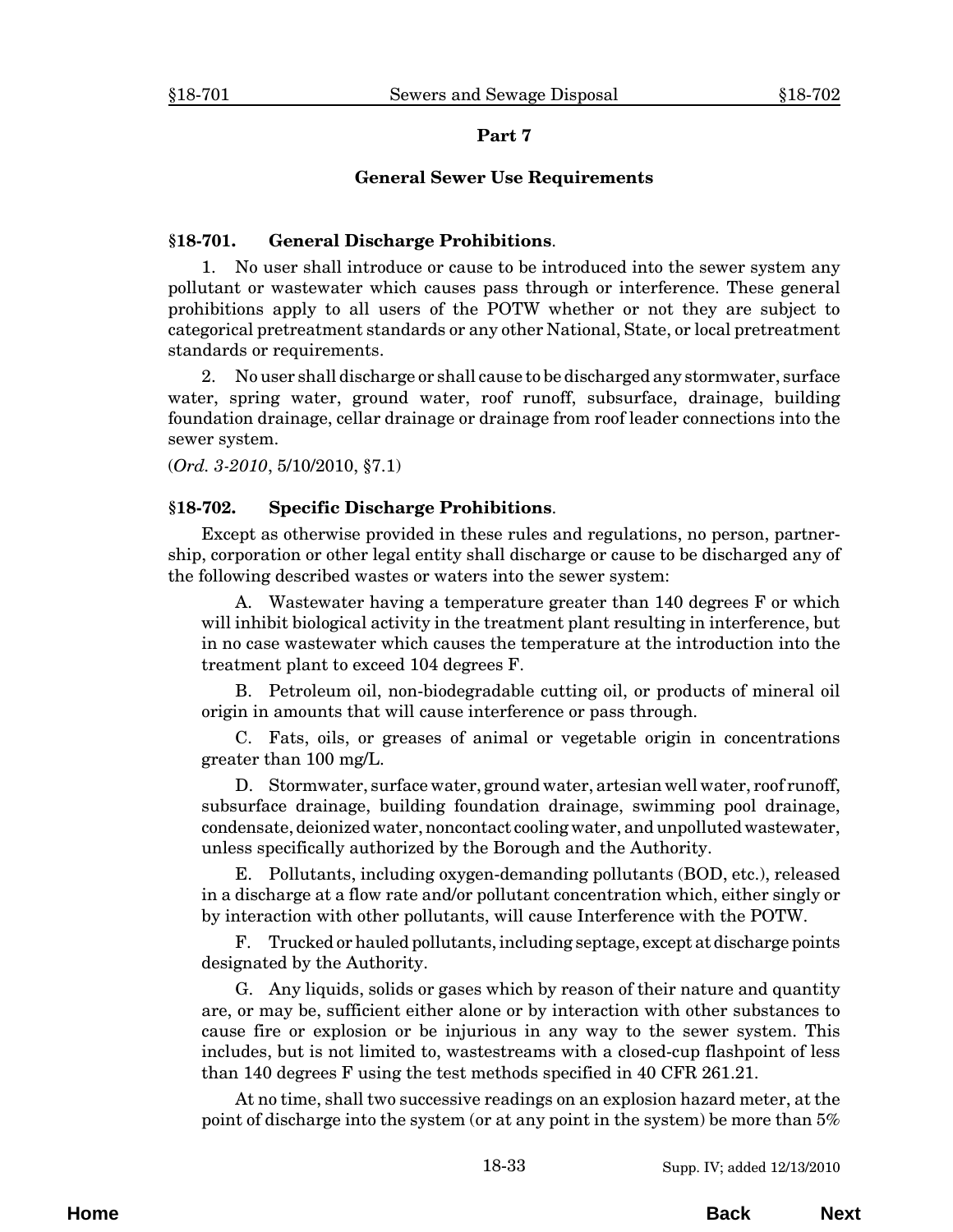nor any single reading over 10% of the lower explosive limits (LEL) of the meter. Prohibited materials include, but are not limited to, gasoline, fuel oil, kerosene, naptha, benzene, paint, ethylbenzene, toluene, xylene, ethers, bromates, carbides, hydrides and sulfides, and any other substances which the Borough, the Authority, the Commonwealth, or the EPA has notified the customer is a fire hazard or found to be detrimental to the treatment process.

H. Pollutants which result in the presence of toxic gases, vapors, or fumes within the sewer system in a quantity that may cause acute worker health and safety problems.

I. Any noxious or malodorous gas or substance which either singly or by interaction with other wastes, shall be capable of creating a public nuisance or hazard to life or of preventing entry into the sewer system for maintenance and repair or which may cause acute worker health or safety problems.

J. Any water or waste containing any solid wastes with particles greater than  $\frac{1}{2}$  inch in any dimension, resulting from preparation, cooking and dispensing of food and from handling, storage and sale of produce, which wastes commonly are known as garbage, which have not been ground by household-type garbage disposal units or other suitable garbage grinder.

K. Any solids or viscous substances which may cause obstruction to the flow in the sewer system or other interference with proper operation of the wastewater treatment facility such as, but not limited to: animal guts or tissues, paunch manure, bones, hair, hides or fleshings, feathers, entrails, whole blood, ashes, cinders, sand, spent lime, stone or marble dust, metal, glass, straw, shavings, grass clippings, rages, spent hops, waste papers, strings, wood, plastics, gas tar, asphalt residues, residues from refining, or processing of fuel or lubricating oil, mud, or glass grinding or polishing wastes, dental floss, wool or other fibers.

L. Having a chlorine demand in excess of 12 mg/L at a detention time of 20 minutes.

M. Detergents, surface-active agents, or other substances which might cause excessive foaming at the wastewater treatment plant.

N. Any water or waste having a pH lower than 6.0 or higher than 9.0 or having any corrosive property capable of causing damage or hazard to structures or equipment of the sewer system or to personnel engaged in operation and maintenance thereof.

O. Any pollutants that are hazardous waste pursuant to 40 C.F.R., Part 261, unless such pollutant is subject to the domestic sewage exemption under 40 C.F.R  $§261.4(a)(1)(ii).$ 

P. Any pollutant which causes pass through or interference through at the Authority's wastewater treatment plant.

Q. Any water or waste containing any toxic or poisonous substance in such quantity as to constitute a hazard to humans or animals or to interfere with any water treatment process of the sewer system or that will pass through the sewer system in such condition so that it will exceed State, Federal and other existing requirements. Samples taken to determine the maximum allowable concentration shall be at the point of discharge to the sewer system.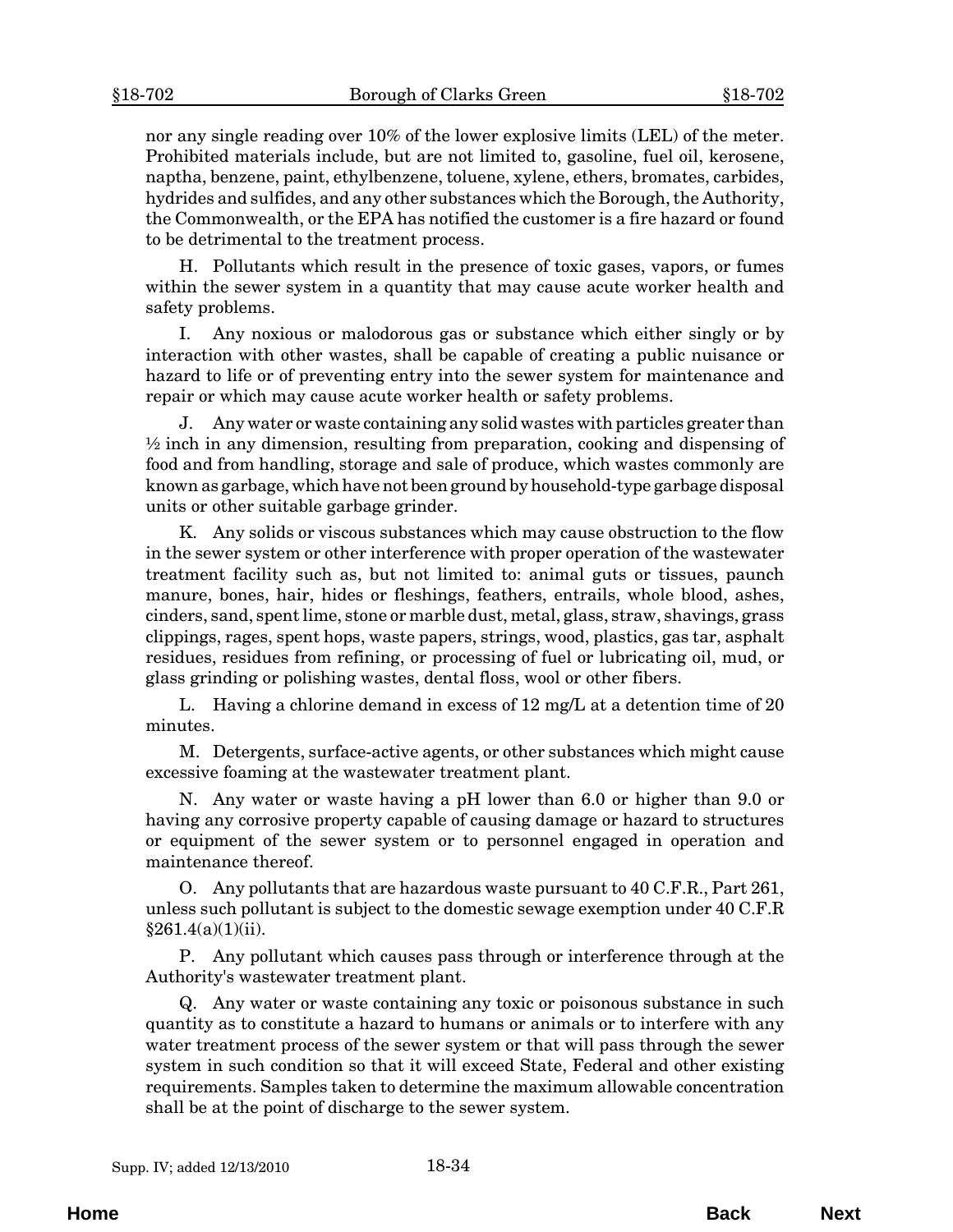<span id="page-34-0"></span>Upon the promulgation of the Federal Categorical Pretreatment Standards for a particular industrial subcategory, the Federal standard shall apply unless the Authority establishes more stringent limits. The Borough shall notify all affected users of the applicable reporting requirements under 40 C.F.R. §402.12.

R. Containing wastes which are not amenable to biological treatment or reduction in existing treatment facilities, specifically non-biodegradable complex carbon compounds.

S. Having an instantaneous slug flow greater than 5% of the average daily sewage flow at the Authority's wastewater treatment plant.

T. Any water or waste containing total solids of such character and quantity that special or unusual attention or expense shall be required to handle such water or waste at the Authority's wastewater treatment plant for wastewater treatment processes.

U. Wastewater which imparts color which cannot be removed by the treatment process, such as, but not limited to, dye wastes and vegetable tanning solutions, which consequently imparts color to the wastewater treatment plant's effluent quality, thereby violating the Authority's NPDES permit.

V. Unused prescription medications, narcotics, and/or pharmaceuticals.

W. Any wastewater containing radioactive wastes, radioactive substances and/or isotopes.

X. Any substance prohibited by any permit issued by the Commonwealth of Pennsylvania.

Y. Any other substance prohibited by resolution, rule or regulation of the Borough or Authority hereafter adopted from time to time.

(*Ord. 3-2010*, 5/10/2010, §7.2)

## **§18-703. Fats, Oils, and Grease Control**.

1. *Applicability*. The following facilities shall discharge all wastewater from sinks, dishwashers, drains, and any other fixtures through which grease may be discharged, into an adequately sized, properly maintained, and functioning grease interceptor before the discharge enters the sewer system:

A. Every commercial food establishment.

B. All food courts.

C. All other persons discharging grease in amounts that, in the opinion of the Borough, will, alone or in concert with other substances from the discharges of other facilities, have a reasonable chance to impede or stop the flow of the sewer system.

D. All areas of intensified dwelling, including, but not limited to, adult day care facilities, assisted living facilities, convalescent homes, day nursing and child care facilities, in which food preparation occurs, hotels, motels in which there is a commercial food preparation service, nursing homes, retirement and life care communities and homes, and truck stops with commercial food service, schools, and colleges, shall be required to have grease interceptors. Modifications to existing facilities that do not add new buildings or new grease generating activities are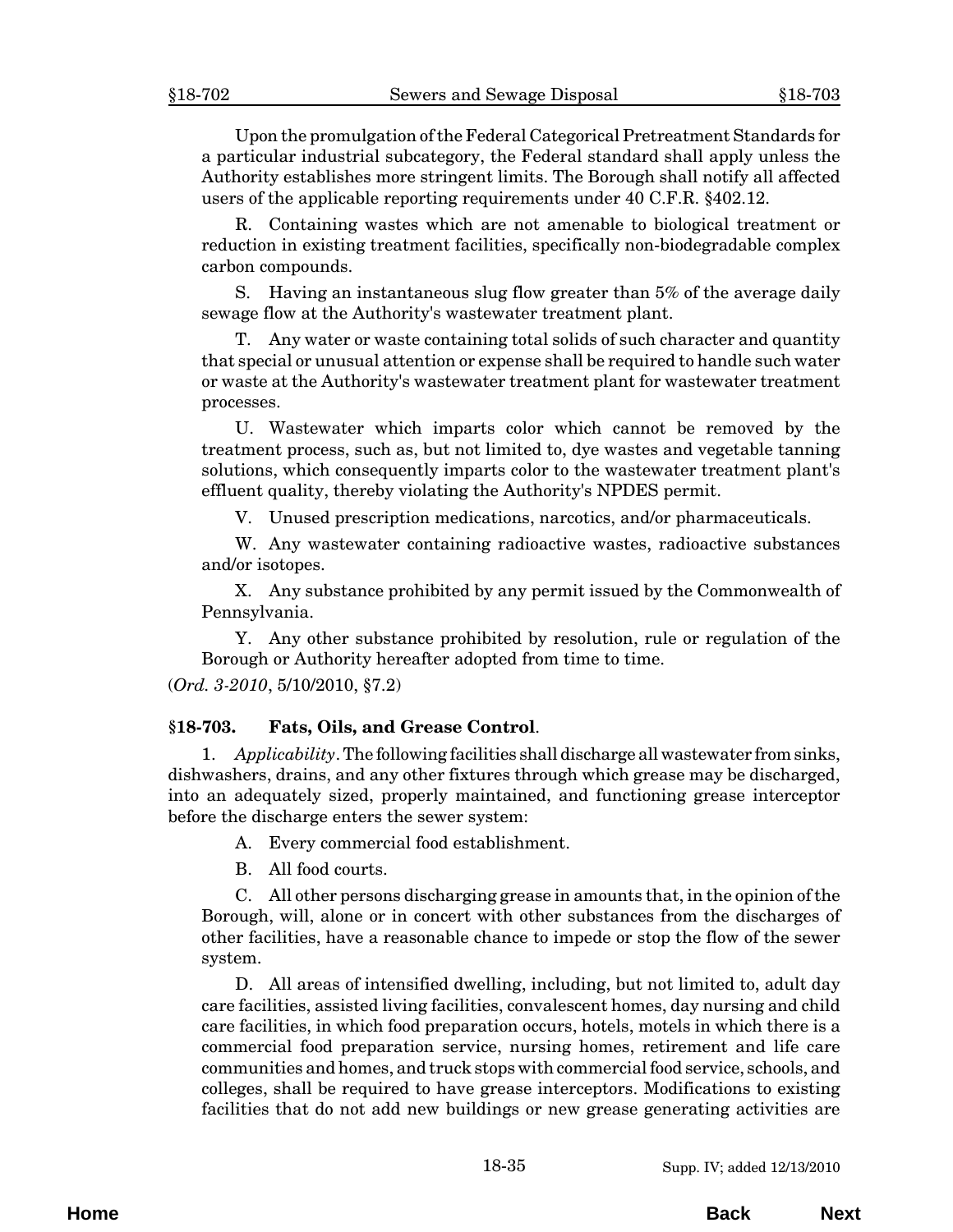exempt from this requirement.

Grease interceptors shall not be required for single-family residences, duplexes, triplexes, quadplexes, or apartment complexes, unless the Borough first determines there are discharges from the property that may create problems in the sewer system. The determination shall be made based upon an investigation of the property and a comparison of the content and amount of discharge from the property with the discharges of other properties similar in size and use upon a determination that the discharges will create problems in the sewer system, the Borough may require the installation of a sufficiently sized grease interceptor to treat the discharges.

#### 2. *Compliance*.

A. An existing facility shall be required to install an approved, adequately sized, and properly operated and maintained grease interceptor when any of the following conditions exist:

(1) It is found by the Borough to be contributing grease in quantities sufficient to cause sewer line stoppages or necessitate increased maintenance on the sewer system in order to keep main line stoppages from occurring.

(2) It is remodeling the food preparation or kitchen waste plumbing facilities in such a manner to be subject to a permit.

(3) Its discharge contains oil and grease in excess of 100 milligrams per liter (mg/L) and the owner does not perform best management practices.

B. The Borough may waive the requirement for a grease interceptor provided the owner can verify that only domestic wastewater is being discharged. The Borough may require testing by the owner in connection with this request, with all costs for this testing being the owner's expense.

C. New facilities required by this or other applicable ordinances to maintain a grease interceptor shall install such a unit prior to commencement of discharge to the sewer system.

3. *Discharge Criteria*. The following prohibitions shall apply:

A. Where FOG are a by-product of food preparation and/or cleanup, reasonable efforts shall be made to separate waste oil and grease into a separate container for proper disposal. Except as contained in by-products of food preparation and/or clean up, waste oil and grease shall not be discharged to any drains or grease interceptors. Such waste shall be placed in a container designed to hold such waste and either utilized by industry or disposed of at a suitable disposal site.

B. None of the following agents shall be placed directly into a grease interceptor, or into any drain that leads to the grease interceptor:

(1) Emulsifiers, de-emulsifiers, surface active agents, enzymes, degreasers, or any type of product that will liquefy grease interceptor wastes.

(2) Any substance that may cause excessive foaming in the sewer system.

(3) Any substance capable of passing the solid or semi-solid contents of the grease interceptor to the sewer system.

(4) Illegal discharge items, such as hazardous wastes including, but not limited to, acids, strong cleaners, pesticides, herbicides, paint, solvents, or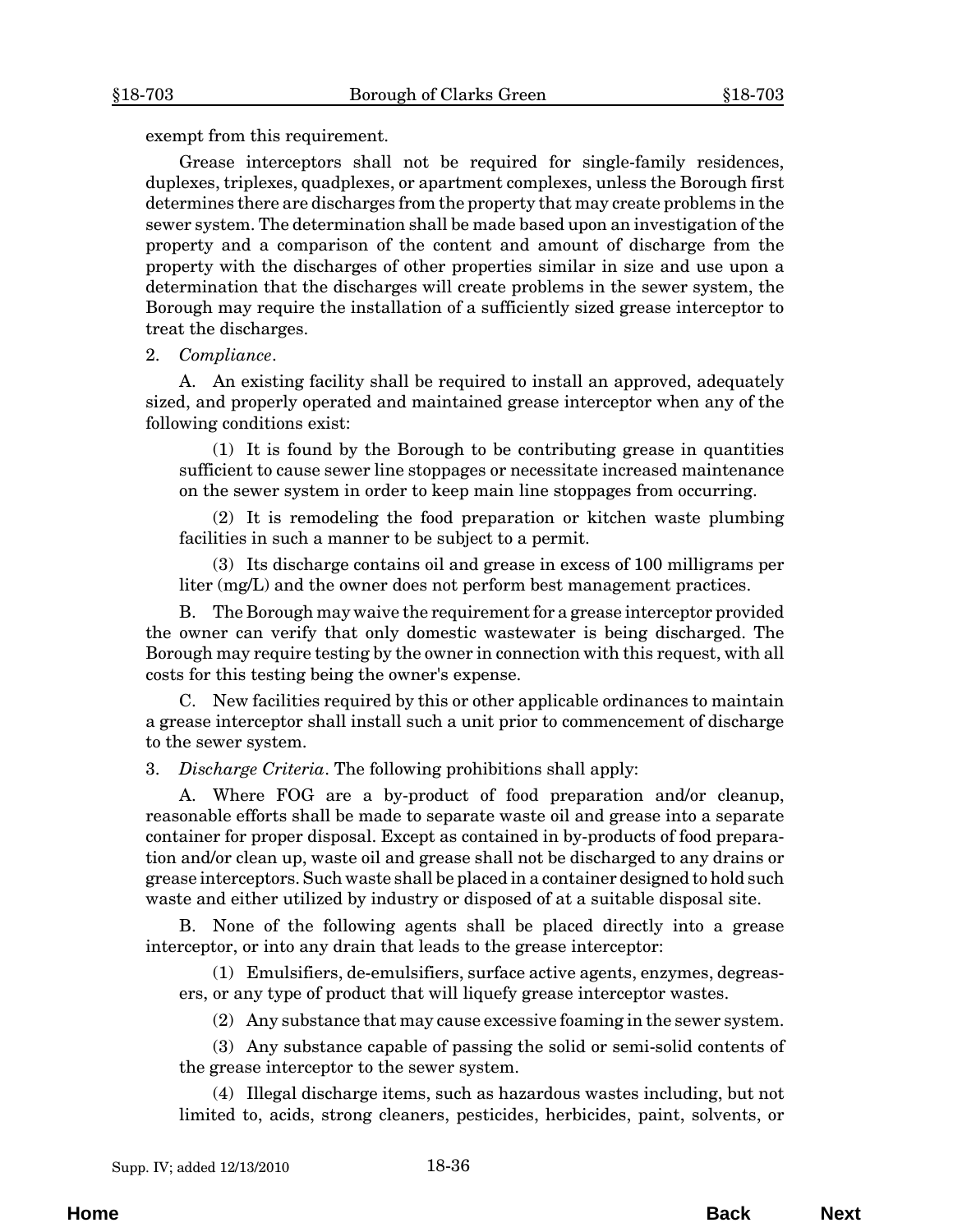gasoline.

(5) Use of grease interceptor treatment products, including bacteria, designed to digest grease, is specifically prohibited without prior written consent of the Borough.

(a) Acceptance of such products for use may be considered only where a valid screening test, showing the product's ability to treat the wastewater and to produce an influent in compliance with this Chapter, has been performed in accordance with methods outlined and approved by the Borough.

(b) If a product is approved, each user shall obtain written permission from the Borough to use the product.

C. The influent to grease interceptors shall not exceed 140 degrees Fahrenheit (140°F). The temperature at the flow control device inspection port shall be considered equivalent to the temperature of the influent.

D. Toilets, urinals, and other similar fixtures shall not discharge through a grease interceptor.

E. All waste shall only enter the grease interceptor through the inlet flow control device, then the inlet pipe.

F. Where food-waste grinders are installed in a non-residential establishment, the waste from those units shall discharge directly into the building drainage system without passing through a grease interceptor.

G. The concentration of FOG that can be discharged to the sewer system shall not exceed 100 mg/L if the user does not perform best management practices.

#### 4. *Grease Interceptor Construction*.

A. Any owner responsible for discharges requiring a grease interceptor shall, at his own expense and as required by the Borough, provide plans and specifications for equipment and facilities of a design type and design capacity to the Borough for prior approval. The grease interceptor must be in compliance with the current applicable plumbing codes.

B. The style, type and location of each interceptor or separator shall be approved by the Borough using the specifications of the latest edition of the BOCA Basic National Plumbing Code as guidelines.

C. The owner shall locate the grease interceptor in a manner that provides easy accessibility for cleaning and inspection and maintain the grease interceptor in effective operating condition. The Borough shall inspect the grease interceptor during construction and upon completion.

D. An inspection port shall be provided for the flow control device regulating flow into the grease interceptor.

E. Except for under the sink grease traps, each grease interceptor shall be located outside of a building or structure in an area accessible for service, and so installed and connected that it shall be at all times easily accessible for inspection, and for cleaning and removal of the intercepted waste. Inspection ports and monitoring ports shall be in areas where vehicles may not temporarily block access to inspection. The use of ladders or the removal of bulky equipment or stored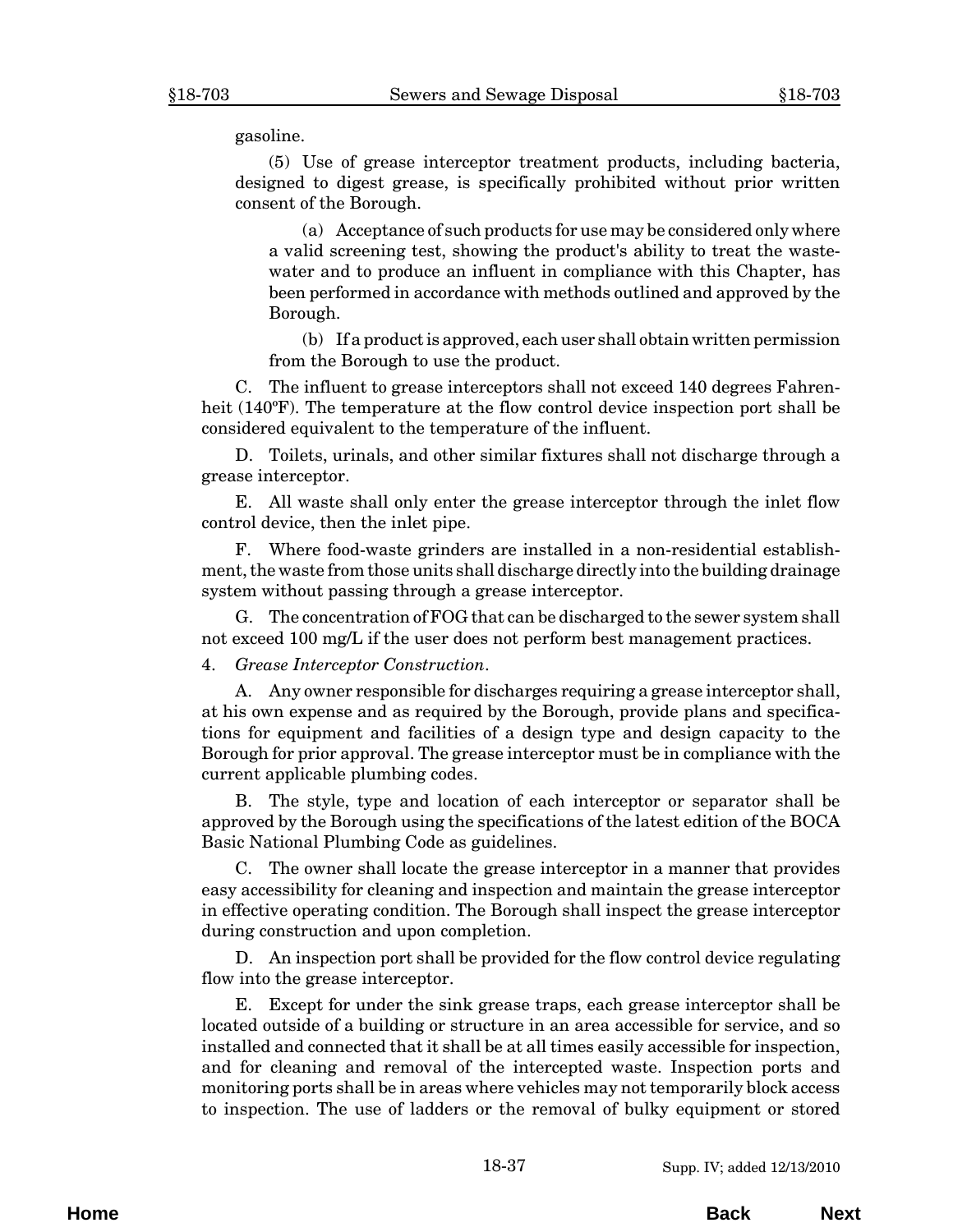<span id="page-37-0"></span>materials in order to access inspection or monitoring ports shall constitute a violation of accessibility. A grease interceptor shall not be installed in any part of a building where food is handled. The location of all grease interceptors, inspection ports, and monitoring ports shall meet the approval of the Borough and shall be shown on the approved building plans.

F. A one-piece removable metal plate covering the entire grease interceptor shall be preferred as an inspection port, though at the discretion of the Borough, standard manhole ports may be installed over each divider in the grease interceptor. In either case, all parts of the grease interceptor shall be easily accessible for cleaning and visual inspection.

G. A monitoring port, where required by the Borough, shall be provided for ease in sampling the treated effluent from the grease interceptor and shall be as close as possible to the connection with the sewer system within the bounds of the existing facility's property. The monitoring port shall be installed according to the specifications of the Borough. The monitoring port shall be installed and maintained at the owner's expense. An owner shall properly place, monitor, and maintain the monitoring port so that wastewater samples taken from the monitoring port are representative of wastewater leaving the grease interceptor. It shall be unlawful for an owner to divert wastewater around a monitoring port into the sewer system.

#### 5. *Grease Interceptor Maintenance*.

A. Unless otherwise specified by the Borough, each grease interceptor in active use should be cleaned at least once every 90 days or more frequently as needed to prevent carry over of grease into the sewer system, unless it can be demonstrated to the Borough that the pumping frequency can be performed at greater intervals with best management practices. The Borough may specify cleaning more frequently when quarterly pumping is shown to be inadequate. Additional pumping may be required during time periods where increased loading is anticipated. Any generator desiring a schedule less frequent than 90 days shall submit a request to the Borough along with testing (as required by the Borough) and copies of the cleaning records for the last four cleanings, including measurements of the thickness of the surface scum/grease layer and solids.

B. Written records, maintained by the property owner or facility management, shall be required to document required maintenance and lawful disposal of all accumulated material, and must be produced to the Borough at least every 90 days.

C. All wastewater removed from each grease interceptor shall be disposed of at an appropriate disposal site. In no way shall the pumped material be returned to any private or public portion of the sewer system, without prior written approval from the Borough.

(*Ord. 3-2010*, 5/10/2010, §7.3)

#### **§18-704. Other Sewer Interceptors**.

1. *Oil Interceptors*. An oil interceptor shall be required to receive drainage from work areas of commercial, institutional and industrial establishments where the possibility exists that petroleum products could become mixed with wastewater. This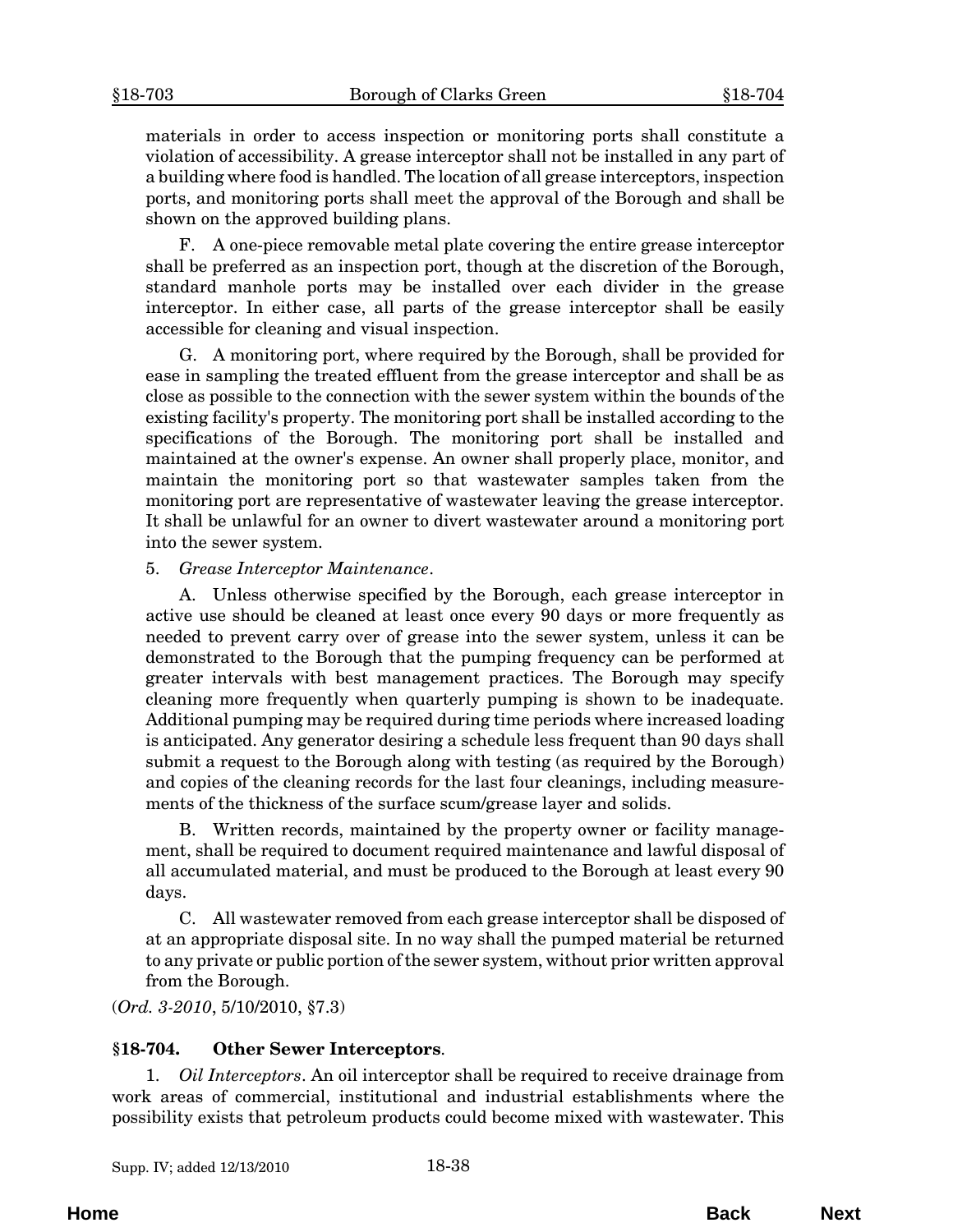<span id="page-38-0"></span>includes, but not by way of limitation, repair garages, gasoline stations and factories.

2. *Special Purpose Interceptors*. Interceptors shall be required at commercial, institutional and industrial establishments where the nature of their operation is such that a substance detrimental to the sewer system could enter the wastewater stream. Sand or grit from car washes, string or rags from commercial laundries, and animal parts from butcher shops are examples of facilities where special purpose interceptors may be required.

3. An existing facility shall be required to install an approved, adequately sized, and properly operated and maintained oil and/or special purpose interceptor when it is found by the Borough to be contributing oil, sediments, or any other pollutants in quantities sufficient to cause sewer line stoppages or necessitate increased maintenance on the sewer system in order to keep main line stoppages from occurring.

(*Ord. 3-2010*, 5/10/2010, §7.4)

## **§18-705. National Categorical Pretreatment Standards**.

Users must comply with the categorical pretreatment standards found at 40 CFR, Chapter I, Subchapter N, Parts 405-471.

(*Ord. 3-2010*, 5/10/2010, §7.5)

## **§18-706. Right to Revision**.

The Borough reserves the right to establish, by ordinance or in individual wastewater discharge permits, more stringent standards or requirements on discharges to the POTW consistent with the purpose of this Chapter.

(*Ord. 3-2010*, 5/10/2010, §7.6)

## **§18-707. Dilution**.

No user shall ever increase the use of process water, or in any way attempt to dilute a discharge, as a partial or complete substitute for adequate treatment to achieve compliance with a discharge limitation unless expressly authorized by an applicable pretreatment standard or requirement.

(*Ord. 3-2010*, 5/10/2010, §7.7)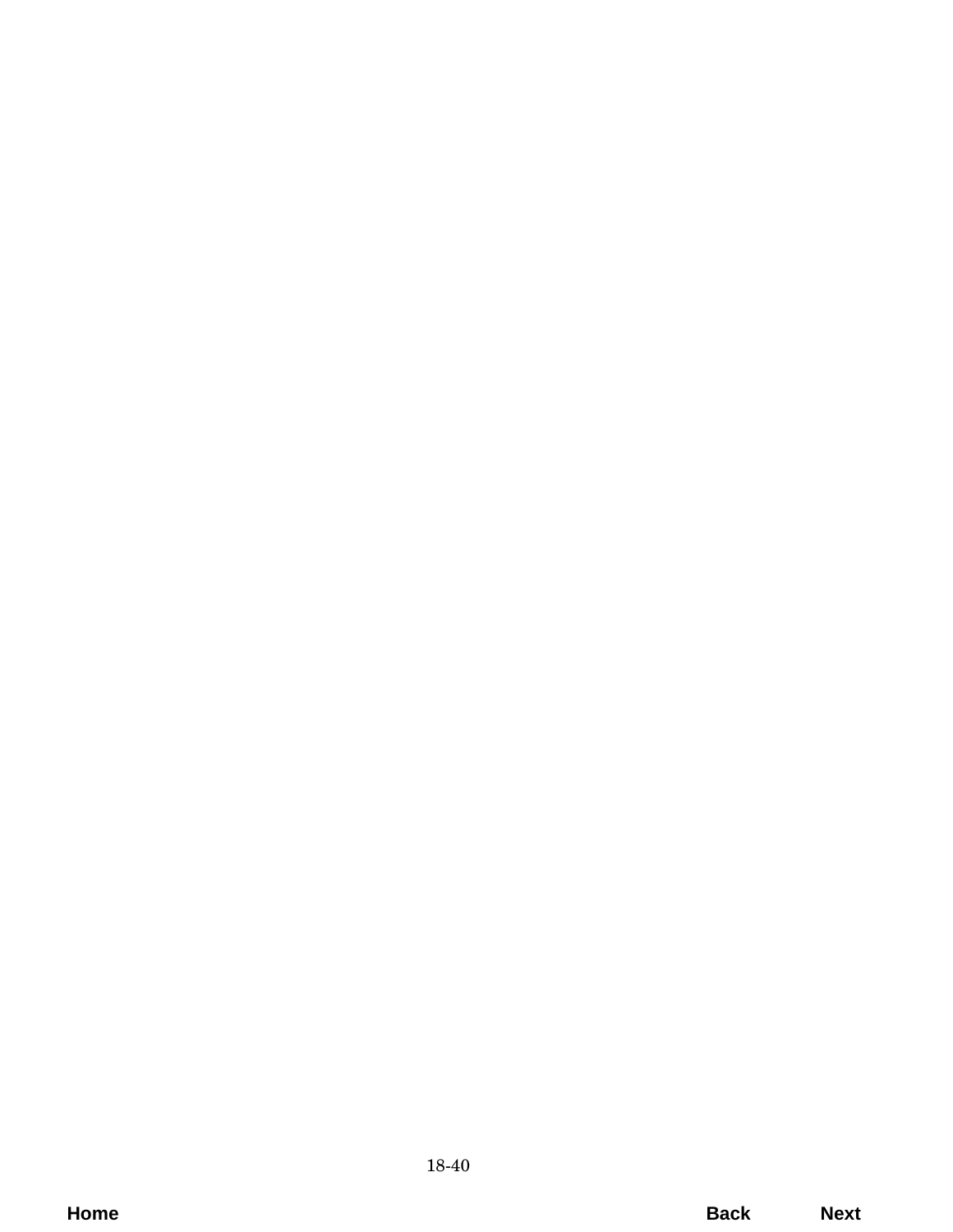## **Industrial Waste Discharge Requirements**

#### <span id="page-40-0"></span>**§18-801. General Industrial Waste Discharge Requirements**.

No user will discharge or cause to be discharged into the sewage collection system any industrial waste or commercial process water without prior application for and receipt of a written permit from the Borough. All industrial waste is subject to regulation by the Authority and the Authority reserves the right, at its discretion, to refuse connection to the sewer system, or to compel discontinuance of the use of the sewers, or to compel pretreatment of industrial wastes by an industry.

(*Ord. 3-2010*, 5/10/2010, §8.1)

#### **§18-802. Special Agreements**.

Nothing contained herein shall be construed as prohibiting any special agreement or arrangement between the Borough and the owner of an improved property allowing industrial wastes of unusual strength or character to be admitted into the sewer system with the written consent of the Authority.

(*Ord. 3-2010*, 5/10/2010, §8.2)

#### **§18-803. Pretreatment Facilities**.

Where necessary or appropriate, in the opinion of the Borough or the Authority, the owner of an improved property shall provide, at the sole expense of the owner, suitable pretreatment facilities acceptable to the Borough and the Authority.

A. *Plans/Specifications*. Plans, specifications and any other pertinent information relating to proposed facilities for preliminary treatment and handling of industrial wastes shall be submitted for approval of the Borough and the Authority. No construction of any such facility shall commence until approval has been obtained, in writing, from the Borough and the Authority, and until approval has been obtained, in writing, from any and all regulatory bodies having jurisdiction.

B. *Maintenance and Inspection*. Such facilities for preliminary treatment and handling of industrial wastes shall be continuously maintained, at the sole expense of the owner, in good operating condition satisfactory to the Borough and the Authority. The Borough and the Authority shall have access to such facilities at reasonable times for purposes of inspection and sampling.

(*Ord. 3-2010*, 5/10/2010, §8.3)

#### **§18-804. Dilution Prohibition**.

No user shall ever increase the use of process water or, in any way attempt to dilute a discharge as a partial or complete substitute for adequate treatment to achieve compliance with the limitations contained in the Federal Categorical Pretreatment Standards, or in any other pollutantùspecific limitation developed by the Borough, the Authority, or Commonwealth.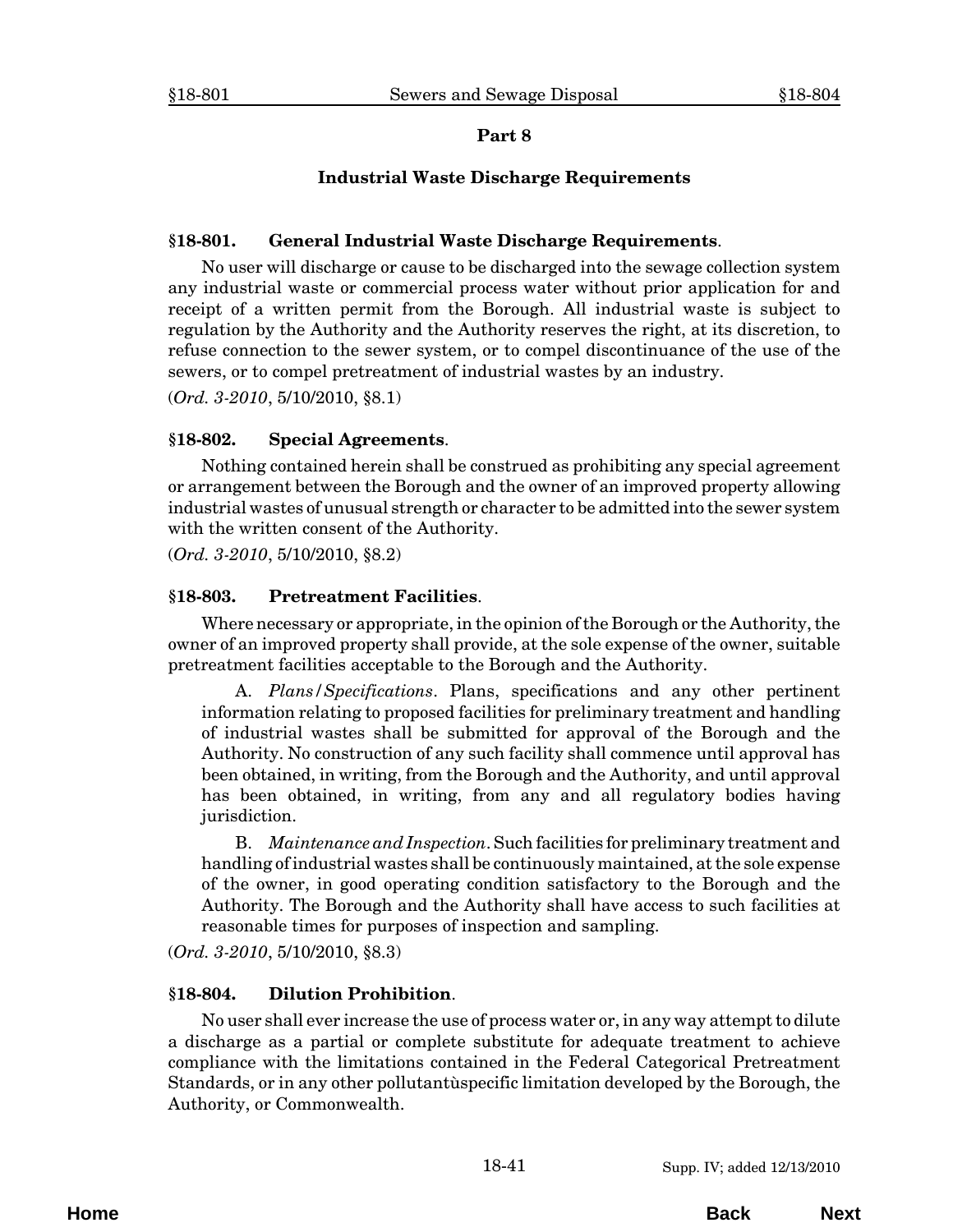<span id="page-41-0"></span>(*Ord. 3-2010*, 5/10/2010, §8.4)

#### **§18-805. Industrial Waste Questionnaire**.

Any person desiring to make or use a connection through which industrial wastes shall be discharged into the sewer system shall file with the Borough a completed "Industrial Wastes Questionnaire," furnished by the Authority, which shall supply pertinent data, including estimated quantity of flow, characteristics and constituents of the proposed discharge. The cost of obtaining all such data shall be borne by the person desiring to make or use the connection to the sewer system.

(*Ord. 3-2010*, 5/10/2010, §8.5)

#### **§18-806. Industrial Waste Contribution Reports**.

1. Ten days prior to the first day of March, June, September and December of each year, each major contributor of industrial wastes shall file with the Borough a report on the quality and quantity of their discharge. The report forms shall be supplied by the Borough. A copy of the completed report shall also be filed with the Authority.

2. Major contributors shall consist of those whose total discharge exceeds 10,000 gallons per day, has in its waste a toxic pollutant or, in the judgment of the Authority, would have a significant impact on the Authority's treatment plant or the quality of its effluent.

(*Ord. 3-2010*, 5/10/2010, §8.6)

#### **§18-807. Sampling, Analysis, and Inspection Requirements**.

1. *General*. Sanitary wastewater and/or industrial wastewater being discharged into the sewer system shall be subject to periodic sampling, inspection, and testing. Sampling, inspection, and testing shall be made by the Borough as frequently as may be deemed necessary.

Basic testing normally associated with periodic monitoring shall be performed by representatives of the Borough; however, the discharger shall be financially responsible for all testing costs when any one parameter exceeds the allowable limit as established herein. A discharger shall be financially responsible for all testing costs when it has been deemed necessary to provide continued sampling and testing because of a discharger's noncompliance with the rules and regulations as set forth herein.

2. *Sampling Location*. When required by the Borough, the owner of any improved property serviced by a building sewer carrying industrial wastes shall install, at his expense, a suitable control manhole, together with such necessary meters and other appurtenances in the building sewer, to facilitate observations, sampling and measurement of the waste flow.

In the event that no special manhole has been required, the control manhole shall be considered to be the nearest downstream manhole in the public sewer to the point at which the building sewer is connected. Sampling shall be carried out by customarily accepted methods to reflect the effect of constituents upon the sewer system and to determine the existence of hazards to life, limb, and property. (The particular analyses involved will determine whether a 24-hour composite of all outfalls of a premises is appropriate or whether a grab sample or samples be taken).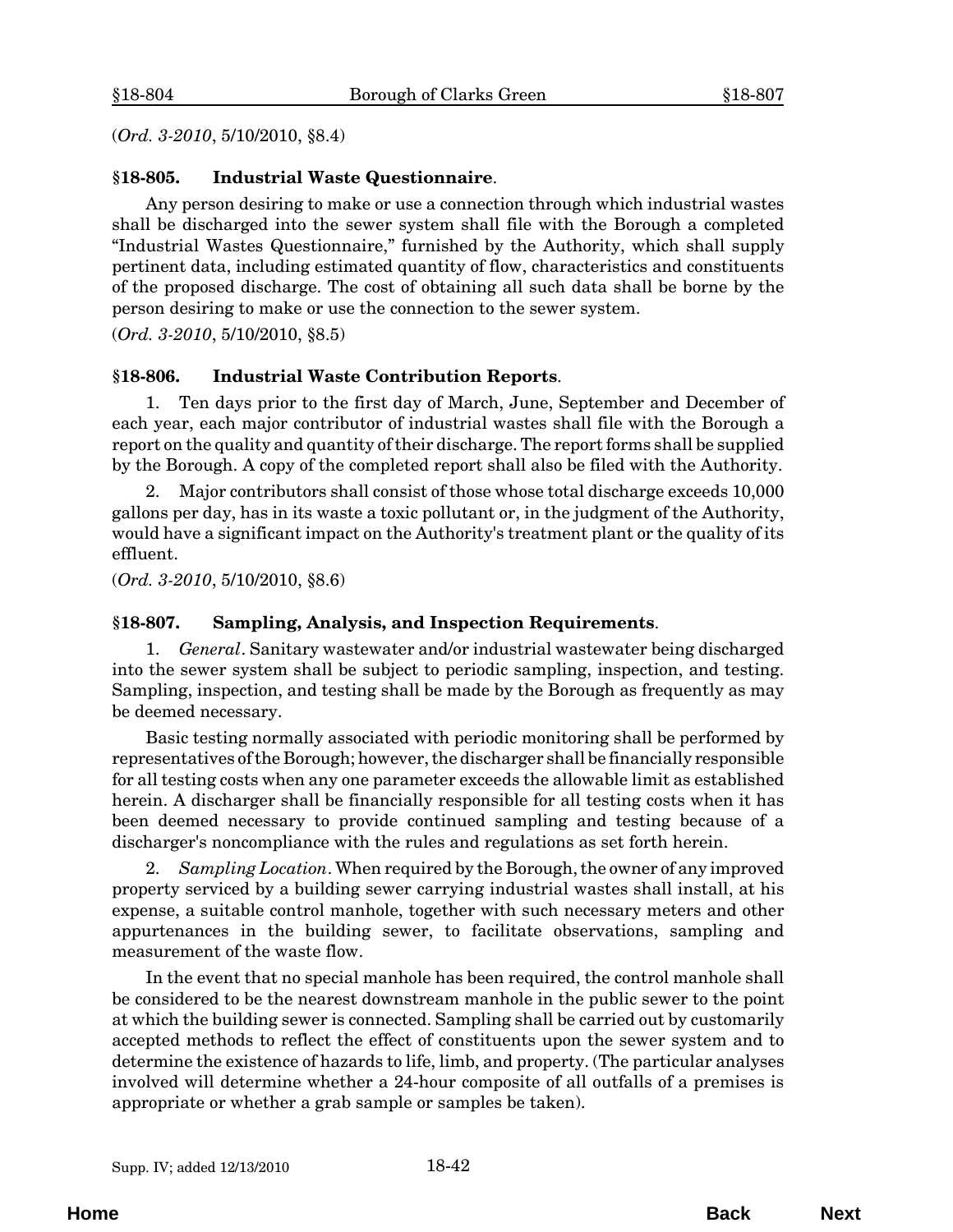<span id="page-42-0"></span>3. *Analytical Testing*. All measurements, tests, and analysis of the characteristics of waters and wastes to which reference is made herein shall be determined in accordance with the latest edition of "Standard Methods for Examination of Water and Waste Water," published by the American Public Health Association, Inc., and shall be determined by or under the direct supervision of a "qualified analyst" at the control manhole provided, or upon suitable samples taken at such control manhole.

4. These sampling provisions contained herein are not meant to replace or supercede any industrial obligations relative to the USEPA Categorical Pretreatment Standards.

(*Ord. 3-2010*, 5/10/2010, §8.7)

#### **§18-808. Change in Type of Wastes**.

Any industrial establishment discharging sanitary sewage and/or industrial wastes into the sewer system and contemplating a change in the method of operation which will alter the characteristics and/or volume of such wastes being discharged shall notify both the Borough and the Authority, in writing, at least 10 days prior to institution of such change.

(*Ord. 3-2010*, 5/10/2010, §8.8)

## **§18-809. Mechanical Garbage Grinders**.

The use of mechanical garbage grinders in industrial or commercial establishments shall not be permitted without prior approval from the Borough.

(*Ord. 3-2010*, 5/10/2010, §8.9)

#### **§18-810. Regulatory Devices**.

The Borough has the right to require industrial establishments having large variations in rates of waste discharge to install suitable regulating devices for equalizing waste flows to the sewer system.

(*Ord. 3-2010*, 5/10/2010, §8.10)

**Home Back Next**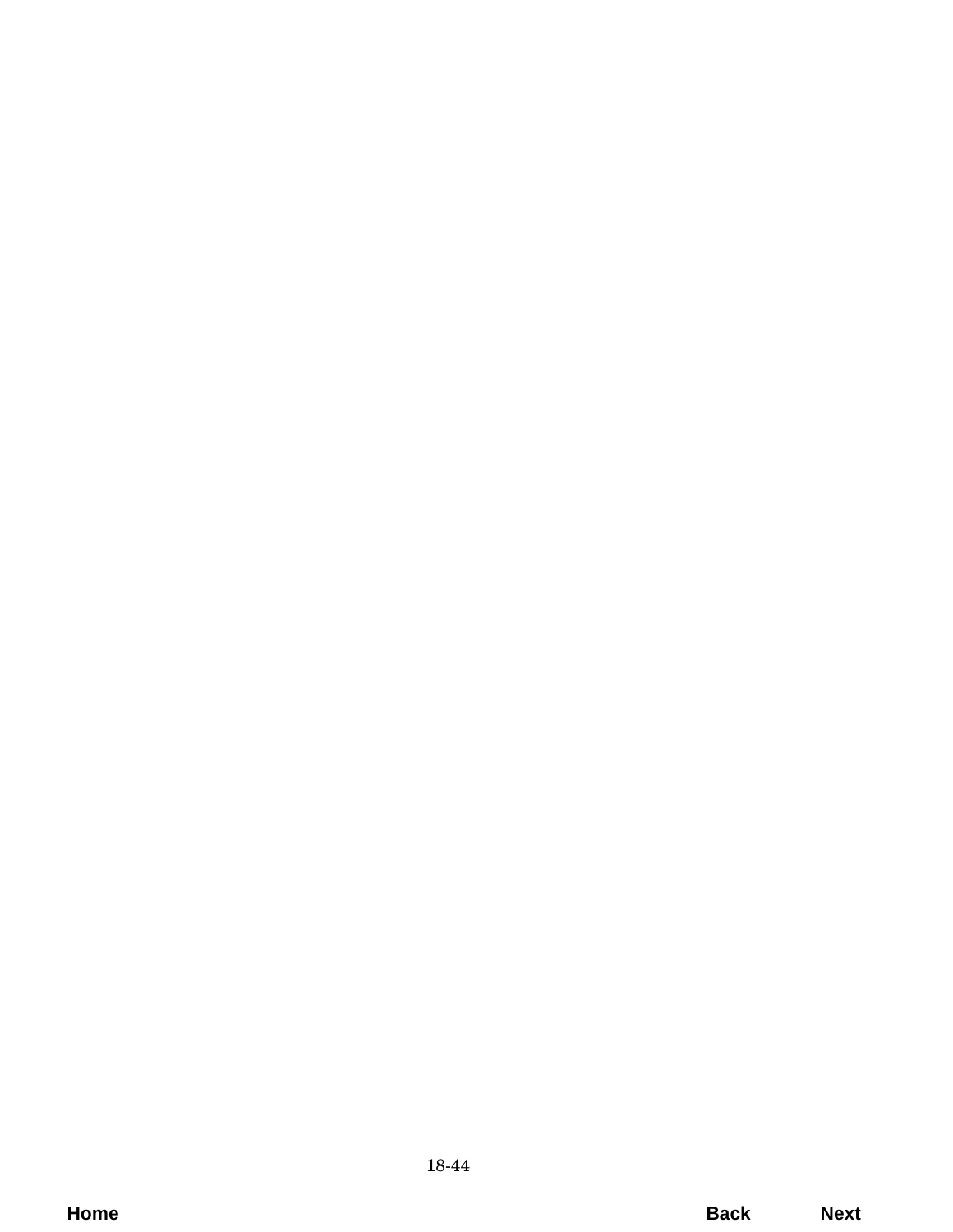#### **Charges and Fees**

## <span id="page-44-0"></span>**§18-901. Imposition of Fees**.

The Borough hereby does impose fees against owners who desire to or are required to connect to the Borough's sewer system. The fees shall be based on the duly adopted rate schedule in effect at the time of application for connection or at a time to which the owner and Borough agree.

(*Ord. 3-2010*, 5/10/2010, §9.1)

## **§18-902. Types of Fees**.

The fees charged by the Borough may include connection fees, customer facilities fees, and tapping fees, and any and all such other fees as may be authorized by the Municipality Authorities Act, 53 P.S. §5601 *et seq*., as amended, from time to time, or such other Act of the Commonwealth of Pennsylvania or its agencies.

(*Ord. 3-2010*, 5/10/2010, §9.2)

## **§18-903. Calculation of Fees**.

All such fees payable by the owner of a property shall be calculated by multiplying the amounts of the various fees times the number of equivalent dwelling units assigned for the property's use. The Borough, in its sole discretion, shall determine the appropriate number of equivalent dwelling units to be assigned to a particular property, taking into consideration all Department of Environmental Protection regulations and industry reference publications.

(*Ord. 3-2010*, 5/10/2010, §9.3)

## **§18-904. Time Fees are Due and Payable**.

All fees shall be due and payable by such owner at the time application is made for sewer service unless payment previously was made by such owner or a prior owner for such property.

(*Ord. 3-2010*, 5/10/2010, §9.4)

## **§18-905. Collection and Failure to Collect**.

The aforesaid fees shall be collected in the manner of a municipal lien filed against the applicable property or by any other process authorized by law.

(*Ord. 3-2010*, 5/10/2010, §9.5)

## **§18-906. User Charges**.

User charges for access to and use of the sewer system are hereby imposed upon the owner of each improved property which has been or should have been connected to the sewer system, for use of the sewer system, whether such use is direct or indirect, and for services rendered by the Borough in connection therewith, and shall be payable as provided herein.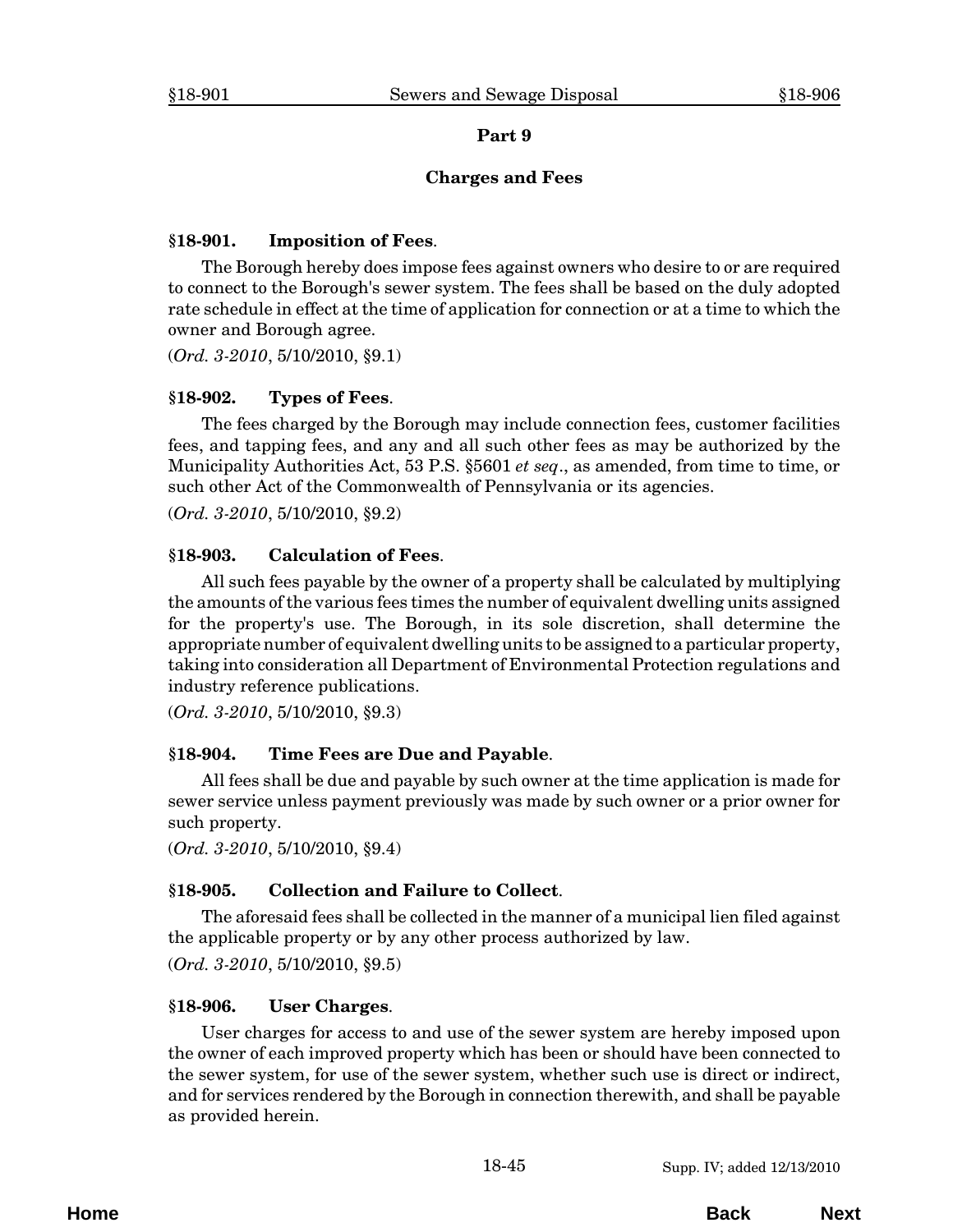<span id="page-45-0"></span>(*Ord. 3-2010*, 5/10/2010, §9.6)

#### **§18-907. Accrual of User Charge**.

User charges shall be collected from the owner of each improved property commencing on the date of occupancy, as determined by the Borough policy, the date of activation of water service account, or as otherwise determined by Borough policy. (*Ord. 3-2010*, 5/10/2010, §9.7)

#### **§18-908. Calculation of User Charges**.

User charges applicable to any improved property constituting a residential establishment, a commercial establishment, an educational establishment, an industrial establishment or an institutional establishment shall be calculated, imposed and collected on the basis of one of the following methods, in the sole discretion of the Borough:

A. *Flat Rate Basis*.

(1) Each improved property billed on a flat rate basis shall be charged a specific amount per EDU applicable to such improved property, which specific amount shall be determined, from time to time, by the Borough.

(2) If the use or classification of any improved property changes during a quarter-annum period, the user charge shall be prorated by the Borough to the nearest calendar month. The appropriate credit or charge shall appear on the statement for the next succeeding quarter-annum period.

(3) The annual flat rate user charge payable per billing unit shall be determined by resolution of the Borough from time to time.

B. *Metered Rate Basis*. User charges for any improved property, in the discretion of the Borough, may be determined on a metered rate basis calculated according to:

(1) Metered volume of potable water usage by the improved property, adjusted, if appropriate, by the Borough.

(2) Actual metered volume of wastewater discharged by the improved property into the sewer system.

(3) In either of the foregoing cases, such user charges shall be computed in accordance with the metered rate as established by resolution of the Borough from time to time.

C. *Estimated Rate Basis*. User charges may be based upon the Borough's estimate of potable water consumed by any improved property per quarter-annum and billed in accordance with the metered rate schedule adopted by resolution of the Borough from time to time.

(*Ord. 3-2010*, 5/10/2010, §9.8)

#### **§18-909. Multiple Use Improved Properties**.

Should any multiple use improved property, as defined in Part 1, "Definitions," share a common connection to the sewer system or to a common structure, each such user shall pay a separate user charge as though it were housed in a separate structure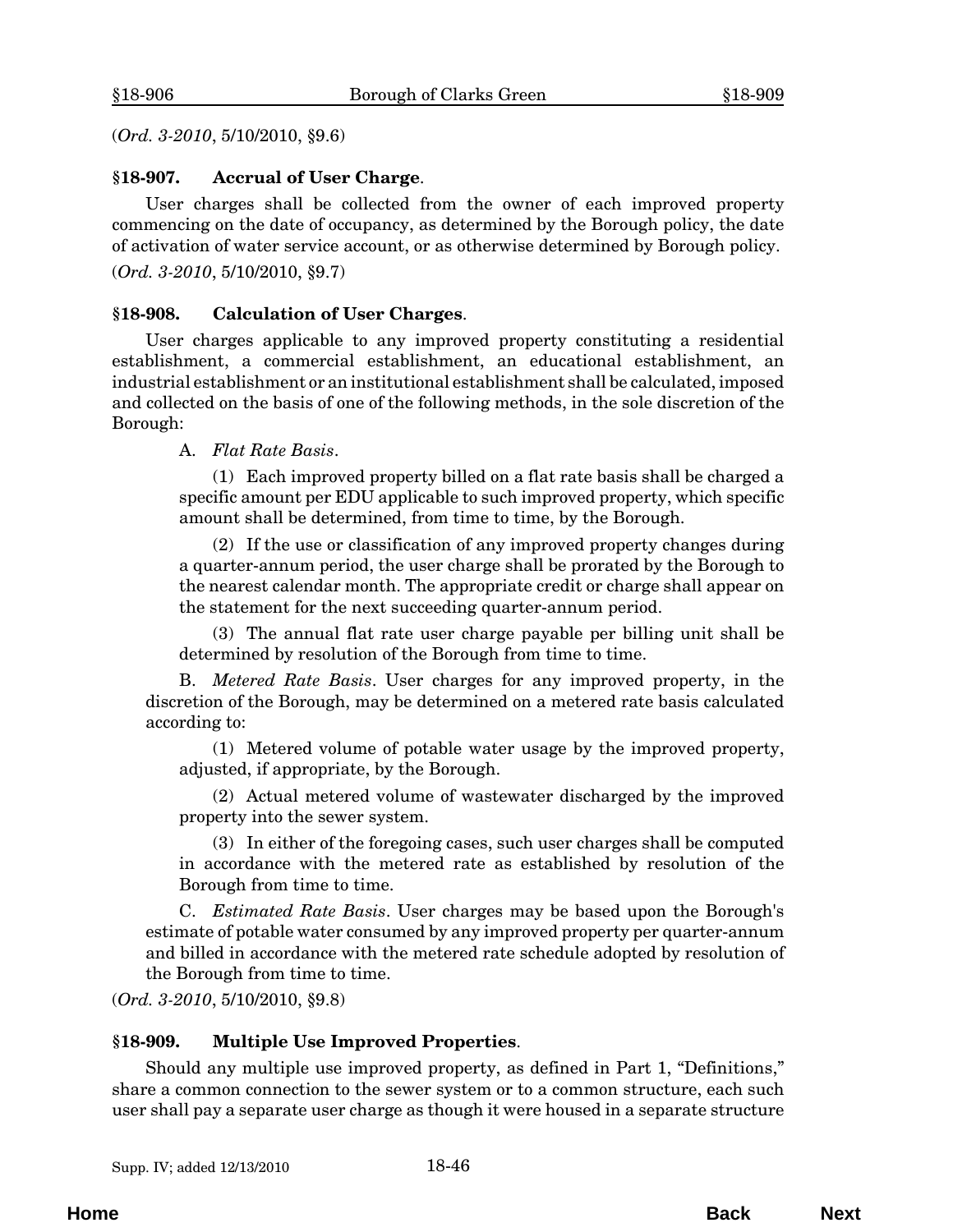<span id="page-46-0"></span>and had a direct and separate connection to the sewer system. Said user charge shall be computed in accordance with §18-1006 of these rules and regulations.

(*Ord. 3-2010*, 5/10/2010, §9.9)

#### **§18-910. Owner-Supplied Information**.

The owner of any improved property discharging sanitary sewage and/or industrial wastes into the sewer system shall furnish to the Borough, including by way of the application for sewer permit described in §18-403, all information deemed essential or appropriate by the Borough for the determination of all applicable user charges and surcharges. The costs of obtaining such information shall be borne by such owner of the improved property. Upon failure of the owner to provide adequate information, the Borough shall estimate applicable user charges and surcharges based upon available information, or until such time as adequate information is received. There shall be no rebate of past payments if the owner's refusal to provide such information results in overpayment.

(*Ord. 3-2010*, 5/10/2010, §9.10)

## **§18-911. Special Agreements Permissible**.

Nothing herein contained shall be deemed to prohibit the Borough from entering into separate or special agreements with owners of property with respect to fees or user charges to be imposed in those cases where, due to special or unusual circumstances, the fees or user charges set forth herein shall be deemed by this Borough, in its sole discretion, to be inequitable, or that it is in the best interest of this Borough to do so. (*Ord. 3-2010*, 5/10/2010, §9.11)

#### **§18-912. Quarterly Billing Period**.

User charges and surcharges, as applicable, shall be payable on either a monthly or quarterly basis, and shall cover a billing period consisting of either the following billing period or the immediately proceeding billing period.

(*Ord. 3-2010*, 5/10/2010, §9.12)

#### **§18-913. Waiver of Charges Only by Board**.

No officer or employee of the Borough is authorized to reduce, vary or exempt charges imposed herein or other provisions of this resolution without official action by the Borough Council of the Borough.

(*Ord. 3-2010*, 5/10/2010, §9.13)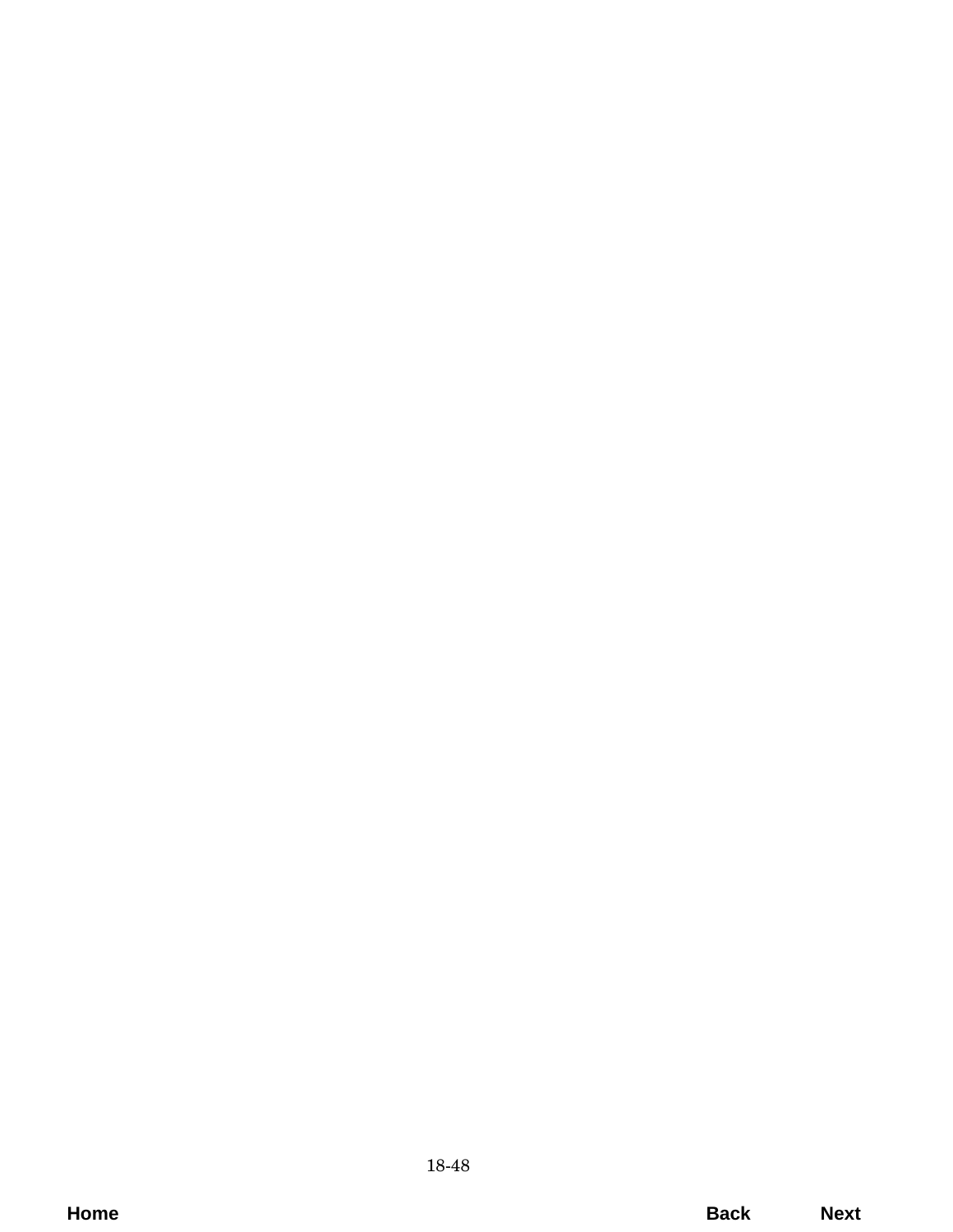#### **Bills and Payment**

#### <span id="page-48-0"></span>**§18-1001. Place and Time of Payment**.

1. Payments of user charges shall be due and payable upon the applicable billing date, at the office of the Borough, or as otherwise designated by resolution of the Borough, in the appropriate amount, computed in accordance by resolution, which shall constitute the net bill. Except as otherwise provided above, payment made or mailed and postmarked on or before the last day of such 30 calendar day period shall constitute payment within such period. Except as otherwise provided above if the end of such 30 calendar day period shall fall on a legal holiday or on a Sunday, then payment made on or mailed and postmarked on the next succeeding business day or Saturday shall constitute payment within such period.

2. Except as otherwise designated by resolution of the Borough, all bills for fees/sewer rents/user charges (the "bill" or "bills") are due and payable immediately as of the billing date stated on the bill, and within no more than 30 days of the billing date in order to avoid the imposition of a late payment penalty. Unless otherwise designated above acceptance or remittance of bills on the last day of said 30-day period shall be determined as evidenced by the postmark of the United States Post Office.

(*Ord. 3-2010*, 5/10/2010, §10.1)

#### **§18-1002. Duration of Owner's Liability**.

Every owner of improved property shall remain liable for the payment of user charges until the date on which title to the improved property is transferred to a new owner by recorded instrument.

(*Ord. 3-2010*, 5/10/2010, §10.2)

#### **§18-1003. Basis for Preparation of Bills**.

All bills for services furnished by the Borough will be based on the rate schedule of the Borough then in effect. All bills shall be rendered and are due and payable as established by the quarterly or such other period, at the option of the Borough.

(*Ord. 3-2010*, 5/10/2010, §10.3)

#### **§18-1004. Owner Liable for Bill**.

The owner of every premises shall be liable for the payment of all bills as rendered. (*Ord. 3-2010*, 5/10/2010, §10.4)

#### **§18-1005. Temporary Service Charges**.

The charges for temporary service and other miscellaneous service shall be set forth elsewhere herein and/or in the rate schedule.

(*Ord. 3-2010*, 5/10/2010, §10.5)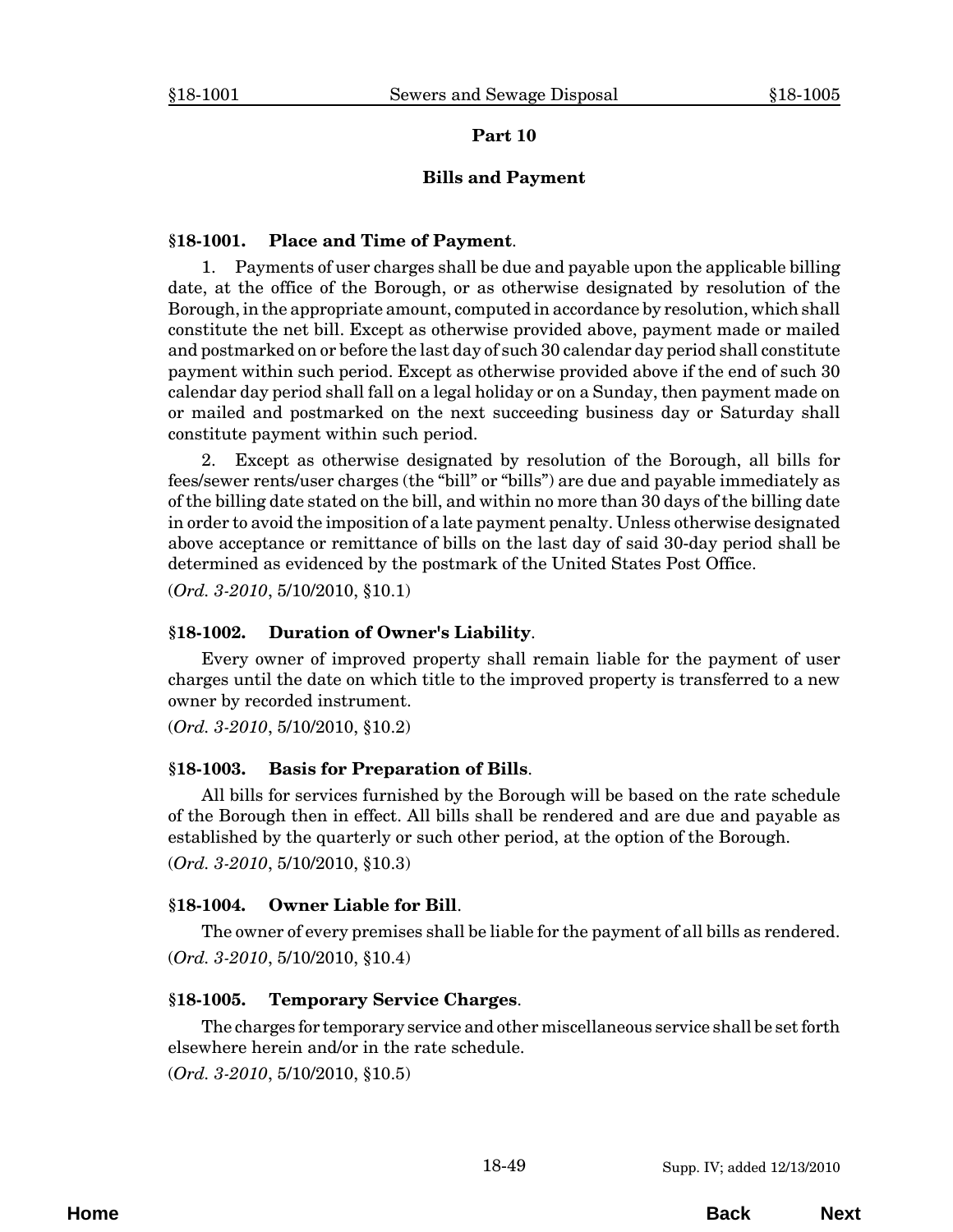### <span id="page-49-0"></span>**§18-1006. Billing and Collection of Fees and Charges**.

1. Except as otherwise designated by resolution of the Borough, all bills for fees/sewer rents/user charges (the "bill" or "bills") are due and payable immediately as of the billing date stated on the bill, and within no more than 30 days of the billing date in order to avoid the imposition of a late payment penalty. Unless otherwise designated above acceptance or remittance of bills on the last day of said 30-day period shall be determined as evidenced by the postmark of the United States Post Office.

2. If bills are not paid within 60 days of the billing date, a delinquent notice may be served upon the owner(s) of the premises, in accordance with the "Municipal Claims and Tax Liens Act," 53 P.S.  $$7106(a.3)(1)–(4)$ , as amended, and service may be terminated [in accordance with the provisions of the "General Municipal Law," 53 P.S. §2261, as amended, relative to owner-occupied premises, and the "Utility Service Tenants Rights Act," 68 P.S. §399.1 *et seq*., relative to tenant-occupied premises]. If service is thus shut off/discontinued/terminated, service shall not be restored until all unpaid bills, penalties, interest, costs and fees, including, without limitation, the turnoff and turn-on charges specified herein, are paid in full or arrangements satisfactory to Borough are made for such payment in full.

The Borough or its designee shall mail or deliver the bills and notices to the customer(s) at the address given in the application for service [or to such different address as shall have been specified in writing by the owner(s) of the premises], and the Borough shall not be responsible for said owner's(s') acceptance or receipt thereof. Every owner of any property which is connected to the Borough's sewer system initially shall provide the Borough with and thereafter shall keep the Borough advised of said owner's(s') correct current mailing address. Failure of any person to receive quarterly bills for sewer and/or water rentals or charges shall not be considered an excuse for nonpayment, nor shall such failure result in an extension of the period of time during which the bill shall be payable.

4. Any check received by the Borough in payment of any bill due unto the Borough which is returned unpaid by the financial institution for any reason shall be charged against the account involved and, in addition, charges shall be made against said account for cost of handling, for each call for collection and for any other costs involved, such charges to be as currently in effect. Bills paid by checks which are subsequently returned by the financial institution due to insufficient finds or closed accounts shall bear an additional penalty of \$25, or as amended from time to time by the Borough.

5. Sewer charges imposed by the Borough shall be payable in accordance with the current rate schedule. All bills with respect to sewer rentals and charges shall be rendered monthly or quarterly for service during the preceding period.

6. If sewer rentals, charges, or fees are not paid unto and received by the Borough within 30 calendar days after the billing date, an additional penalty sum of 10% shall be added to such bill, which bill, plus such additional penalty sum, shall constitute the adjusted gross bill. If sewer rentals or charges are not paid within 60 calendar days after the billing date, the adjusted gross bill shall bear interest, payable to the Borough, at the rate of 1½% per month, or fraction thereof, compounded until paid in full and received by the Borough.

7. If sewer rentals or charges are not paid unto and received by the Borough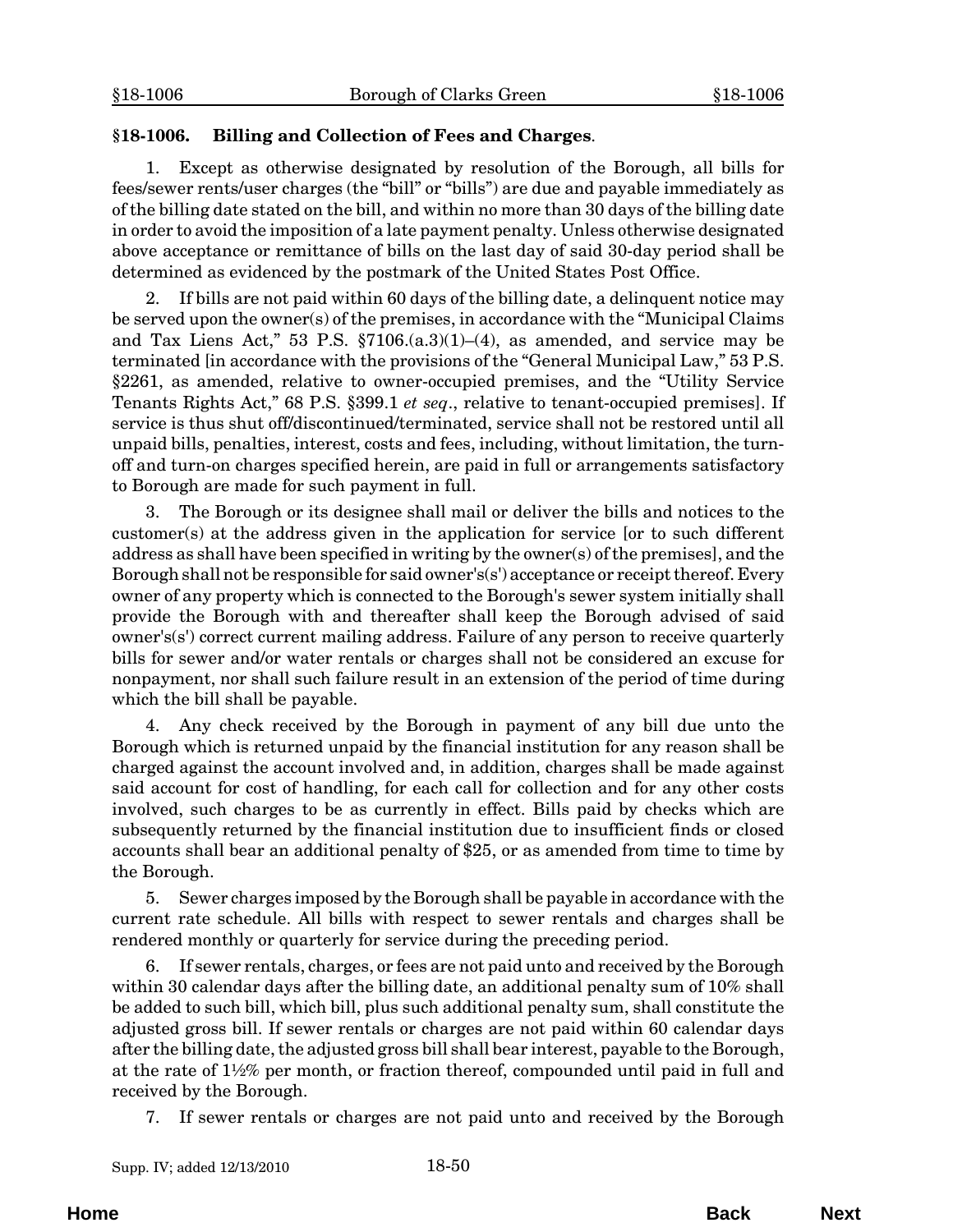within 30 calendar days after the billing date, a written reminder of nonpayment may be provided to the owner(s) of the premises, by first class mail, within 35–40 days of the billing date If sewer rentals or charges are not paid unto and received by the Borough within 60 calendar days after the billing date, a formal delinquent account notice shall be forwarded to the owner(s) of the premises, in accordance with the provisions of the "Municipal Claims and Tax Liens Act," 53 P.S.  $\S7106(a.3)(1)$ –(4), as amended.

8. Whenever service to any premises shall begin after the first day or shall terminate before the last day of any billing period, sewer rentals or charges for such period shall be prorated on a monthly basis for that portion of the quarterly billing period during which such premises was served by the Borough's sewer system.

9. Partial payment for sewer rents shall be accepted only upon the advance, written approval of the Borough. Provided, however, that even if the Borough gives advance written consent to a payment plan, all bills not paid in full when due, or any remaining balance thereof, shall be subject to penalty and interest charges.

10. Fees as established by the rate schedule may be charged for a duplicate copy of the current bill, for any request for calculation and preparation of an interim bill requested for a billing unit due to a change in tenant(s) or ownership, or for copies of a previous year's billings.

11. All sewer rents not paid when due in accordance with applicable law, ordinances, policies and procedures shall be subject to collection and lien pursuant to the provisions of the "Municipal Claims and Tax Liens Act," 53 P.S. §7106(a), together with all charges, expenses and fees incurred in the collection of any delinquent account, including reasonable attorney fees under §7601(a.1) of said Act.

12. The following policy and procedure shall apply to the collection of delinquent sewer accounts that are not paid in full and received by the Borough within the time period set forth in the delinquent account notice specified in subsection .7 hereinabove and municipal claims/liens filed in connection therewith:

A. If the subject delinquent sewer account is not paid in full within the time limit specified in the delinquent account notice, the Borough Office shall promptly forward the delinquent account to the Borough Solicitor for the filing and service forthwith of a municipal claim/lien.

B. If the subject delinquent sewer account is not paid in full within 30 days after the filing and service of the municipal claim/lien, the Borough Solicitor shall forthwith file and serve the Writ of Scire Facias and reduce the claim/lien to judgment in accordance with law.

C. If the subject delinquent sewer account is not paid in full within 60 days after the filing and service of the municipal claim/lien, sewer service(s) to the premises may be terminated in accordance with the procedures set forth in the "General Municipal Law," 53 P.S. §2261 *et seq*., and the "Utility Service Tenants Rights Act," 68 P.S. §399.1 *et seq*.

D. If the subject delinquent sewer account is not paid in full within 30 days of the entry of judgment on the claim/lien, the Borough Solicitor shall forthwith cause a Writ of Execution to be issued and thereafter proceed with the judicial sale of the subject property(ies)/premises.

E. The Borough may also proceed in an action in law or in equity. The owner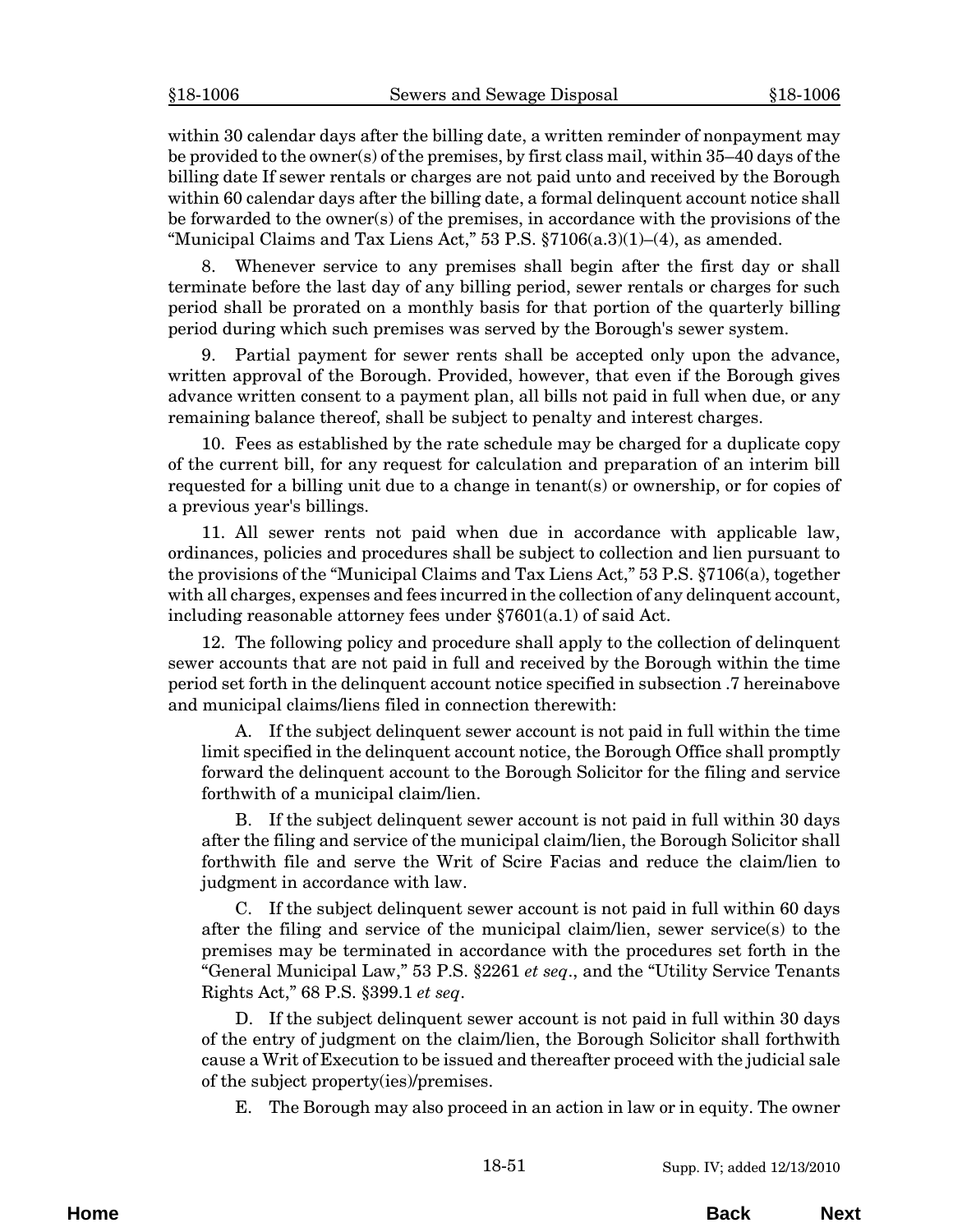shall be liable for all costs of collection including but not limited to attorneys fees, penalties, service fees, collection agency fees, interest, and sewer charges. The Borough reserves the right to adopt or modify all such costs of collection by resolution.

F. Continuing direction and authorization is hereby given and granted to the Borough Office and Borough Solicitor to follow and enforce the collection procedures outlined herein, until each delinquent sewer account, including sewer rents, costs, fees, penalty, interest and attorney fees, are paid in full as due on and as of the date of payment.

G. The Borough reserves unto itself the right to terminate service for nonpayment of any sewer bills, fees, charges or other sums due to the Borough. Termination of service shall be governed by these rules, applicable law (in accordance with the provisions of the "General Municipal Law," 53 P.S. §2261, as amended, and rules of court of the Commonwealth of Pennsylvania.

(*Ord. 3-2010*, 5/10/2010, §10.6)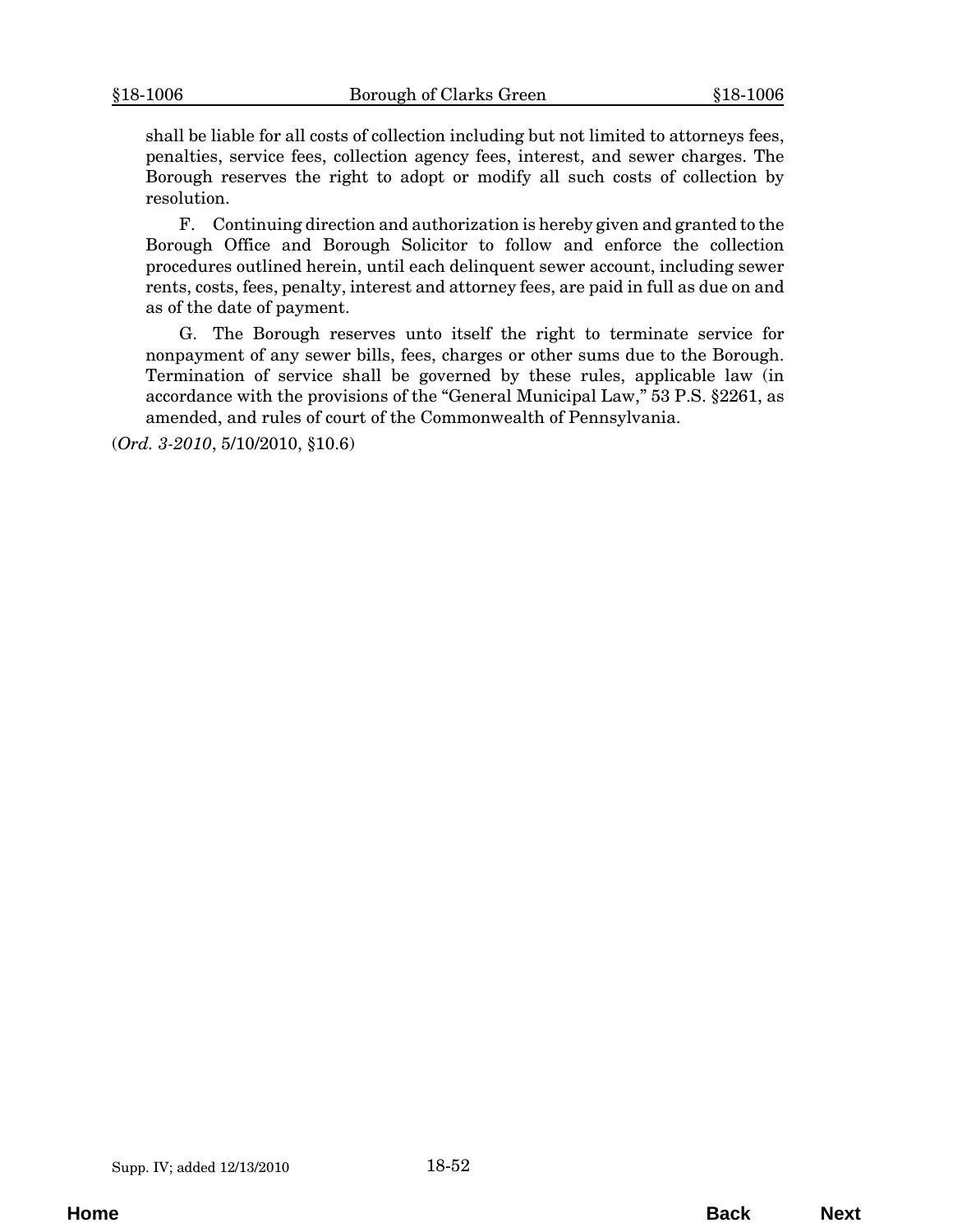## **Miscellaneous**

## <span id="page-52-0"></span>**§18-1101. Access for Inspection**.

The Borough shall have the right of access, at all reasonable times, to any part of any improved property as necessary for purposes of inspection, observation, measurement, sampling and testing and for performance of other functions relating to service rendered by the Borough.

(*Ord. 3-2010*, 5/10/2010, §11.1)

## **§18-1102. Power to Excavate**.

The Borough shall have the power to make such excavations as are required for the proper execution of the work.

(*Ord. 3-2010*, 5/10/2010, §11.2)

## **§18-1103. Only Rules Binding**.

No agent or employee of the Borough shall have authorization to bind it by any promise, agreement or representation not provided for in these rules without approval of the Borough Board.

(*Ord. 3-2010*, 5/10/2010, §11.4)

## **§18-1104. Service of Notices**.

1. All notices and bills relating to the Borough or its business shall be deemed to have been properly served if left upon the premises of the customer or if mailed to the customer, directed to, or left at his address as shown on the records of the Borough. Failure on the part of the customer to receive a notice or a bill following proper service by the Borough shall not excuse the customer for payment of all amounts due, including penalties for late payment.

2. The Borough will send all such notices and bills to the address given on the application for service until a notice of change, in writing, has been filed with the Borough by the applicant.

3. All notices of a general character, affecting or likely to affect a large number of customers, shall be deemed to have been properly given or served if advertised in the newspaper designated by the Borough.

(*Ord. 3-2010*, 5/10/2010, §11.5)

## **§18-1105. Complaints**.

Complaints relative to the character of the service furnished or of bills rendered must be made in writing and delivered to the main office of the Borough. (*Ord. 3-2010*, 5/10/2010, §11.6)

## **§18-1106. Miscellaneous Work and Service Furnished by the Borough**.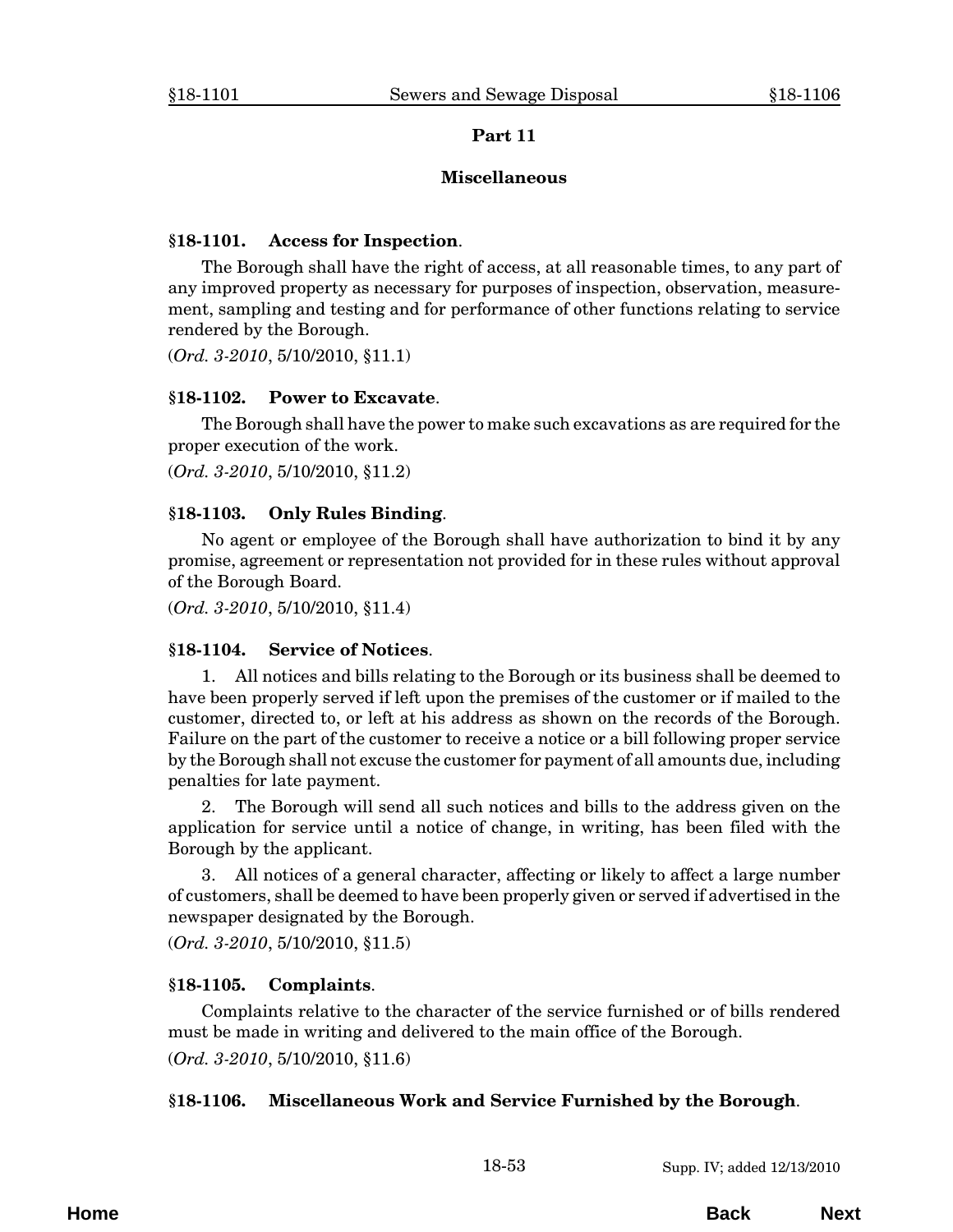<span id="page-53-0"></span>Unless otherwise prohibited by regulatory agency's written direction or the Borough's operating permits, the cost of repair and/or restoration of Borough facilities damaged due to the actions of others shall be paid for by those responsible therefor. All bills for such work and services furnished by the Borough shall be rendered by the Borough and be due and payable within 15 days after the date of presentation. Acceptance or remittance of such bills on the last day of this 15-day period shall be determined as evidenced by the postmark of the United States Post Office. The Borough, if necessary, will take appropriate legal action, including the filing and enforcement of municipal claims as set forth in this Section of these rules, to recover all monies due if payment is not made to the Borough.

(*Ord. 3-2010*, 5/10/2010, §11.7)

#### **§18-1107. Attorney Fees**.

Pursuant to and in accordance with the provisions of Pennsylvania's "Municipal Claims and Tax Liens Act," 53 P.S.  $\S7106(a)$ ,  $(a.1)$ ,  $(a.2)$  and  $(a.3)$ , as amended, attorney fees shall be collected in connection with the collection of delinquent accounts, including municipal claims and municipal liens, in accordance with the schedule of fees adopted by resolution of the Borough Board from time to time, which fees the Board hereby finds to be reasonable, in light of the factors set forth in  $\S7106(a.1)(1)–(4)$ , 53 P.S.  $\S7106(a.1)$ - $(1)$ – $(4)$ , of the said Act.

(*Ord. 3-2010*, 5/10/2010, §11.8)

#### **§18-1108. Service Agreements**.

The Borough asserts its primary right to provide sewer service in its sewer area. Notwithstanding the Borough's primary right to provide such service, the Borough may enter into written service provider agreements upon such terms and conditions it deems acceptable.

(*Ord. 3-2010*, 5/10/2010, §11.9)

#### **§18-1109. Enforcement**.

1. Penalties.

A. Any person, partnership, corporation or other legal entity who shall violate these rules and regulations shall be subject, upon summary conviction for a first offense and upon summary conviction for each subsequent offense, to a fine of not less than \$100 nor more than \$1,000, together with costs of prosecution in each case, and in default of payment of such fine shall be subject to imprisonment up to 90 days. Each day that a violation continues shall be deemed as a separate offense and shall be punishable as such. Each discharge of a substance in excess of the maximum allowable concentration shall also be deemed and shall be taken as a separate violation. In addition to the penalties provided herein, the Borough may sue at law or in equity to enjoin violations herein and in addition to damages may recover reasonable attorney's fees, court costs, court reporter's fees, and other expenses of litigation by appropriate suit at law or in equity against the person, partnership, corporation, or other legal entity found to have violated these regulations, or the orders, rules, regulations, and permits issued hereunder.

B. In addition to assessment penalties and liens, under paragraph .A, any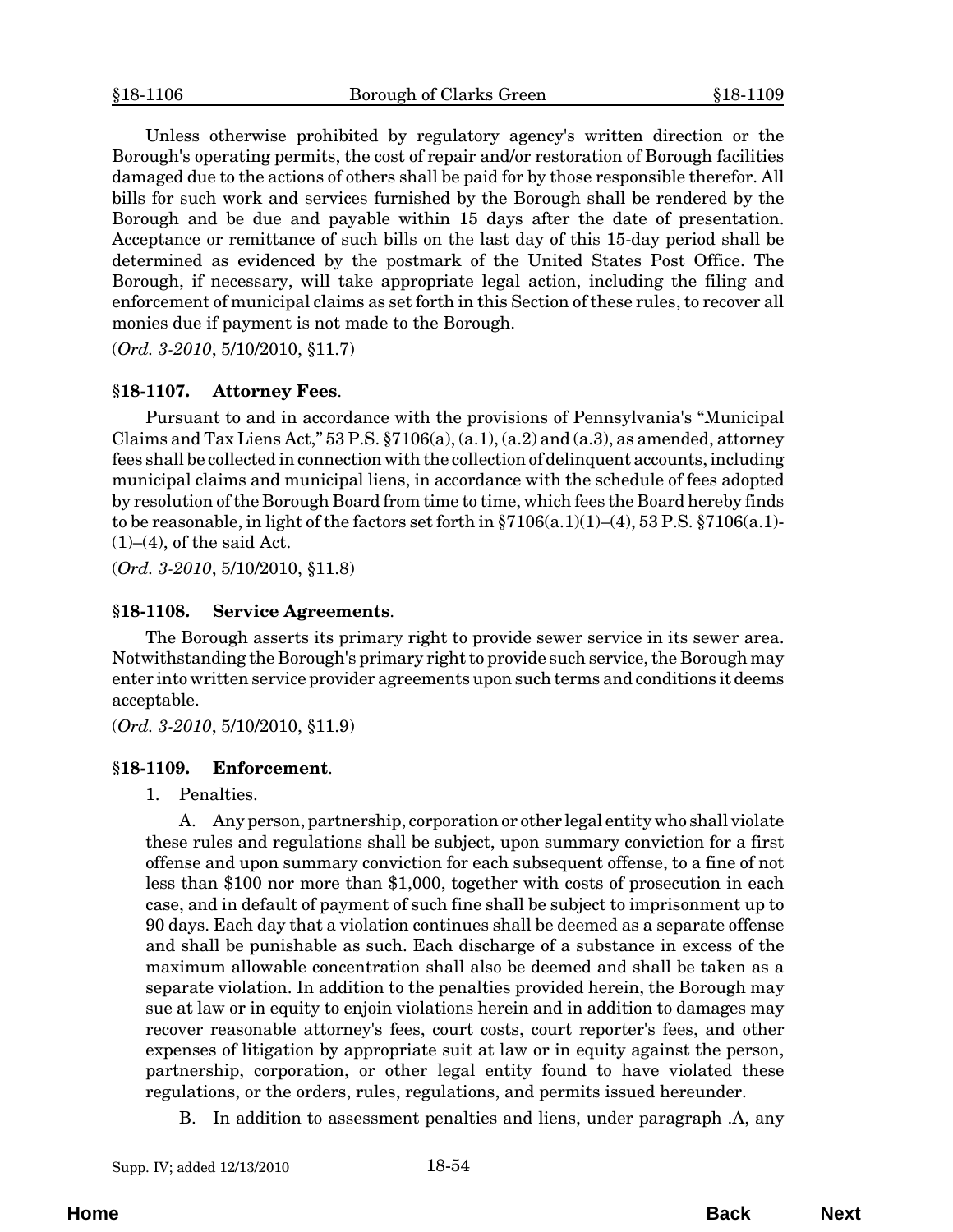<span id="page-54-0"></span>person who violates or permits a violation of this Chapter, upon being found liable therefore in a civil enforcement proceeding before a district justice or magisterial district judge, shall pay a fine and/or penalty of not less than \$100 nor more than \$1,000 per violation, plus all court costs, including reasonable attorney's fees incurred by the Borough in the enforcement of this Chapter. Each day the violation exists shall constitute a separate offense. In any case where a penalty for a violation has not been timely paid, and the person against whom the penalty was imposed is found to have been liable therefore in civil proceedings, the violator shall be liable for the penalty imposed, including additional daily penalties for attorney's fees incurred by the Borough in the enforcement proceedings. If the violator neither pays nor timely appeals the judgment, the Borough may enforce the judgment pursuant to the applicable rules of civil procedure.

C. In addition to all of the remedies, the Borough is authorized to exercise and reserves all rights of enforcement and remedies for municipal claims and tax liens as permitted by law.

D. In addition to or in lieu of a civil action before a district justice or magisterial district judge, or Court, the Borough may enforce this Chapter in equity. The appropriate officers or agents, including Borough Manager, of the Borough are hereby authorized to seek equitable relief, including injunctions, to enforce compliance herewith.

2. The Borough shall be exempt from the payment of costs in any civil case brought to enforce this Chapter.

3. Each day a violation occurs shall be a separate offense.

4. The reasonable attorney's fees shall be at the rate of \$135 per hour. Said sum may be amended by resolution of the Borough, from time to time.

5. The Borough Manager shall be authorized to proceed with enforcement remedies under this Chapter unless otherwise directed by the Borough excepting however, filing of liens under subsections .1.A and .1.C which shall proceed as otherwise allowed by law.

(*Ord. 3-2010*, 5/10/2010, §11.10)

#### **§18-1110. Copies of Rules**.

Copies of these rules are available for review at the Borough Office at all times during regular business hours, and are available for purchase at said office for \$20 per copy unless otherwise modified by Borough resolution.

(*Ord. 3-2010*, 5/10/2010, §11.11)

**Home Back Next**